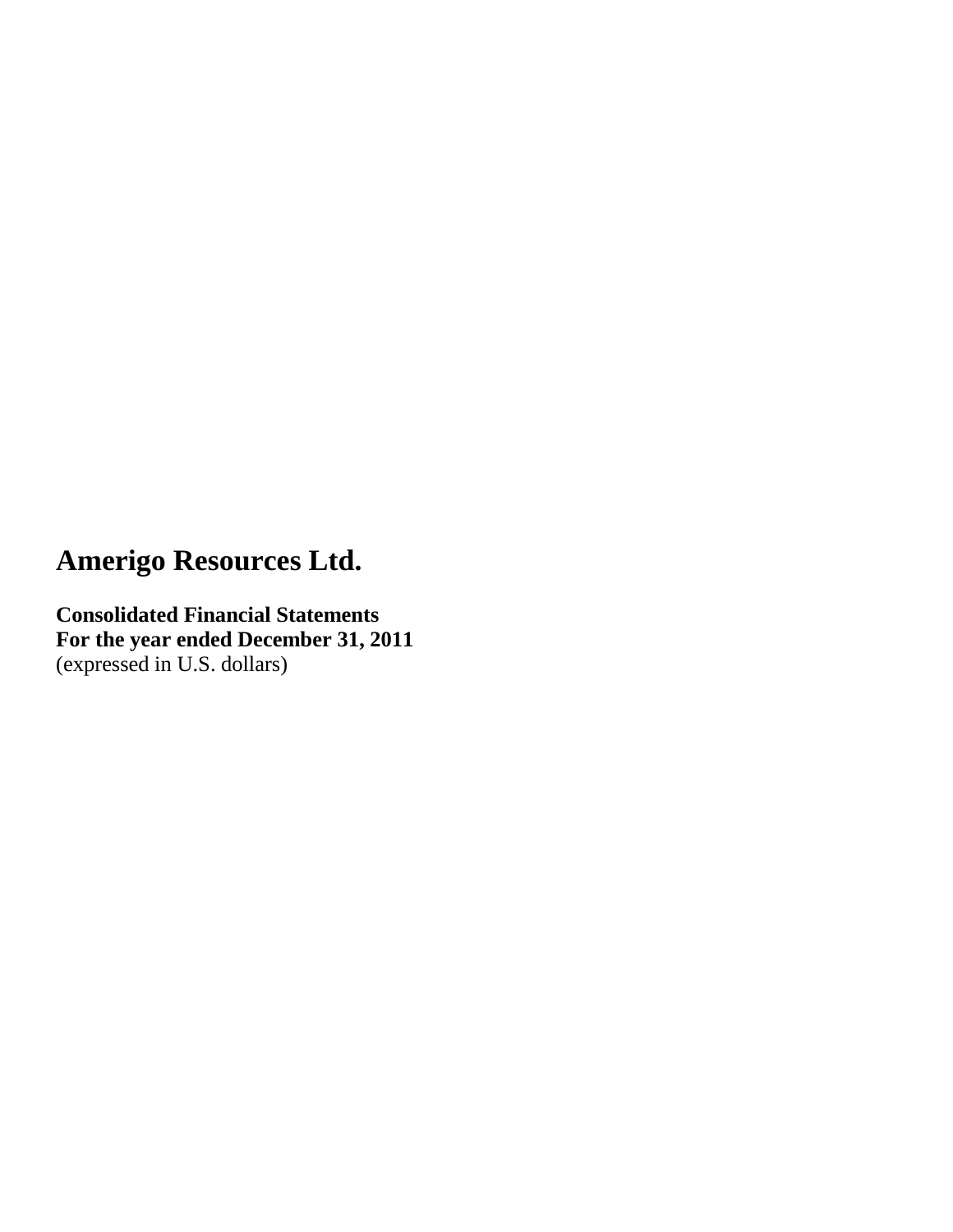

#### **MANAGEMENT'S RESPONSIBILITY FOR FINANCIAL REPORTING**

The financial statements, the Management Discussion and Analysis and the information contained in the company's annual filing of financial results have been prepared by the management of the company.

The financial statements have been prepared in accordance with International Financial Reporting Standards and, where appropriate, reflect management's best estimates and judgements based on currently available information.

The Audit Committee of the Board of Directors, consisting of three independent members, meets periodically with management and the independent auditors to review the scope and result of the annual audit, and to review the financial statements and related financial reporting matters prior to submitting the financial statements to the Board for approval.

The company's independent auditors, who are appointed by the shareholders, conducted an audit in accordance with Canadian generally accepted auditing standards to allow them to express an opinion on the financial statements.

A system of internal control is maintained to provide reasonable assurance that financial information is accurate and reliable. Management conducts ongoing reviews and evaluation of these controls and report on their findings to management and the Audit Committee.

*"Klaus Zeitler" "Aurora Davidson"* Klaus Zeitler **Aurora Davidson** Aurora Davidson President and Chief Executive Officer Chief Financial Officer

March 1, 2012 March 1, 2012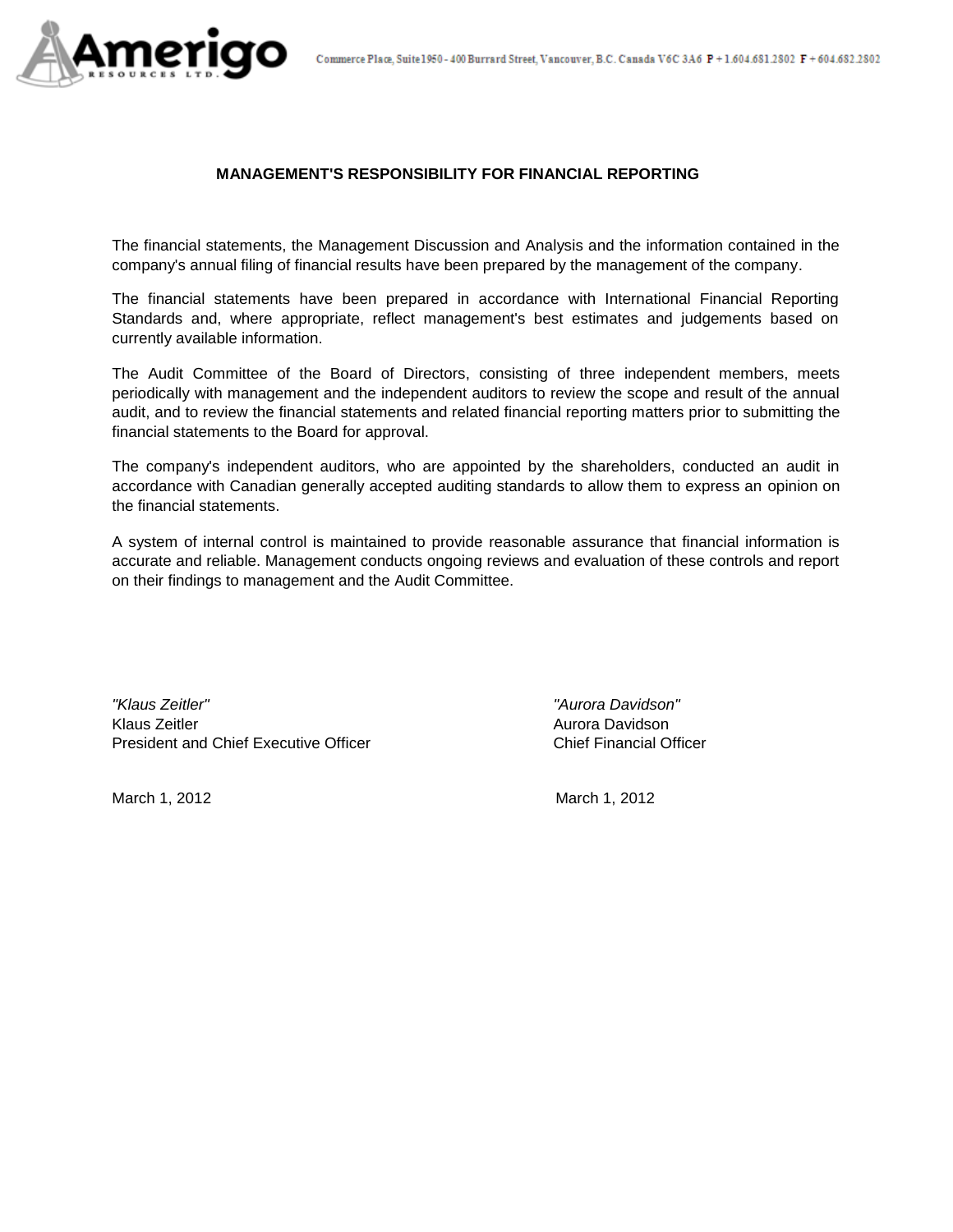

## **Independent Auditor's Report To the Shareholders of Amerigo Resources Ltd**

We have audited the accompanying consolidated financial statements of Amerigo Resources Ltd ("Amerigo" or the "Company"), which comprise the consolidated statements of financial position as at December 31, 2011 and 2010 and January 1, 2010 and the consolidated statements of comprehensive (loss) income, cash flows and changes in equity for the years ended December 31, 2011 and 2010, and the related notes, which comprise a summary of significant accounting policies and other explanatory information.

#### **Management's responsibility for the consolidated financial statements**

Management is responsible for the preparation and fair presentation of these consolidated financial statements in accordance with International Financial Reporting Standards and for such internal control as management determines is necessary to enable the preparation of consolidated financial statements that are free from material misstatement, whether due to fraud or error.

#### **Auditor's responsibility**

Our responsibility is to express an opinion on these consolidated financial statements based on our audits. We conducted our audits in accordance with Canadian generally accepted auditing standards. Those standards require that we comply with ethical requirements and plan and perform the audit to obtain reasonable assurance about whether the consolidated financial statements are free from material misstatement.

An audit involves performing procedures to obtain audit evidence about the amounts and disclosures in the consolidated financial statements. The procedures selected depend on the auditor's judgment, including the assessment of the risks of material misstatement of the consolidated financial statements, whether due to fraud or error. In making those risk assessments, the auditor considers internal control relevant to the entity's preparation and fair presentation of the consolidated financial statements in order to design audit procedures that are appropriate in the circumstances, but not for the purpose of expressing an opinion on the effectiveness of the entity's internal control. An audit also includes evaluating the appropriateness of accounting policies used and the reasonableness of accounting estimates made by management, as well as evaluating the overall presentation of the consolidated financial statements.

We believe that the audit evidence we have obtained in our audits is sufficient and appropriate to provide a basis for our audit opinion.

*PricewaterhouseCoopers LLP, Chartered Accountants PricewaterhouseCoopers Place, 250 Howe Street, Suite 700, Vancouver, British Columbia, Canada V6C 3S7 T: +1 604 806 7000, F: +1 604 806 7806, www.pwc.com/ca*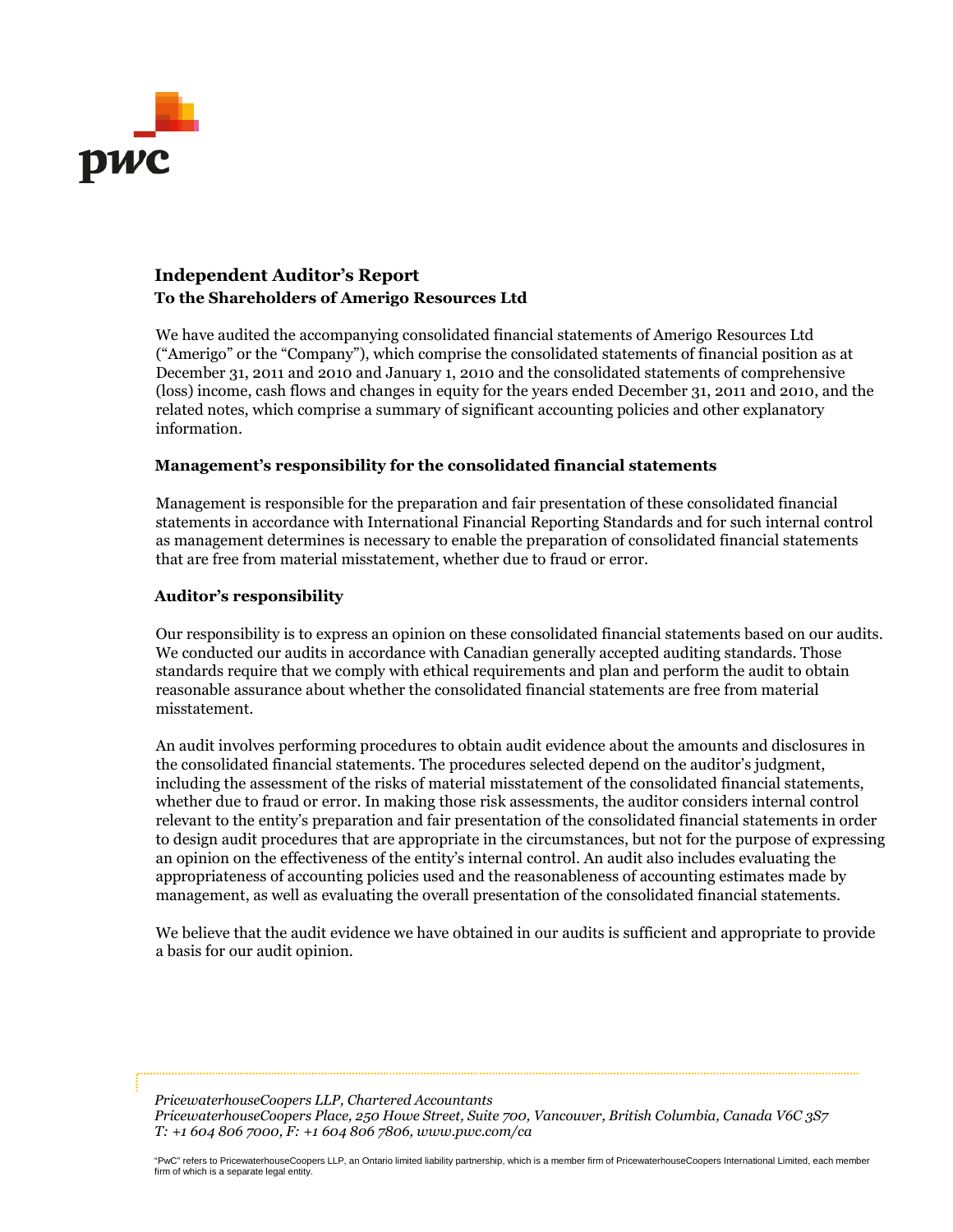

## **Opinion**

In our opinion, the consolidated financial statements present fairly, in all material respects, the financial position of the Company as at December 31, 2011 and 2010 and January 1, 2010 and its financial performance and its cash flows for the years ended December 31, 2011 and 2010 in accordance with International Financial Reporting Standards.

*(signed) PricewaterhouseCoopers LLP*

## **Chartered Accountants**

Vancouver, BC, Canada March 1, 2012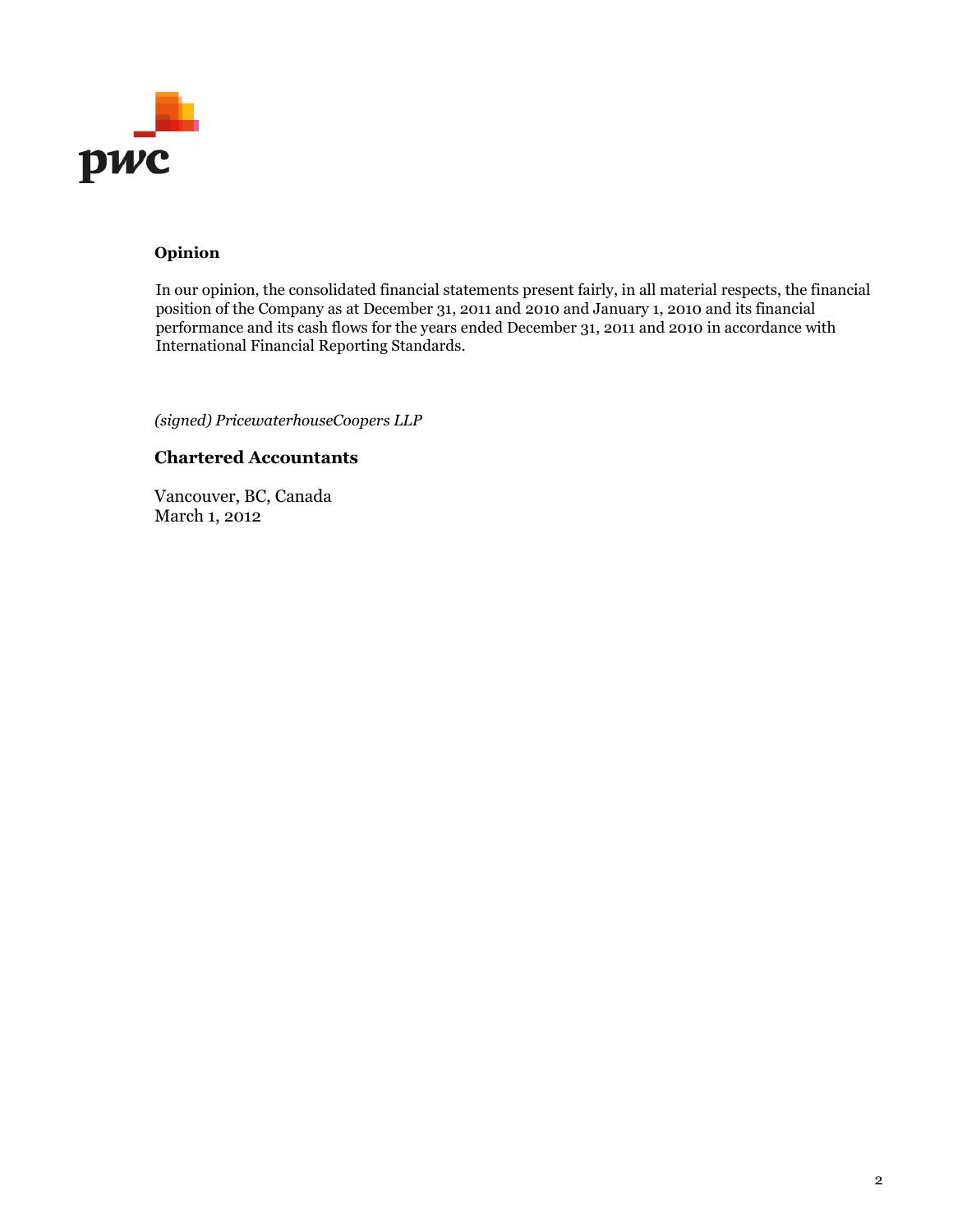Consolidated Statements of Financial Position

(expressed in U.S. dollars)

|                                                                | <b>Notes</b> | December 31,<br>2011<br>\$ | December 31,<br>2010<br>\$ | January 1,<br>2010<br>\$   |
|----------------------------------------------------------------|--------------|----------------------------|----------------------------|----------------------------|
| <b>Assets</b>                                                  |              |                            |                            |                            |
| <b>Current assets</b>                                          |              |                            |                            |                            |
| Cash and cash equivalents                                      | 6            | 20,819,467                 | 35,044,797                 | 7,191,093                  |
| Trade and other receivables<br>Prepaid expenses                | 7            | 18,885,945<br>380,797      | 17,786,455<br>216,669      | 19,176,962<br>96,306       |
| Inventories                                                    | 8            | 9,564,669                  | 6,120,345                  | 4,666,104                  |
|                                                                |              | 49,650,878                 | 59,168,266                 | 31,130,465                 |
| <b>Non-current assets</b>                                      |              |                            |                            |                            |
| Available-for-sale financial assets                            | 9            | 8,722,744                  | 25,583,511                 | 6,754,790                  |
| Property, plant and equipment<br>Intangible assets             | 11<br>12     | 138,638,900<br>7,726,251   | 140,673,643<br>9,233,924   | 129, 153, 658<br>9,157,500 |
| Other non-current assets                                       | 7            | 590,846                    | 13,710                     | 20,883                     |
| <b>Total assets</b>                                            |              | 205,329,619                | 234,673,054                | 176,217,296                |
| <b>Liabilities</b>                                             |              |                            |                            |                            |
| <b>Current liabilities</b>                                     |              |                            |                            |                            |
| Trade and other payables                                       | 13           | 21,338,603                 | 13,782,947                 | 10,089,158                 |
| El Teniente royalties payable                                  | 10           | 9,523,714                  | 11,663,151                 | 11,474,509                 |
| Current income tax liabilities<br>Royalties to related parties | 18<br>16     | 667,573<br>646,214         | 314,976<br>546,039         | 13,289<br>516,076          |
| <b>Borrowings</b>                                              | 14           | 3,854,551                  | 9,851,457                  | 15,912,436                 |
|                                                                |              | 36,030,655                 | 36,158,570                 | 38,005,468                 |
| <b>Non-current liabilities</b>                                 |              |                            |                            |                            |
| <b>Borrowings</b>                                              | 14           | 764,598                    | 4,883,974                  | 5,338,160                  |
| Trade and other payables<br>Royalties to related parties       | 13<br>16     | 2,538,590<br>5,141,220     | 1,462,006<br>5,460,390     | 1,434,383<br>5,676,835     |
| Asset retirement obligation                                    | 15           | 6,841,707                  | 7,168,372                  | 5,480,949                  |
| Deferred income tax liability                                  | 18           | 15,031,235                 | 17,530,894                 | 9,845,532                  |
| <b>Total Liabilities</b>                                       |              | 66,348,005                 | 72,664,206                 | 65,781,327                 |
| <b>Equity</b>                                                  | 17           |                            |                            |                            |
| Share Capital                                                  |              | 77,513,839                 | 77,166,170                 | 64,282,591                 |
| Other reserves                                                 |              | 5,484,972                  | 3,804,484                  | 3,917,591                  |
| Retained earnings                                              |              | 53,519,770                 | 51,669,516                 | 38,564,856                 |
| Accumulated other comprehensive income                         |              | 2,463,033                  | 29,368,678                 | 3,670,931                  |
| Total equity<br><b>Total equity and liabilities</b>            |              | 138,981,614<br>205,329,619 | 162,008,848<br>234,673,054 | 110,435,969<br>176,217,296 |
|                                                                |              |                            |                            |                            |

The accompanying notes are an integral part of these consolidated financial statements.

## **Approved by the Board of Directors**

\_\_\_\_\_\_\_\_\_\_\_\_\_\_\_\_\_\_\_\_\_\_\_\_\_\_\_\_\_\_\_\_\_\_\_ Director \_\_\_\_\_\_\_\_\_\_\_\_\_\_\_\_\_\_\_\_\_\_\_\_\_\_\_\_\_\_\_\_\_\_\_ Director

―Robert Gayton‖ ―Ruston Goepel‖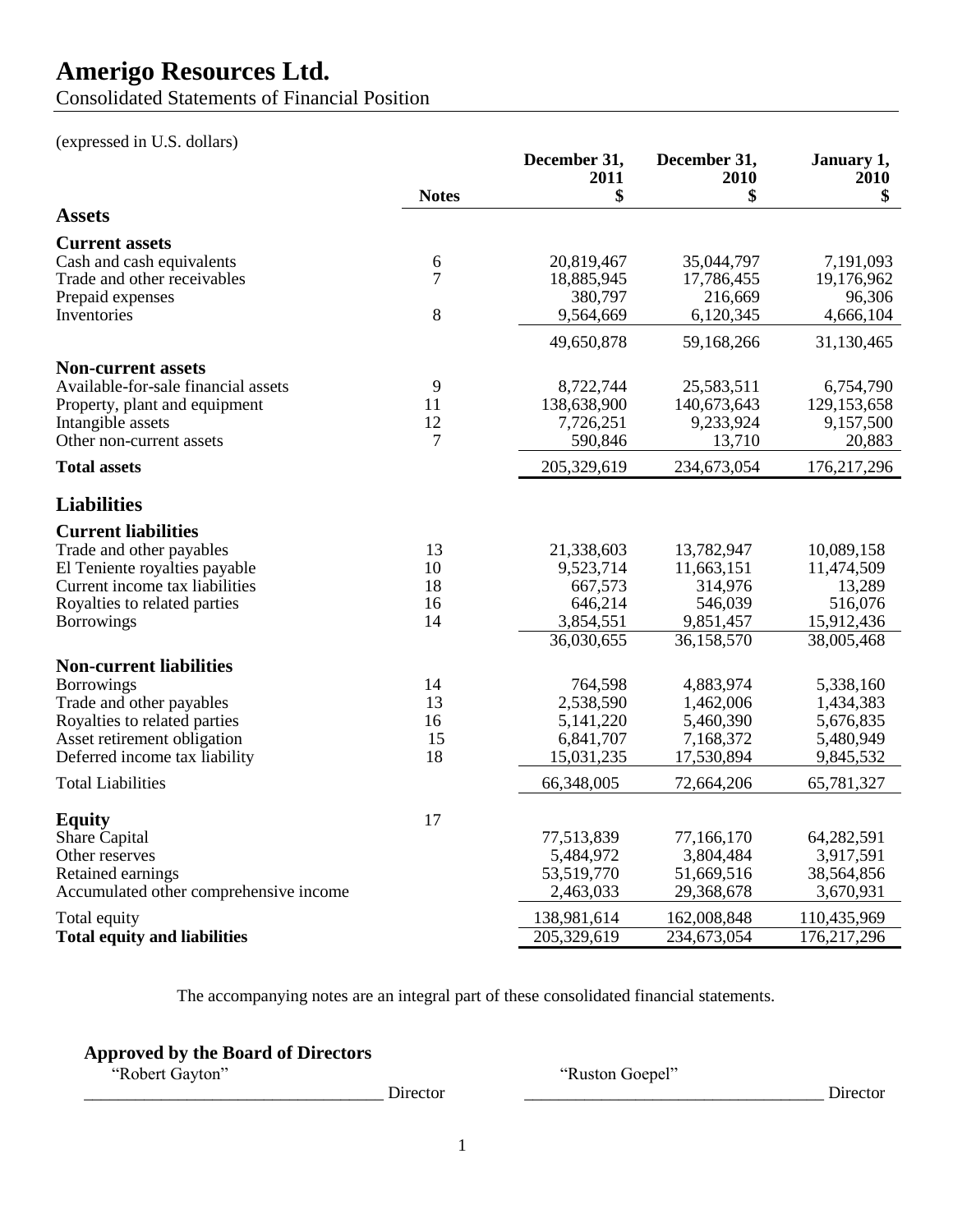Consolidated Statements of Comprehensive Income

(expressed in U.S. dollars)

|                                                           |              | <b>Year ended</b> | <b>Year ended</b> |
|-----------------------------------------------------------|--------------|-------------------|-------------------|
|                                                           |              | December 31,      | December 31,      |
|                                                           | <b>Notes</b> | 2011              | 2010              |
|                                                           |              | \$                | \$                |
| <b>Revenue</b>                                            |              | 166,073,816       | 152,120,143       |
| <b>Cost of sales</b>                                      | 20           | 156,296,713       | 128,919,652       |
| <b>Gross profit</b>                                       |              | 9,777,103         | 23,200,491        |
| Other expenses                                            |              |                   |                   |
| General and administration                                | 20, 21       | 7,258,711         | 5,430,717         |
| Other gains                                               | 23           | (72, 879)         | (1,394,195)       |
|                                                           |              | 7,185,832         | 4,036,522         |
| <b>Operating profit</b>                                   |              | 2,591,271         | 19,163,969        |
| Finance expense                                           | 22           | 1,013,271         | 1,460,983         |
| Gain on sale of available for sale financial assets       | 9            | (9,750,931)       |                   |
|                                                           |              | 8,737,660         | 1,460,983         |
| Profit before tax                                         |              | 11,328,931        | 17,702,986        |
| Income tax expense                                        | 18           | 2,628,413         | 4,598,326         |
| Profit for the year                                       |              | 8,700,518         | 13,104,660        |
|                                                           |              |                   |                   |
| Cumulative translation adjustment                         |              | (14, 397, 838)    | 10,537,850        |
| Unrealized (losses) gains on available for sale financial |              |                   |                   |
| assets net of taxes                                       |              | (4, 136, 127)     | 15,159,897        |
| Transfer of other comprehensive income on sale of         |              |                   |                   |
| financial assets net of taxes                             |              | (8,371,680)       |                   |
| Other comprehensive (loss) income                         |              | (26,905,645)      | 25,697,747        |
| <b>Comprehensive (loss) income</b>                        |              | (18, 205, 127)    | 38,802,407        |
|                                                           |              |                   |                   |
| Weighted average number of shares outstanding basic       |              | 172,047,604       | 168,206,028       |
| Weighted average number of shares outstanding diluted     |              | 172,537,078       | 170,323,322       |
| Earnings per share                                        |              |                   |                   |
| <b>Basic</b>                                              |              | 0.05              | 0.08              |
| Diluted                                                   |              | 0.05              | 0.08              |
|                                                           |              |                   |                   |

The accompanying notes are an integral part of these consolidated financial statements.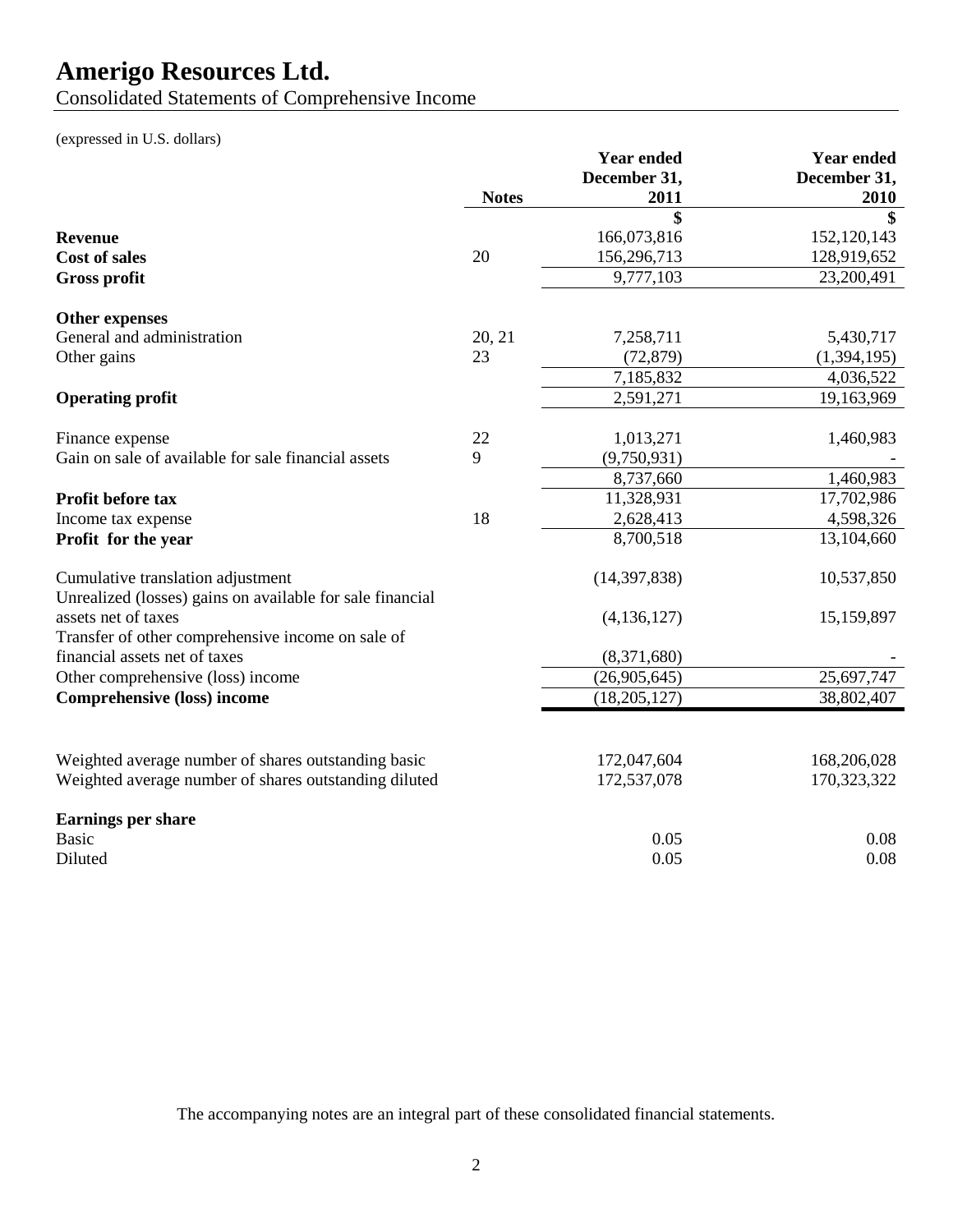Consolidated Statements of Cash Flows

(expressed in U.S. dollars)

|                                                           | <b>Year ended</b><br>December 31,<br>2011 | <b>Year ended</b><br>December 31,<br>2010 |
|-----------------------------------------------------------|-------------------------------------------|-------------------------------------------|
|                                                           | \$                                        | \$                                        |
| <b>Cash flows from operating activities</b>               |                                           |                                           |
| Profit for the year                                       | 8,700,518                                 | 13,104,660                                |
| Adjustment for items not affecting cash:                  |                                           |                                           |
| Gain on available-for-sale financial asset                | (9,750,931)                               |                                           |
| Depreciation and amortization                             | 14,820,614                                | 11,673,882                                |
| Bad debt expense                                          | 1,548,751                                 |                                           |
| Deferred income tax expense                               | 1,871,101                                 | 1,480,099                                 |
| Share-based compensation                                  | 1,763,165                                 | 1,178,110                                 |
| Change in fair value of interest rate swap                | 200,657                                   | 62,688                                    |
| Other                                                     | 892,213                                   | 72,787                                    |
|                                                           | 20,046,088                                | 27,572,226                                |
| Changes in non-cash working capital                       |                                           |                                           |
| Trade, other receivables and advances                     | (4,586,748)                               | 2,777,218                                 |
| Inventories                                               | (4,063,641)                               | (1,054,176)                               |
| Trade and other payables                                  | 3,648,189                                 | 3,432,651                                 |
| El Teniente royalty payables                              | (993, 404)                                | (758, 777)                                |
| Net cash from operating activities                        | 14,050,484                                | 31,969,142                                |
| <b>Cash flows from investing activities</b>               |                                           |                                           |
| Purchase of plant and equipment                           | (21, 346, 199)                            | (11,302,271)                              |
| Proceeds from sale of plant and equipment                 | 21,365                                    |                                           |
| Proceeds from sale of available-for-sale financial assets | 10,405,571                                |                                           |
| Net cash from investing activities                        | (10,919,263)                              | (11,302,271)                              |
| <b>Cash flows from financing activities</b>               |                                           |                                           |
| Repayments of borrowings                                  | (9,757,661)                               | (7,345,439)                               |
| Dividends                                                 | (6,850,264)                               |                                           |
| Issuance of shares on exercise of share options and       |                                           |                                           |
| warrants                                                  | 264,992                                   | 11,592,361                                |
| Net cash from financing activities                        | (16, 342, 933)                            | 4,246,922                                 |
| Net (decrease) increase in cash and cash equivalents      | (13,211,712)                              | 24,913,793                                |
| Effect of exchange rate changes on cash                   | (1,013,618)                               | 2,939,911                                 |
| Cash and cash equivalents - Beginning of year             | 35,044,797                                | 7,191,093                                 |
| Cash and cash equivalents - End of year                   | 20,819,467                                | 35,044,797                                |

**Supplementary cash flow information (Notes 6 and 26)** 

The accompanying notes are an integral part of these consolidated financial statements.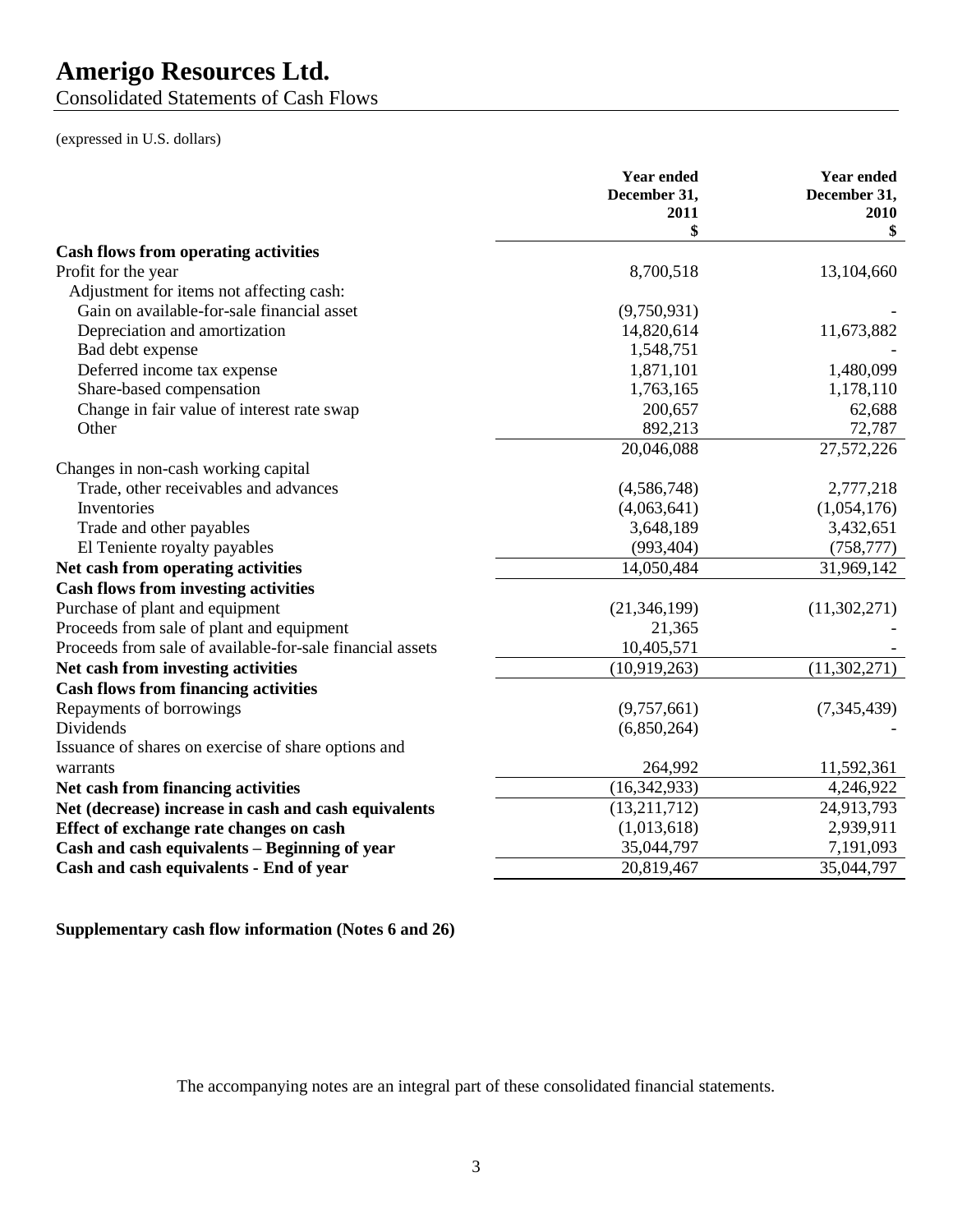Consolidated Statements of Changes in Equity

## (expressed in U.S. dollars)

|                                                                                                      | Share capital       |               |                          | <b>Accumulated</b>               | <b>Retained</b> | <b>Total</b>   |
|------------------------------------------------------------------------------------------------------|---------------------|---------------|--------------------------|----------------------------------|-----------------|----------------|
|                                                                                                      | Number of<br>shares | <b>Amount</b> | <b>Other</b><br>reserves | other<br>comprehensive<br>income | earnings        | equity         |
|                                                                                                      |                     | \$            | \$                       | \$                               | \$              | \$             |
| Balance January 1, 2010                                                                              | 134,455,944         | 64,282,591    | 3,917,591                | 3,670,931                        | 38,564,856      | 110,435,969    |
| Issue of shares -<br>Exercise of warrants                                                            | 36,404,400          | 12,626,063    | (1,229,150)              |                                  |                 | 11,396,913     |
| Exercise of share options                                                                            | 650,000             | 257,516       | (62,067)                 |                                  |                 | 195,449        |
| Options vested                                                                                       |                     |               | 1,178,110                |                                  |                 | 1,178,110      |
| Cumulative translation<br>adjustment                                                                 |                     |               |                          | 10,537,850                       |                 | 10,537,850     |
| Unrealized gains on available-<br>for-sale financial assets (Net of<br>tax of \$3,668,824)           |                     |               |                          | 15,159,897                       |                 | 15,189,897     |
| Net earnings for the year                                                                            |                     |               |                          |                                  | 13,104,660      | 13,104,660     |
| Balance December 31, 2010                                                                            | 171,510,344         | 77,166,170    | 3,804,484                | 29,368,678                       | 51,669,516      | 162,008,848    |
| Balance January 1, 2011<br>Issue of shares -                                                         | 171,510,344         | 77,166,170    | 3,804,484                | 29,368,678                       | 51,669,516      | 162,008,848    |
| Exercise of share options                                                                            | 780,000             | 347,669       | (82,677)                 |                                  |                 | 264,992        |
| Options vested                                                                                       |                     |               | 1,763,165                |                                  |                 | 1,763,165      |
| Cumulative translation<br>adjustment                                                                 |                     |               |                          | (14, 397, 838)                   |                 | (14, 397, 838) |
| Unrealized losses on available-<br>for-sale financial assets (net of<br>tax recoveries of \$946,071) |                     |               |                          | (4, 136, 127)                    |                 | (4, 136, 127)  |
| Transfer of other comprehensive<br>income on sale of financial<br>assets (net of tax of \$2,092,920) |                     |               |                          | (8,371,680)                      |                 | (8,371,680)    |
| Net earnings for the year                                                                            |                     |               |                          |                                  | 8,700,518       | 8,700,518      |
| Dividends paid                                                                                       |                     |               |                          |                                  | (6,850,264)     | (6,850,264)    |
| Balance December 31, 2011                                                                            | 172,290,344         | 77,513,839    | 5,484,972                | 2,463,033                        | 53,519,770      | 138,981,614    |

The accompanying notes are an integral part of these consolidated financial statements.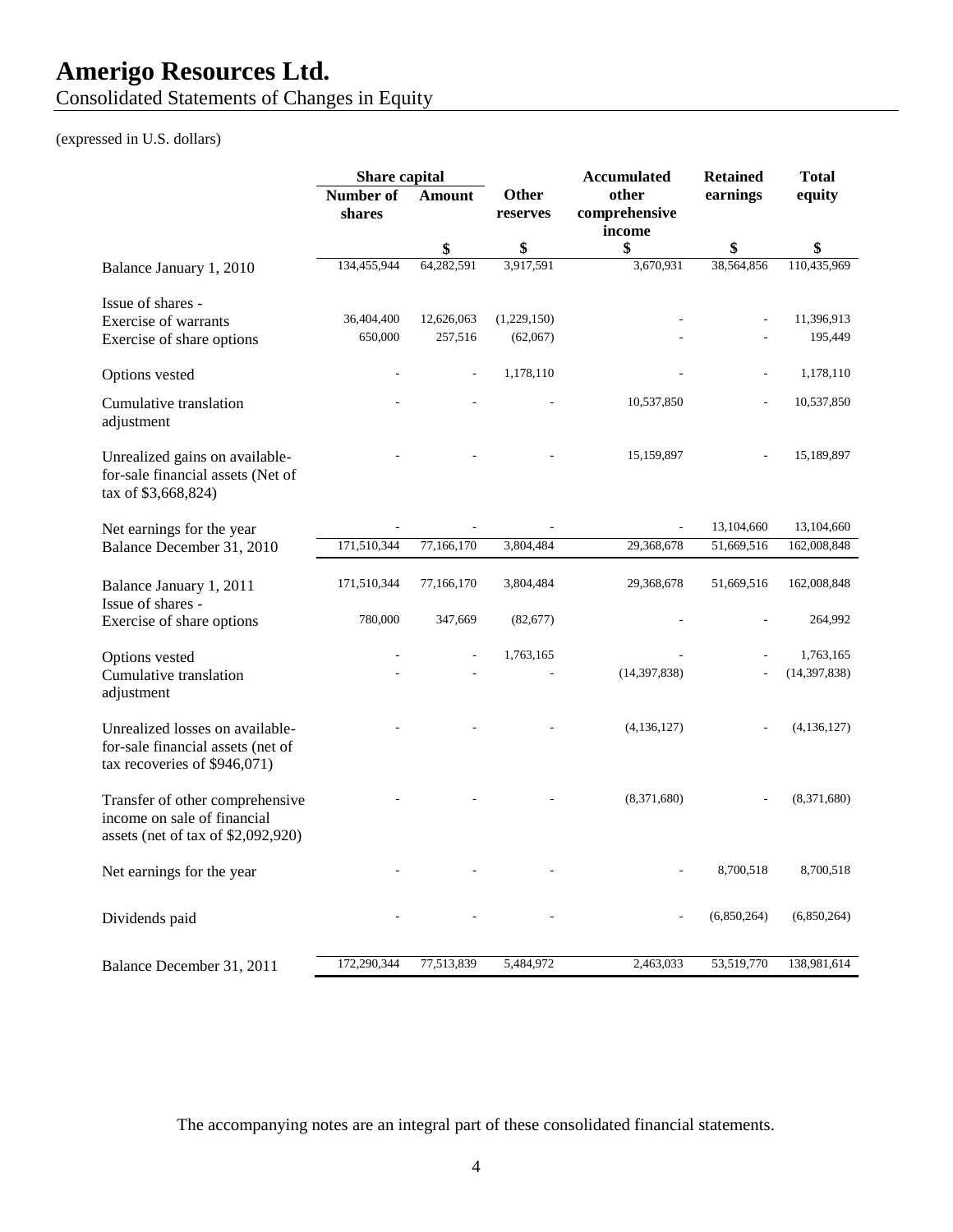Notes to Consolidated Financial Statements December 31, 2011

(expressed in U.S. dollars)

## **1 General Information**

Amerigo Resources Ltd. (the "Company") is a company incorporated pursuant to the laws of British Columbia, Canada and its shares are listed for trading on the Toronto Stock Exchange ("TSX"), the OTCQX stock exchange in the United States and the Lima Stock Exchange. The address of the Company's principal office is Suite 1950 – 400 Burrard Street, Vancouver, British Columbia.

The Company is a producer of copper and molybdenum concentrates with operations in Chile. Its operating subsidiary Minera Valle Central S.A. ("MVC") has a contract with Corporacion Nacional del Cobre de Chile (―Codelco‖), Chile's state-owned copper producer, through 2021 to process the tailings from El Teniente, the world's largest underground copper mine. The Company is in the process of commissioning a pilot plant for the production of copper concentrates from highly oxidized tailings.

These consolidated financial statements were authorised for issue by the board of directors on March 1, 2012.

## **2 First-time adoption of IFRS**

The Company prepares its consolidated financial statements in accordance with Canadian generally accepted accounting principles ("Canadian GAAP") as set out in the Handbook of the Canadian Institute of Chartered Accountants ("CICA Handbook"). In 2010, the CICA Handbook was revised to incorporate International Financial Reporting Standards ("IFRS"), and require publicly accountable enterprises to apply such standards effective for years beginning on or after January 1, 2011. Accordingly, the Company has commenced reporting on this basis in these consolidated financial statements. In the consolidated financial statements, the term Canadian GAAP refers to Canadian GAAP before the adoption of IFRS.

These consolidated financial statements have been prepared in accordance with IFRS, including IFRS 1, First-Time Adoption of International Financial Reporting Standards ("IFRS 1"). Subject to certain transition elections disclosed below, the Company has consistently applied the same accounting policies in its opening IFRS consolidated statement of financial position as at January 1, 2010 and throughout all periods presented, as if these policies had always been in effect. Note 28 discloses the impact of the transition to IFRS on the Company's reported financial position, financial performance and cash flows, including the nature and effect of significant changes in accounting policies from those used in the Company's consolidated financial statements for the year ended December 31, 2010. The policies applied in these consolidated financial statements are based on IFRS issued and outstanding as of March 1, 2012, the date the Board of Directors approved the statements.

IFRS accounting policies are presented in Note 4 and have been applied in preparing the consolidated financial statements for the year ended December 31, 2011, the comparative information, and the opening statement of financial position at the date of transition.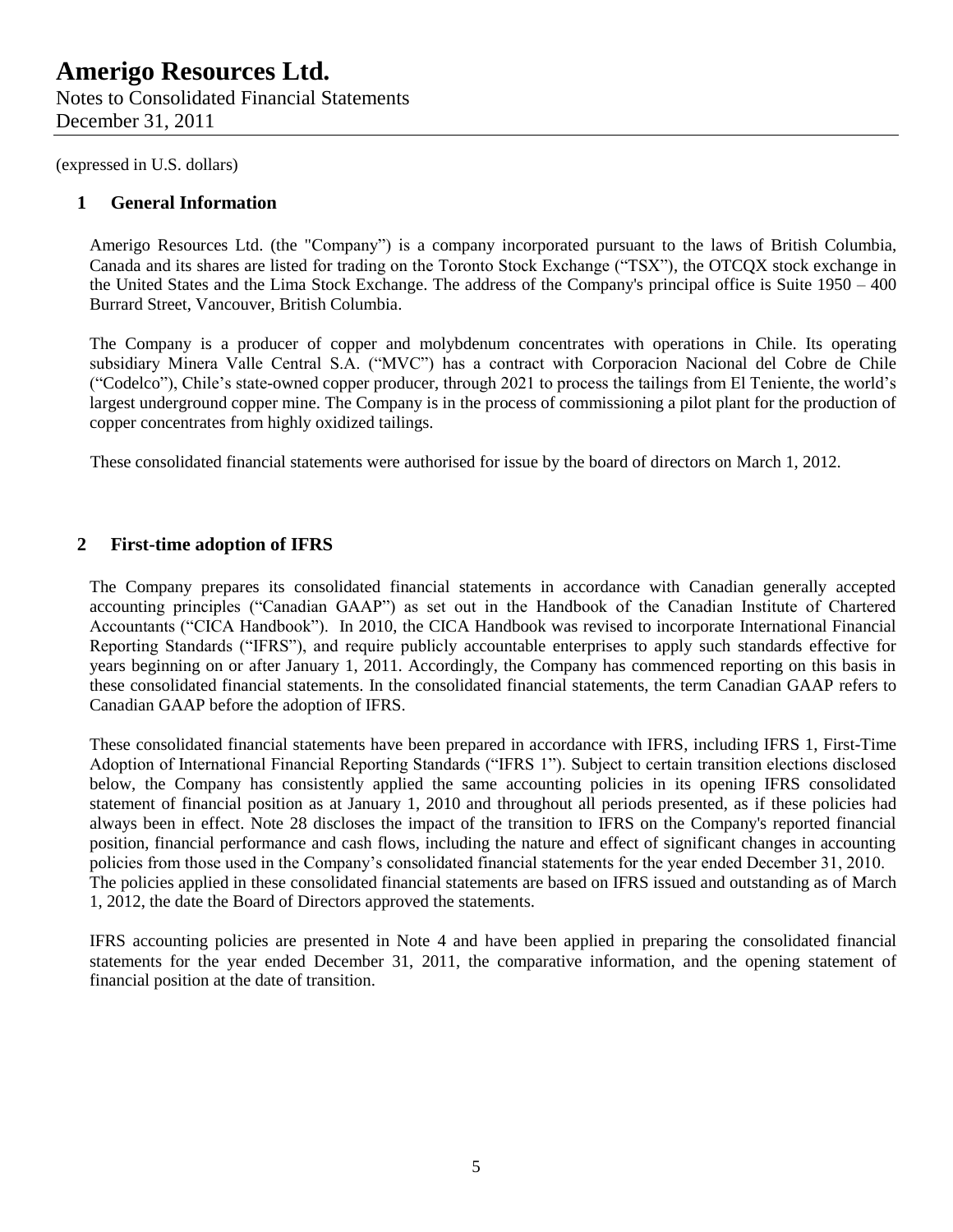Notes to Consolidated Financial Statements December 31, 2011

(expressed in U.S. dollars)

### **First-time adoption exemptions applied**

IFRS1 *First-time adoption of International Financial Reporting Standards*, which governs the first time adoption of IFRS, in general requires accounting policies to be applied retrospectively to determine the opening statement of financial position at the Company's transition date of January 1, 2010, and allows certain exemptions from retrospective application on the transition to IFRS. Those exemptions the Company has elected to apply and are considered significant to the Company include:

- Not to restate previous business combinations and the accounting thereof;
- Elect to use MVC's previous GAAP revaluation of property, plant and equipment at the date of transition to IFRS as deemed cost;
- Elect to capitalize borrowing costs related to qualifying assets commencing from the date of transition to IFRS.
- Reset the cumulative translation difference reserve for all foreign operations to zero at the date of transition to IFRS.

## **3 Application of new and revised International Financial Reporting Standards**

The IASB has issued the following standards which have not yet been adopted by the Company: IFRS 9, Financial instruments - Classification and Measurement (IFRS 9), IFRS 10, Consolidated Financial Statements (IFRS 10), IFRS 11, Joint Arrangements (IFRS 11), IFRS 12, Disclosure of Interests in Other Entities (IFRS 12), IAS 27, Separate Financial Statements (IAS 27), IFRS 13, Fair Value Measurement (IFRS 13) and amended IAS 28, Investments in Associates and Joint Ventures (IAS 28). Each of the new standards is effective for annual periods beginning on or after January 1, 2013, except IFRS 9 which is effective on January 1, 2011, with early adoption permitted. The Company has not yet begun the process of assessing the impact that the new and amended standards will have on its consolidated financial statements or whether to early adopt any of the new requirements.

The following is a brief summary of the new standards:

### IFRS 9 – Financial instruments - classification and measurement

IFRS 9 was issued in November 2009 and addresses classification and measurement of financial assets. It replaces the multiple category and measurement models in IAS 39 for debt instruments with a new mixed measurement model having only two categories: amortized cost and fair value through profit and loss. IFRS 9 also replaces the models for measuring equity instruments. Such instruments are either recognized at fair value through profit or loss or at fair value through other comprehensive income. Where equity instruments are measured at fair value through other comprehensive income, dividends are recognized in profit or loss to the extent that they do not clearly represent a return of investment; however, other gains and losses (including impairments) associated with such instruments remain in accumulated other comprehensive income indefinitely.

### IFRS 10 – Consolidation

IFRS 10 requires an entity to consolidate an investee when it is exposed, or has rights, to variable returns from its involvement with the investee and has the ability to affect those returns through its power over the investee. Under existing IFRS, consolidation is required when an entity has the power to govern the financial and operating policies of an entity so as to obtain benefits from its activities. IFRS 10 replaces SIC-12 Consolidation—Special Purpose Entities and parts of IAS 27 Consolidated and Separate Financial Statements.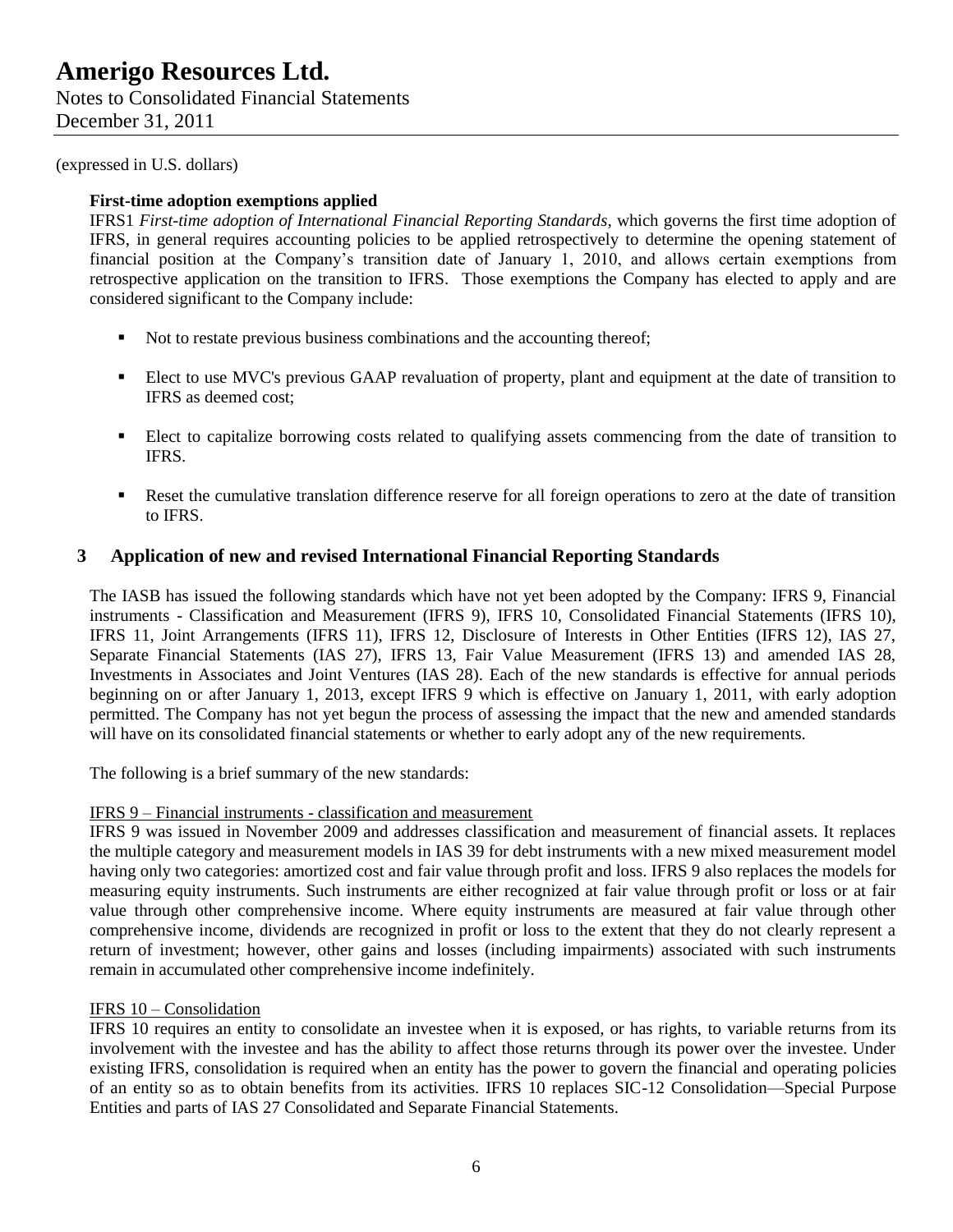Notes to Consolidated Financial Statements December 31, 2011

(expressed in U.S. dollars)

## IFRS 11 - Joint Arrangements

IFRS 11 requires a venturer to classify its interest in a joint arrangement as a joint venture or joint operation. Joint ventures will be accounted for using the equity method of accounting whereas for a joint operation the venturer will recognize its share of the assets, liabilities, revenue and expenses of the joint operation. Under existing IFRS, entities have the choice to proportionately consolidate or equity account for interests in joint ventures. IFRS 11 supersedes IAS 31, Interests in Joint Ventures, and SIC-13, Jointly Controlled Entities—Non-monetary Contributions by Venturers.

## IFRS 12 – Disclosure of Interests in Other Entities

IFRS 12 establishes disclosure requirements for interests in other entities, such as joint arrangements, associates, special purpose vehicles and off balance sheet vehicles. The standard carries forward existing disclosures and also introduces significant additional disclosure requirements that address the nature of, and risks associated with, an entity's interests in other entities.

## IFRS 13 - Fair Value Measurement

IFRS 13 is a comprehensive standard for fair value measurement and disclosure requirements for use across all IFRS standards. The new standard clarifies that fair value is the price that would be received on the sale of an asset, or paid to transfer a liability in an orderly transaction between market participants, at the measurement date. It also establishes disclosures about fair value measurement. Under existing IFRS, guidance on measuring and disclosing fair value is dispersed among the specific standards requiring fair value measurements and in many cases does not reflect a clear measurement basis or consistent disclosures.

### Amendments to Other Standards

In addition, there have been amendments to existing standards, including IAS 27, Separate Financial Statements (IAS 27), and IAS 28, Investments in Associates and Joint Ventures (IAS 28). IAS 27 addresses accounting for subsidiaries, jointly controlled entities and associates in non-consolidated financial statements. IAS 28 has been amended to include joint ventures in its scope and to address the changes in IFRS  $10 - 13$ .

## **4 Summary of significant accounting policies**

The principal accounting policies applied in the preparation of these consolidated financial statements are set out below. These policies have been consistently applied to all the periods presented, unless otherwise stated.

### **4.1 Basis of preparation**

The consolidated financial statements of the Company and its subsidiaries (the "Group") have been prepared in accordance with International Financial Reporting Standards ("IFRS") as issued by the International Accounting Standards Board ("IASB").

The consolidated financial statements have been prepared on a historical cost basis, except for financial instruments which have been measured at fair value. The consolidated financial statements are presented in U.S. dollars except when otherwise indicated.

## **4.2 Consolidation**

These consolidated financial statements incorporate the financial statements of the Company and the entities controlled by the Company. Control exists when the Company has the power, directly or indirectly, to govern the financial and operating policies of an entity so as to obtain benefits from its activities. The financial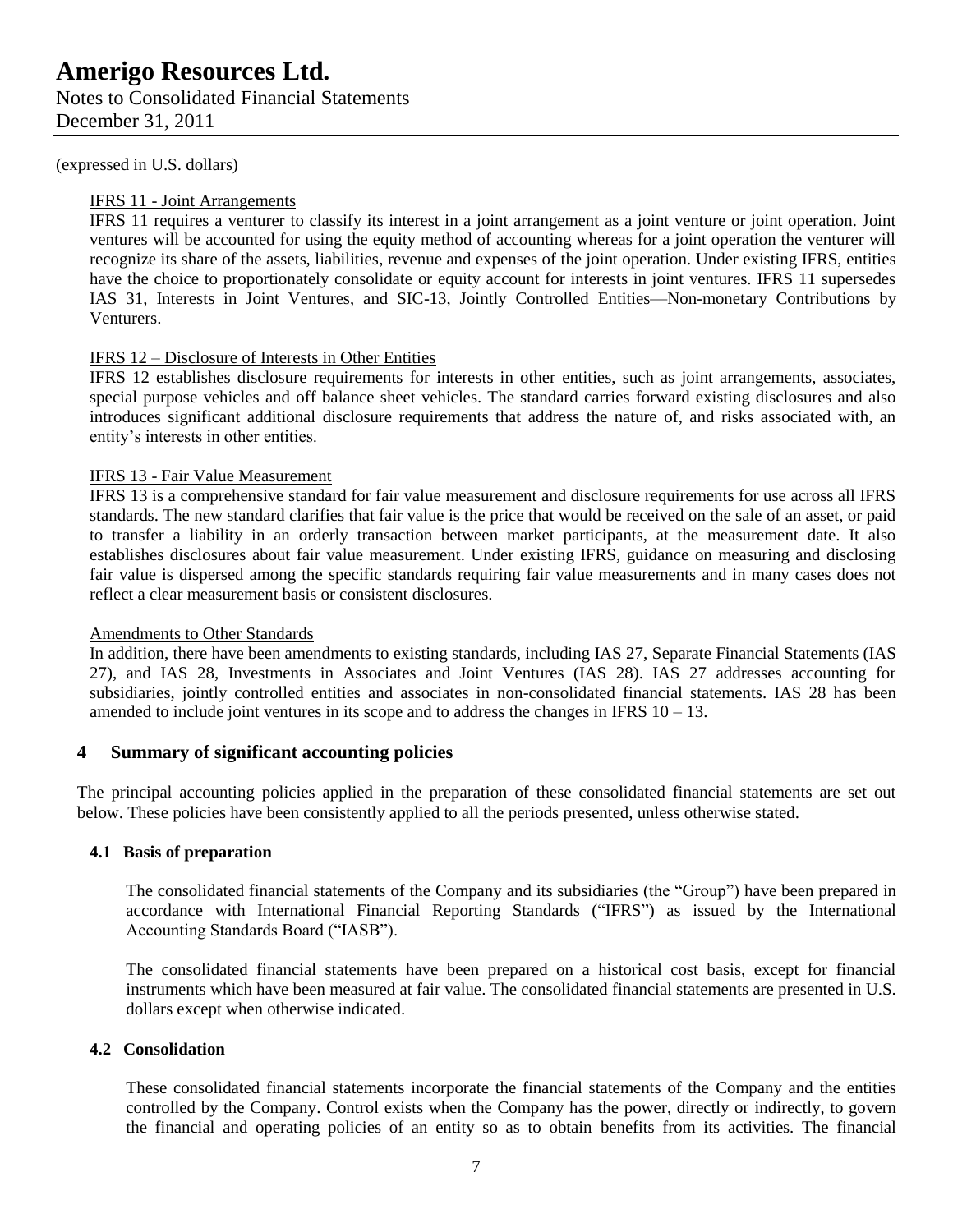#### (expressed in U.S. dollars)

statements of subsidiaries are included in the consolidated financial statements from the date that control commences until the date that control ceases. All significant intercompany transactions and balances have been eliminated.

#### **4.3 Segment reporting**

The Company operates in one segment which is the production of copper concentrates, with the production of molybdenum concentrates as a by-product.

#### **4.4 Foreign currency translation**

#### *(a) Functional and presentation currency*

The Company's presentation currency is the U.S. dollar ("\"\$"). The functional currencies of the Company and MVC are the Canadian dollar and Chilean peso ("CLP"), respectively. These consolidated financial statements have been translated to the U.S. dollar in accordance with IAS 21<sup>9</sup>The Effects of Changes in Foreign Exchange Rates". This standard requires that assets and liabilities be translated using the exchange rate at period end, and income, expenses and cash flow items are translated using the rate that approximates the exchange rates at the dates of the transactions (i.e. the average rate for the period). Resulting gains and losses on translation are included as a component of equity.

#### *(b) Transactions and balances*

In preparing the financial statements of the individual entities, transactions in currencies other than the entity's functional currency (foreign currencies) are recorded at the rates of exchange prevailing at the dates of the transactions. At each statement of financial position date, monetary assets and liabilities are translated using the period end foreign exchange rate. Non-monetary assets and liabilities are translated using the historical rate on the date of the transaction. Non-monetary assets and liabilities that are stated at fair value are translated using the historical rate on the date that the fair value was determined. All gains and losses on translation of these foreign currency transactions are included in profit or loss.

### **4.5 Property, plant and equipment**

#### *(a) Property, plant and equipment*

Property, plant and equipment are recorded at cost less accumulated depreciation and impairment losses. Where an item of plant and equipment comprises significant components with different useful lives, the components are accounted for as separate items of plant and equipment. Expenditures incurred to replace a component of an item of property, plant and equipment that is accounted for separately, including major inspection and overhaul expenditures, are capitalized. Directly attributable expenses incurred for major capital projects and site preparation are capitalized until the asset is brought to a working condition for its intended use.

The cost of self-constructed assets includes the cost of materials, direct labour and an appropriate portion of normal overheads. The costs of day-to-day servicing are recognized in profit or loss as incurred. Financing costs directly associated with the construction or acquisition of qualifying assets are capitalized at interest rates relating to loans specifically raised for that purpose, or at the weighted average borrowing rate where the general pool of group borrowings is utilized. Capitalization of borrowing costs ceases when the asset is substantially complete.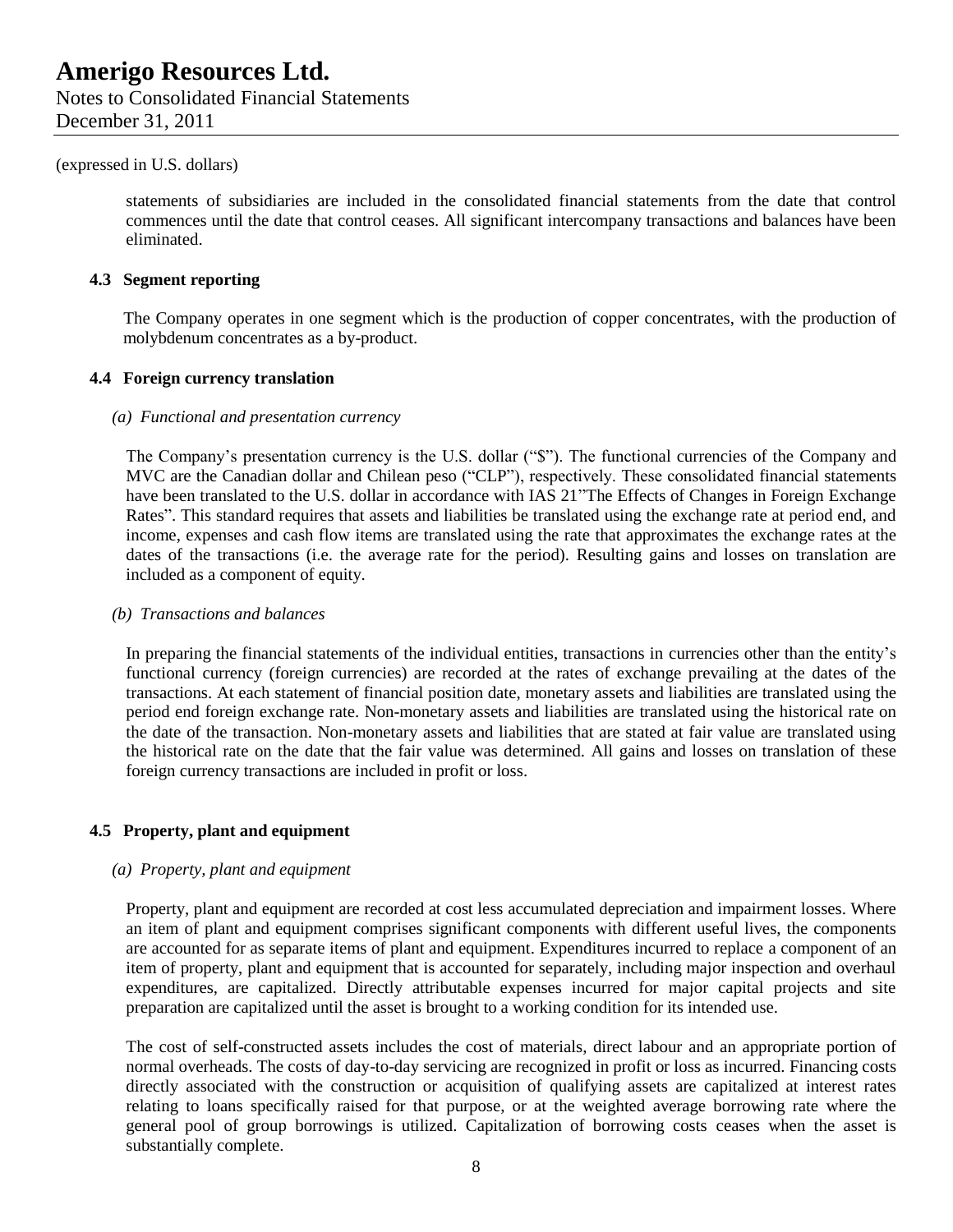Notes to Consolidated Financial Statements December 31, 2011

### (expressed in U.S. dollars)

MVC depreciates its property, plant and equipment using the straight-line method over the estimated useful life of the assets, not to exceed the term of the current contract with El Teniente.

The depreciation method, useful life and residual values are assessed annually.

## *(b) Asset impairment*

The Company's tangible and intangible assets are reviewed for indications of impairment at each statement of financial position date. If indication of impairment exists, the asset's recoverable amount is estimated.

An impairment loss is recognized when the carrying amount of an asset, or its cash-generating unit, exceeds its recoverable amount. A cash-generating unit is the smallest identifiable group of assets that generates cash inflows that are largely independent of the cash inflows from other assets or groups of assets. Impairment losses are recognized in profit and loss for the period. Impairment losses recognized in respect of cash-generating units are allocated first to reduce the carrying amount of any goodwill allocated to cash-generating units and then to reduce the carrying amount of the other long-lived assets in the unit on a pro-rata basis.

Value in use is determined as the present value of the future cash flows expected to be derived from an asset or cash generating unit ("CGU"). The estimated future cash flows are discounted to their present value using a pretax discount rate that reflects current market assessments of the time value of money and the risks specific to the asset for which estimates of future cash flows have not been adjusted. Fair value less cost to sell is the amount obtainable from the sale of an asset or CGU in an arm's length transaction between knowledgeable, willing parties, less the costs of disposal. For mining assets, fair value less cost to sell is often estimated using a discounted cash flow approach as a fair value when an active market or biding sale agreement is not readily available. Estimated future cash flows are calculated using estimated future prices, mineral reserves and resources, operating and capital costs. All assumptions used are those than an independent market participant would consider appropriate.

An impairment loss is reversed if there is an indication that there has been a change in the estimates used to determine the recoverable amount. An impairment loss is reversed only to the extent that the asset's carrying amount does not exceed the carrying amount that would have been determined, net of depreciation or amortization, if no impairment loss had been recognized. An impairment loss with respect to goodwill is never reversed.

### **4.6 Intangible assets**

Intangible assets reflect the value assigned to the MVC and Codelco contract for the processing of tailings from the El Teniente mine. This contractual right is amortized on a units of production basis over the term of the contract and tested for impairment when circumstances indicate that the carrying value may be impaired. In addition to the amortization of the contractual right, royalties payable to El Teniente under the contract are recorded based on production in the year and included in cost of sales (Note 10).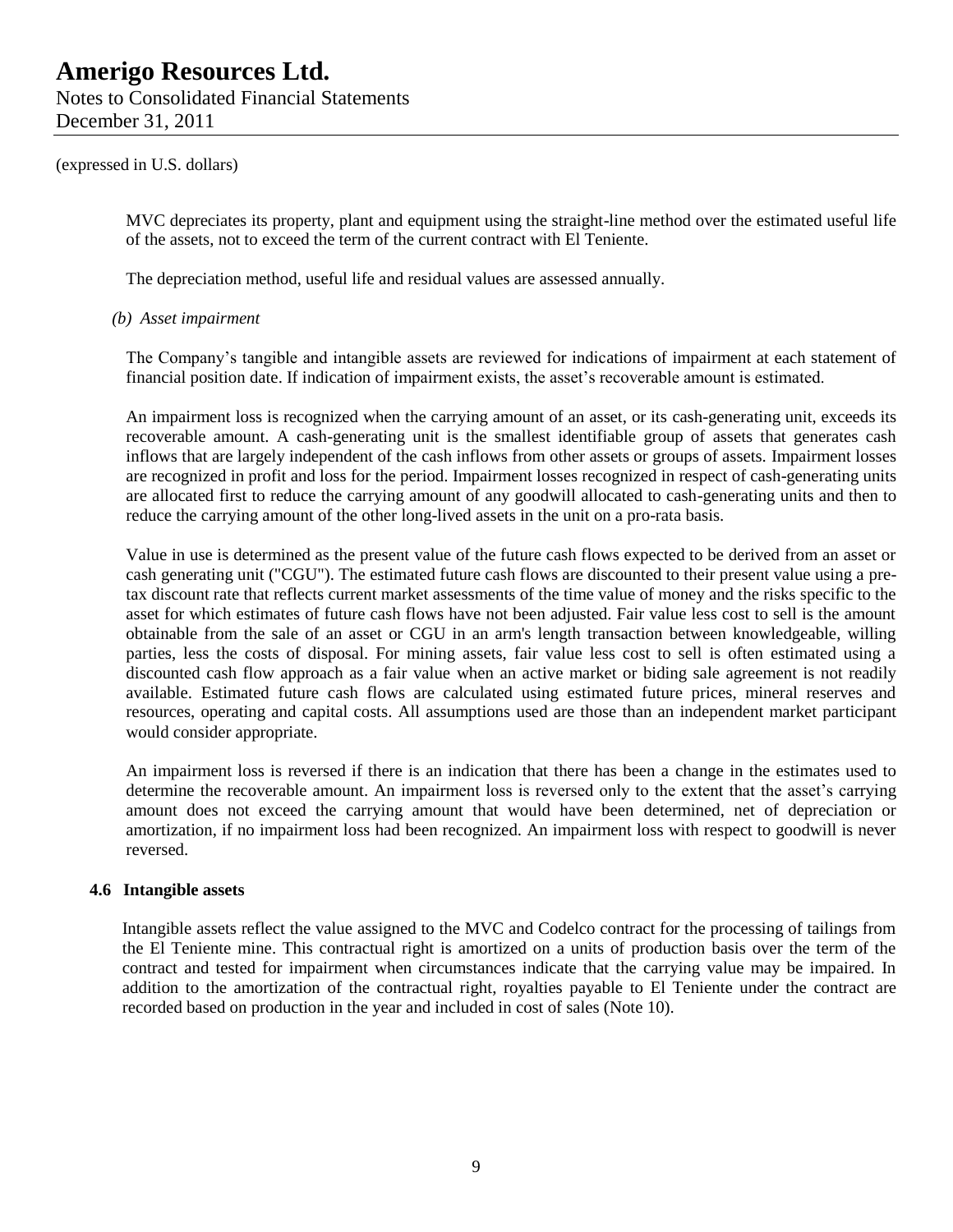Notes to Consolidated Financial Statements December 31, 2011

(expressed in U.S. dollars)

## **4.7 Financial assets and other financial liabilities**

## **4.7.1 Classification**

*(a) Financial assets at fair value through profit or loss ("FVTPL")*

Financial assets are classified as FVTPL when the financial asset is held for trading or it is designated as FVTPL.

A financial asset is classified as held for trading if:

- it has been acquired principally for the purpose of selling in the near future;
- it is a part of an identified portfolio of financial instruments that the Company manages and has an actual pattern of short-term profit-taking; or
- it is a derivative that is not designated and effective as a hedging instrument.

Financial assets classified as FVTPL are stated at fair value with any resultant gain or loss recognized in profit or loss. The net gain or loss recognized incorporates any dividend or interest earned on the financial asset. The Company does not have any assets classified as FVTPL financial assets.

## *(b) Financial assets held to maturity ("HTM")*

HTM investments are recognized on a trade-date basis and are initially measured at fair value, including transaction costs. The Company does not have any assets classified as HTM investments.

### *(c) Loans and receivables*

Trade receivables, loans, and other receivables that have fixed or determinable payments that are not quoted in an active market are classified as loans and receivables. Loans and receivables are initially recognized at the transaction value and subsequently carried at amortized cost less impairment losses. The impairment loss of receivables is based on a review of all outstanding amounts at period end. Bad debts are written off during the year in which they are identified. Interest income is recognized by applying the effective interest rate, except for short-term receivables when the recognition of interest would be immaterial.

### *(d) Available-for-sale financial assets ("AFS")*

Investments and other assets held by the Company are classified as AFS and are stated at fair value. Gains and losses arising from changes in fair value are recognized in other comprehensive income and are accumulated in the investments revaluation reserve. When an investment is disposed of or is determined to be impaired, the cumulative gain or loss previously recognized in the investments revaluation reserve is included in profit or loss for the period. The fair value of AFS monetary assets denominated in a foreign currency is translated at the spot rate at the statement of financial position date.

### *(e) Other financial liabilities*

Other financial liabilities at amortized cost include trade and other payables, El Teniente royalties payable and borrowings. Trade payables and other payables are initially recognized at the amount required to be paid, less, when material, a discount to reduce the payables to fair value. Subsequently, trade payables are measured at amortized cost using the effective interest method. El Teniente royalties payable are recognized at the amount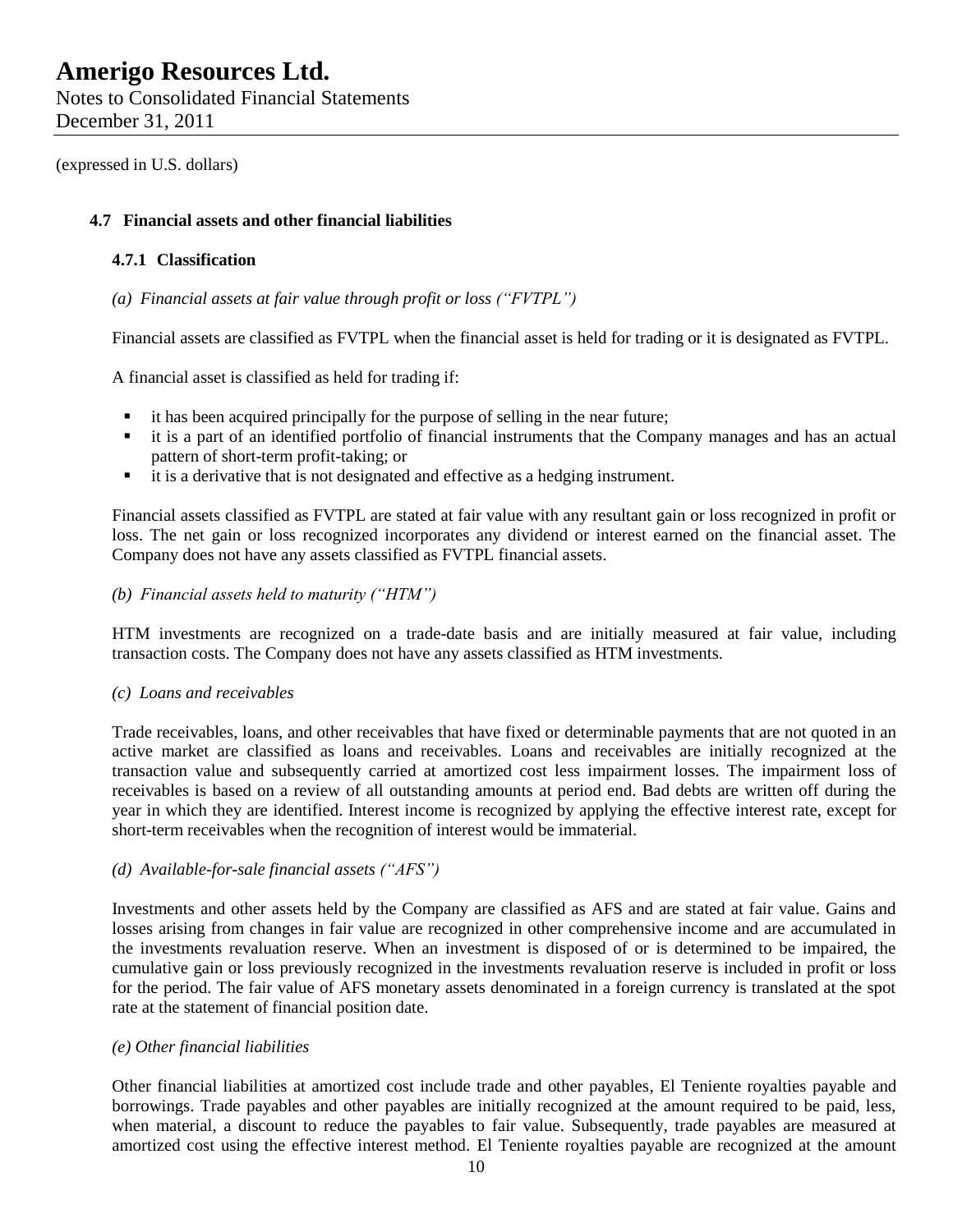Notes to Consolidated Financial Statements December 31, 2011

### (expressed in U.S. dollars)

required to be paid. Borrowings are recognized initially at fair value, net of any transaction costs incurred, and subsequently at amortized cost using the effective interest method.

Other financial liabilities are classified as current liabilities if payment is due within twelve months. Otherwise, they are presented as non-current liabilities.

## *(f) Derivative financial instruments*

The Company uses derivatives in the form of interest rate swaps to manage risks related to its variable rate debt. The Company's royalty to related parties is a derivative liability. All derivatives have been classified as held-fortrading, are included on the balance sheet within other liabilities, and are classified as current or non-current based on the contractual terms specific to the instrument. Gains and losses on re-measurement are included in finance income (expense).

## **4.7.2 Recognition and measurement**

## *(g) Effective interest method*

The effective interest method calculates the amortized cost of a financial asset and allocates interest income over the corresponding period. The effective interest rate is the rate that discounts estimated future cash receipts over the expected life of the financial asset, or, where appropriate, a shorter period, to the net carrying amount on initial recognition. Income is recognized on an effective interest basis for debt instruments other than those financial assets classified as FVTPL.

### *(h) Impairment of financial assets*

Financial assets, other than those at FVTPL, are assessed for indicators of impairment at each period end. Financial assets are impaired when there is objective evidence that, as a result of one or more events that occurred after the initial recognition of the financial asset, the estimated future cash flows of the investment have been impacted.

Objective evidence of impairment could include the following:

- significant financial difficulty of the issuer;
- default or delinquency in interest or principal payments; or
- it has become probable that the issuer will enter bankruptcy or financial reorganization.

For financial assets carried at amortized cost, the amount of the impairment is the difference between the asset's carrying amount and the present value of the estimated future cash flows, discounted at the financial asset's original effective interest rate.

The carrying amount of all financial assets, excluding trade receivables, is directly reduced by the impairment loss. The carrying amount of trade receivables is reduced through the use of an allowance account. When a trade receivable is considered uncollectible, it is written off against the allowance account. Subsequent recoveries of amounts previously written off are credited against the allowance account. Changes in the carrying amount of the allowance account are recognized in profit or loss.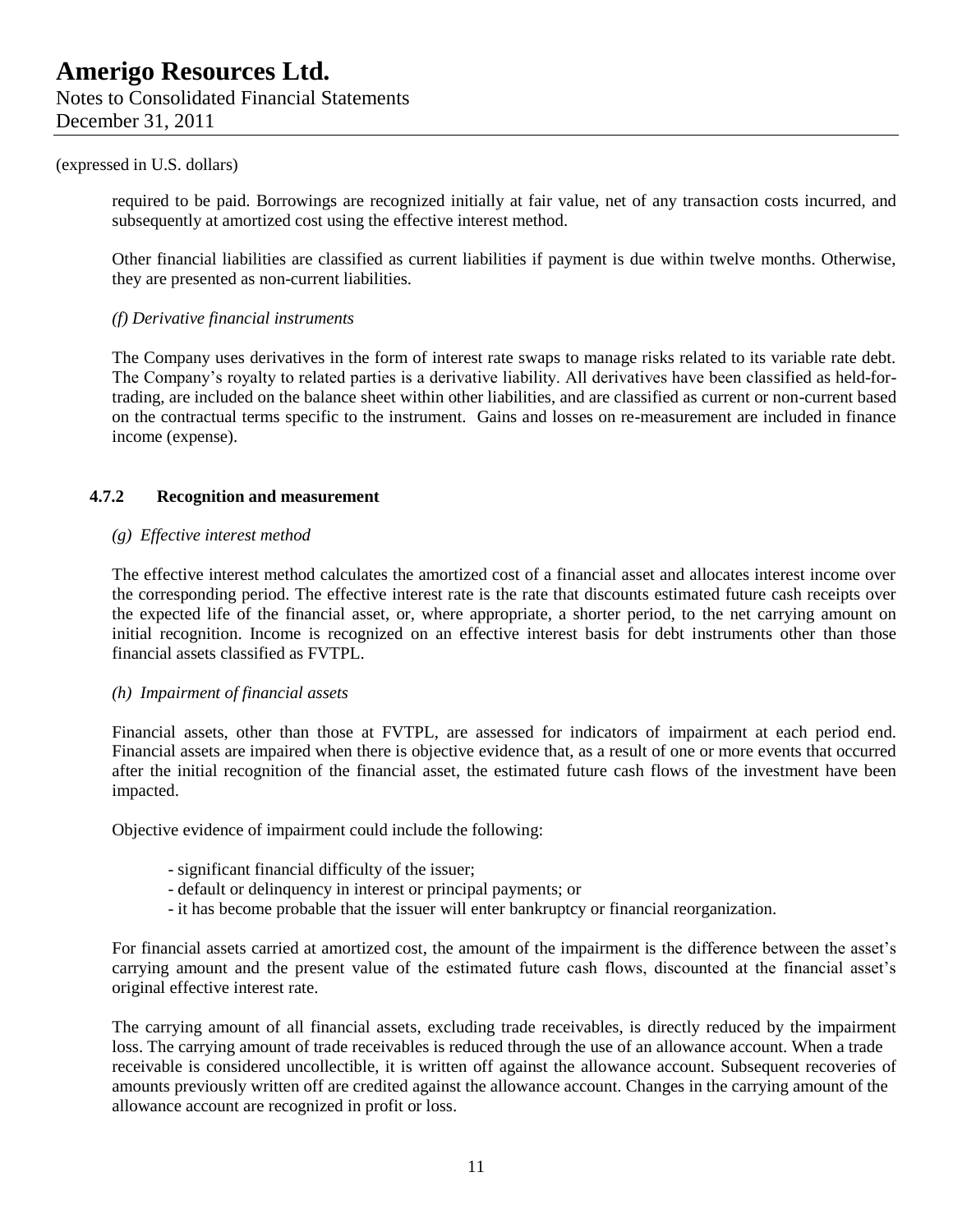### (expressed in U.S. dollars)

With the exception of AFS equity instruments, if, in a subsequent period, the amount of the impairment loss decreases and the decrease relates to an event occurring after the impairment was recognized, the previously recognized impairment loss is reversed through profit or loss. On the date of impairment reversal, the carrying amount of the financial asset cannot exceed its amortized cost had impairment not been recognized.

## *(i) De-recognition of financial assets*

A financial asset is derecognized when the contractual right to the asset's cash flows expire or if the Company transfers the financial asset and substantially all risks and rewards of ownership to another entity.

### **4.8 Share-based payments**

The Company grants stock options to buy common shares of the Company to directors, officers and employees. The board of directors grants such options for periods of up to five years, with vesting periods determined at its sole discretion and at prices equal to or greater than the closing market price on the day preceding the date the options were granted. The fair value of the options is measured at grant date, using the Black-Scholes option pricing model, and is recognized over the period that the holders earn the options.

The fair value is recognized as an expense with a corresponding increase in equity. The amount recognized as an expense is adjusted to reflect the number of share options expected to vest.

### **4.9 Inventories**

Inventories, comprising concentrates in process and copper and molybdenum concentrates are valued at the lower of cost and net realizable value. Consumables are valued at the lower of average cost and net realizable value, with replacement cost used as the best available measure of net realizable value. Production cost is determined primarily on a weighted-average cost basis and includes direct production costs, direct labour costs and an allocation of variable and fixed production overhead including depreciation. Net realizable value is the estimated selling price in the ordinary course of business.

### **4.10 Cash and cash equivalents**

Cash and cash equivalents consist of cash on hand, deposits in banks and highly liquid investments with an original maturity of three months or less.

### **4.11 Current and deferred income tax**

Income tax expense consists of current and deferred tax expense. Income tax expense is recognized in profit or loss.

Current tax expense is the expected tax payable on the taxable income for the year, using tax rates enacted or substantively enacted at period end, adjusted for amendments to tax payable with regards to previous years. Deferred tax assets and liabilities are recognized for deferred tax consequences attributable to unused tax loss carry forwards, unused tax credits and differences between the financial statement carrying amounts of existing assets and liabilities and their respective tax bases. Deferred tax assets and liabilities are measured using the enacted or substantively enacted tax rates expected to apply when the asset is realized or the liability settled. The effect on deferred tax assets and liabilities of a change in tax rates is recognized in profit or loss in the period that substantive enactment occurs.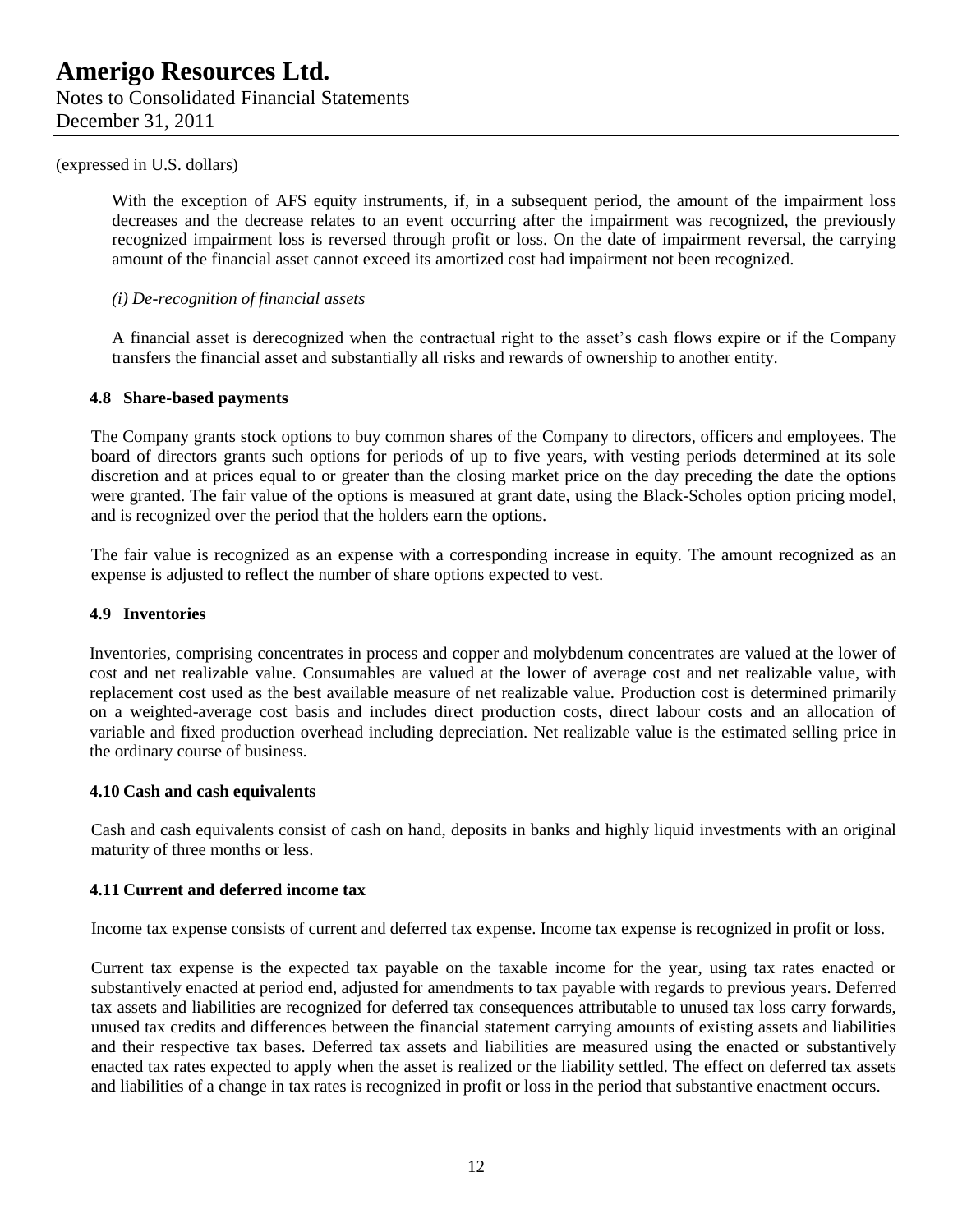Notes to Consolidated Financial Statements December 31, 2011

## (expressed in U.S. dollars)

A deferred tax asset is recognized to the extent that it is probable that future taxable profits will be available against which the asset can be utilized. To the extent that the Company does not consider it probable that a deferred tax asset will be recovered, the deferred tax asset is reduced.

The following temporary differences do not result in deferred tax assets or liabilities:

- the initial recognition of assets or liabilities, not arising in a business combination, that does not affect accounting or taxable profit
- goodwill
- investments in subsidiaries, associates and jointly controlled entities where the timing of reversal of the temporary differences can be controlled and reversal in the foreseeable future is not probable

Deferred tax assets and liabilities are offset when there is a legally enforceable right to set-off current tax assets against current tax liabilities and when they relate to income taxes levied by the same taxation authority and the Company intends to settle its current tax assets and liabilities on a net basis.

## **4.12 Provisions**

Provisions are recorded when a present legal or constructive obligation exists as a result of past events where it is probable that an outflow of resources embodying economic benefits will be required to settle the obligation, and a reliable estimate of the amount of the obligation can be made. The amount recognized as a provision is the best estimate of the consideration required to settle the present obligation at the statement of financial position date, taking into account the risks and uncertainties surrounding the obligation. Where a provision is measured using the cash flows estimated to settle the present obligation, its carrying amount is the present value of those cash flows. When some or all of the economic benefits required to settle a provision are expected to be recovered from a third party, the receivable is recognized as an asset if it is virtually certain that reimbursement will be received and the amount receivable can be measured reliably.

MVC has a future obligation to retire the assets located at its facility at the end of its contract with El Teniente in 2021. This obligation has been recorded as a liability at present value in the Company's consolidated balance sheet. The value of asset retirement obligations is evaluated on an annual basis or as new information becomes available on the expected amounts and timing of cash flows required to discharge the liability. The fair value of the liability is added to the carrying amount of plant and equipment, and this additional carrying amount is depreciated over time to 2021. An accretion cost, representing the increase over time in the present value of the liability, is recorded each period in finance expense.

### **4.13 Earnings (loss) per share**

Basic earnings (loss) per share is computed by dividing the net earnings (loss) attributable to common shareholders by the weighted average number of shares outstanding during the reporting period. Diluted earnings (loss) per share is computed similar to basic earnings (loss) per share except that the weighted average shares outstanding are increased to include additional shares for the assumed exercise of stock options, if dilutive. The number of additional shares is calculated by assuming that outstanding stock options were exercised and that the proceeds from such exercises were used to acquire common stock at the average market price during the reporting periods.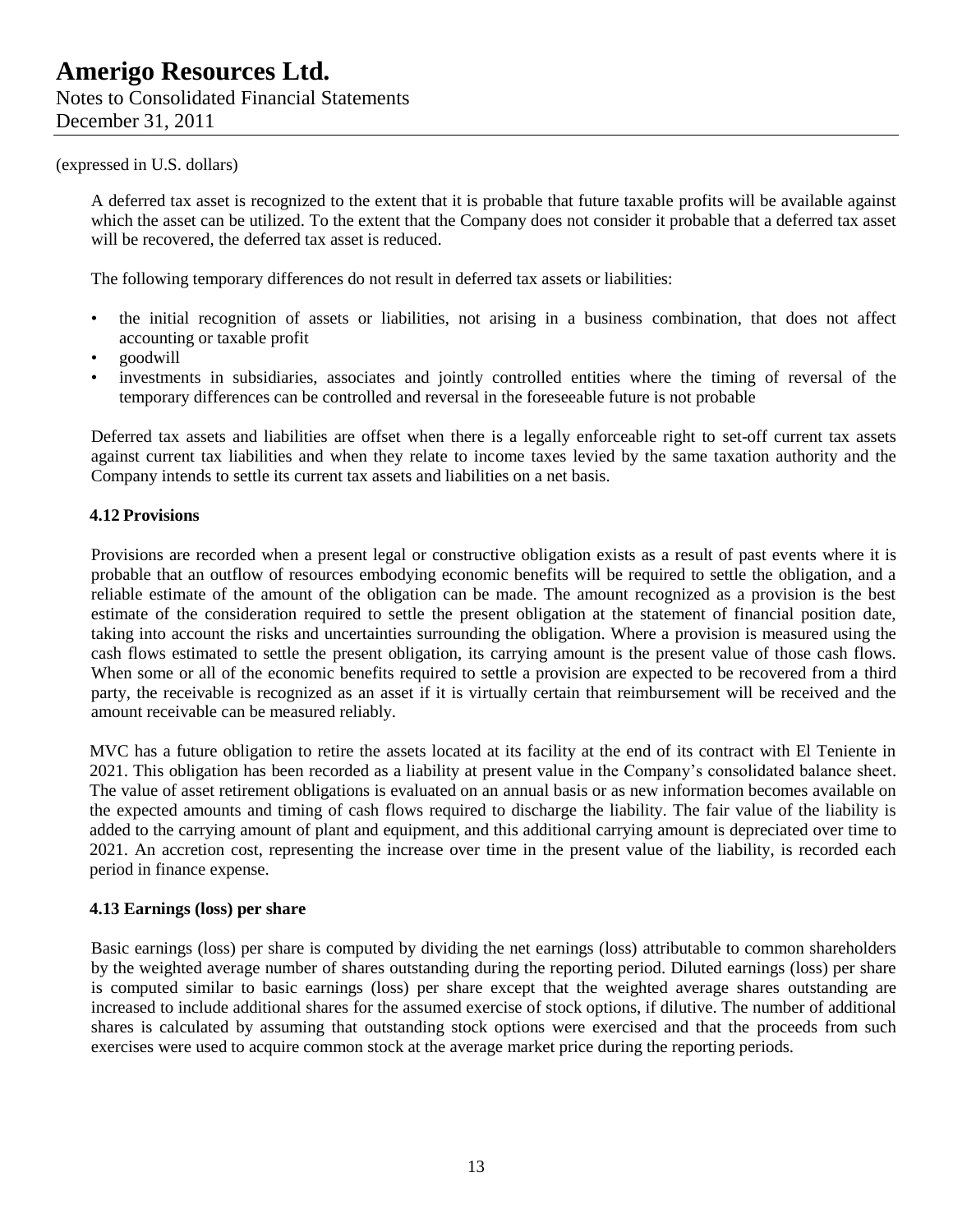Notes to Consolidated Financial Statements December 31, 2011

(expressed in U.S. dollars)

### **4.14 Revenue recognition**

Revenue from the sale of the Company's copper and molybdenum concentrates is recognized when the rights and obligations of ownership pass to the customer and the price is reasonably determinable. In 2011 the majority of the Company's concentrates were sold under pricing arrangements where final prices were determined by quoted market prices in a period subsequent to the date of sale. For these sales, prices were determined on a provisional basis at the date of sale and revenues were recorded at that time based on forward prices.

Adjustments were made to the sale price in subsequent periods based on movements in quoted market prices up to date of the final pricing. As a result, the value of the Company's concentrate sales receivables changed as the underlying commodity market prices varied. This adjustment mechanism has the characteristics of a derivative. Accordingly, the fair value of the receivable is adjusted each reporting period by reference to forward market prices and changes in fair value are recorded as a component of revenue.

Copper produced by the Company is sold under a written sales agreement with Chile's Empresa Nacional de Minería ("Enami" or the "smelter"). The agreement with Enami establishes a delivery schedule of monthly sales quotas and in 2011 set the Company's copper sale price at the average market price for the month following delivery ( $H+1$ ). Where production falls short of the monthly quota for a scheduled month of delivery, the quota is carried forward to a subsequent calendar month and the Company receives a sale price calculated for the originally scheduled month of delivery until the quota is met.

Molybdenum produced by the Company is sold under a written sales agreement with Chile's Molibdenos y Metales S.A. ("Molymet" or the "roaster"). In 2011, the sale price to Molymet is the average market price for the month of delivery  $("M")$ .

In normal supply conditions and in circumstances where the quotational period for sales goes beyond the sale price for the month of delivery, sales for copper and molybdenum concentrates are provisionally priced at the time of sale based on the prevailing copper forward market price or the current molybdenum market price, as specified in the sales contracts, where applicable. Variations between the price recorded at the time of sale and the actual final price received from the smelter or the roaster are caused by changes in copper and molybdenum market prices and result in an embedded derivative in the accounts receivable. The embedded derivative is recorded at fair value each period until final settlement occurs, with changes in fair value classified as a component of revenue. In a period of rising prices, not only will the Company record higher revenue for deliveries in the period, but it will also record favourable adjustments to revenue for copper and molybdenum concentrates delivered in the prior period. Similarly, in a period of declining prices, the Company will record lower revenues for current deliveries and negative adjustments to revenue for prior period deliveries.

### **4.15 Comprehensive income (loss)**

Comprehensive income (loss) includes items that are not included in net profit such as unrealized gains or losses on available-for-sale investments, gains or losses on certain derivative instruments and foreign currency gains or losses related to translation of the financial statements of foreign operations. The Company's comprehensive income (loss), components of other comprehensive income and cumulative translation adjustments are presented in the consolidated statements of comprehensive income (loss) and the consolidated statements of changes in equity.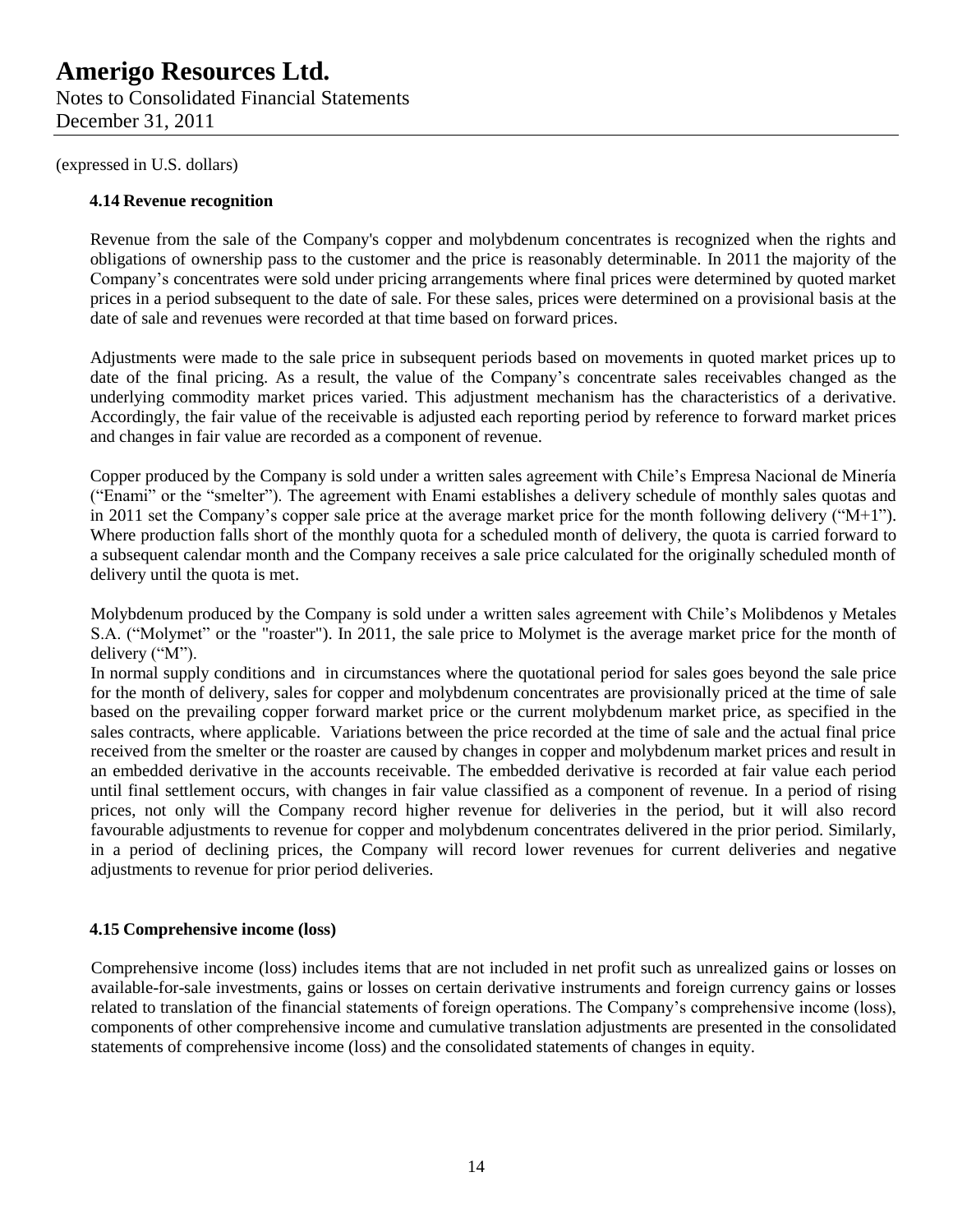Notes to Consolidated Financial Statements December 31, 2011

(expressed in U.S. dollars)

## **5 Critical accounting estimates and judgements**

Estimates and judgements are continually evaluated and are based on historical experience and other factors, including expectations of future events that are believed to be reasonable under the circumstances.

In preparing these consolidated financial statements, the Company makes estimates and assumptions concerning the future. The resulting accounting estimates will, by definition, seldom equal the related actual results. The estimates and assumptions that have a significant risk of causing a material adjustment to the carrying amounts of assets and liabilities within the next financial year are addressed below.

### *Useful life of assets*

As at December 31, 2011, the contract with El Teniente has been estimated to terminate as of December 31, 2021. The useful lives of assets have been determined based on their estimated economic life, not to exceed December 31, 2021. The remaining life of the contract with El Teniente may change based on executed term extensions.

### *Asset retirement obligation ("ARO")*

The Company assesses its provision for ARO annually and fair values the liability at the end of each reporting year, using the current risk-free discount rates. The ARO results from the obligation to remove property and equipment at the term of the El Teniente contract and from environmental regulations set by Chilean authorities. AROs include costs related to MVC's plant and equipment. The ARO is a critical accounting estimate for the Company. There are significant uncertainties related to the ARO and the impact on the financial statements could be material. The eventual timing and costs of the ARO could differ from current estimates. The main factors that could cause expected ARO cash flows to change include changes to laws and legislation and additions of new plant and equipment.

The future value of the provision for ARO was determined using an estimated annual inflation rate of 4.5%, a risk premium estimated at 7% and discounted at the risk-free rate of 5.35%.

### *Impairment of property, plant and equipment*

In accordance with the Company's accounting policy, each asset or cash generating unit is evaluated at each reporting date to determine whether there are any indications of impairment. If any such indication exists, a formal estimate of recoverable amount is performed and an impairment loss is recognized to the extent that the carrying amount exceeds the recoverable amount. The recoverable amount of an asset or cash generating group of assets is measured at the higher of fair value less costs to sell and value in use.

The determination of fair value and value in use requires management to make estimates and assumptions about expected production and sales volumes, metals prices, reserves, operating costs, mine closure and restoration costs, future capital expenditures and appropriate discount rates for future cash flows. The estimates and assumptions are subject to risk and uncertainty, and as such there is the possibility that changes in circumstances will alter these projections, which may impact the recoverable amount of the assets. In such circumstances, some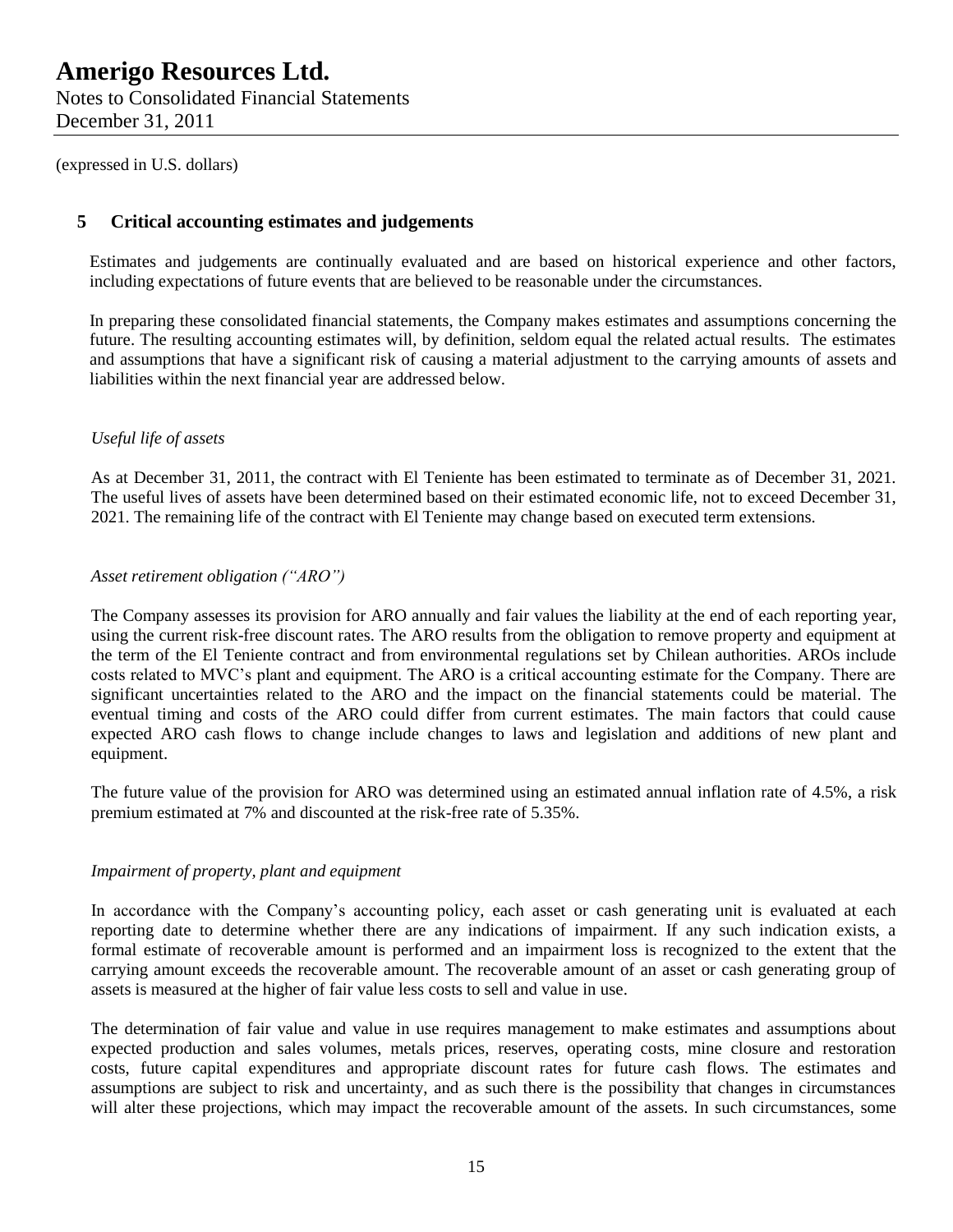Notes to Consolidated Financial Statements December 31, 2011

#### (expressed in U.S. dollars)

or all of the carrying value of the assets may be further impaired or the impairment charge reduced with the impact recorded in the statement of income.

#### *Reserve estimates*

Reserves are estimates of the amount of copper and molybdenum concentrates than can be produced by MVC under its agreements with El Teniente. The estimate of reserves is prepared by members of MVC management. Changes in the reserve estimates may impact upon impairment of property, plant and equipment analysis, amortization of intangible assets and valuation of royalties to related parties.

## **6 Cash and cash equivalents**

|                          | December 31,<br>2011<br>\$ | December 31,<br><b>2010</b><br>Φ |
|--------------------------|----------------------------|----------------------------------|
| Cash at bank and on hand | 3,150,994                  | 1,177,148                        |
| Short-term bank deposits | 17,668,473                 | 33,867,649                       |
|                          | 20,819,467                 | 35,044,797                       |

## **7 Trade and other receivables**

|                                                     | December 31,<br>2011 | December 31,<br>2010<br>\$ |
|-----------------------------------------------------|----------------------|----------------------------|
| <b>Current</b>                                      |                      |                            |
| Accounts receivable                                 | 20,329,713           | 17,786,455                 |
| Less: Provision for impairment of trade receivables | (1,443,768)          |                            |
| Accounts receivable - net                           | 18,885,945           | 17,786,455                 |
| Non-current<br>Other non-current assets             | 590,846              | 13,710                     |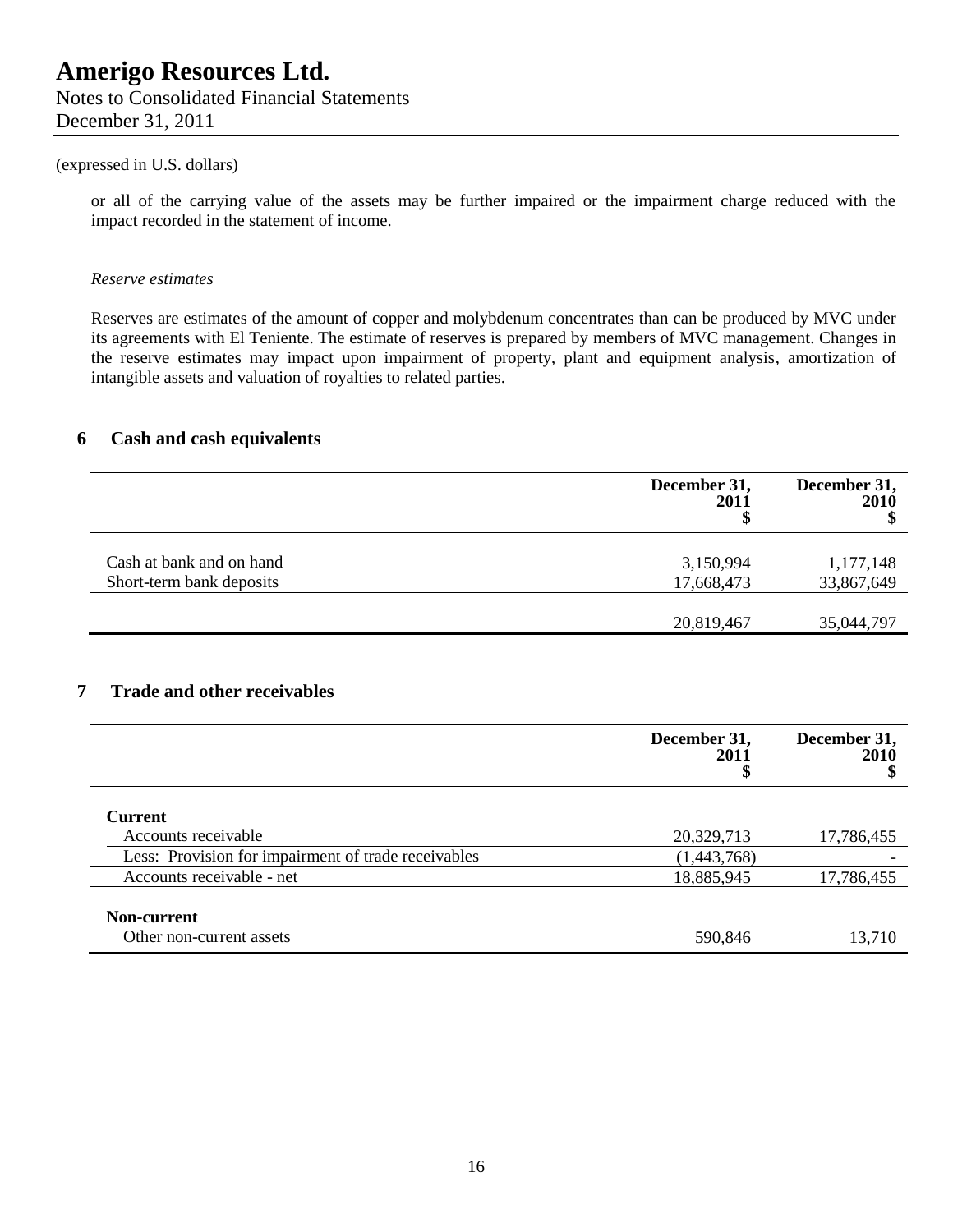Notes to Consolidated Financial Statements December 31, 2011

(expressed in U.S. dollars)

The ageing analysis of these trade receivables is as follows:

|                       | December 31,<br>2011 | December 31,<br>2010 |
|-----------------------|----------------------|----------------------|
| Up to $3$ months      | 12,846,922           | 8,444,330            |
| 3 to 6 months         | 4,313,217            | 6,532,665            |
| Greater than 6 months | 1,725,806            | 2,809,460            |
|                       | 18,885,945           | 17,786,455           |

As of December 31, 2011, there were trade receivables of \$1,443,768 impaired and provided for (December 31, 2010: \$nil).

The carrying amounts of the Company's trade and other receivables are denominated in the following currencies:

| Currency              | December 31,<br>2011 | December 31,<br>2010 |
|-----------------------|----------------------|----------------------|
| Chilean peso<br>Other | 18,799,369<br>86,576 | 17,718,797<br>67,658 |
|                       | 18,885,945           | 17,786,455           |

The fair values of trade and other receivables are as follows:

|                   | December 31,<br>2011 | December 31,<br>2010 |
|-------------------|----------------------|----------------------|
| Trade receivables | 12,210,272           | 8,187,101            |
| Other             | 6,675,673            | 9,599,354            |
|                   | 18,885,945           | 17,786,455           |

The effective interest rates on trade and other receivables were nil% (December 31, 2010: nil%).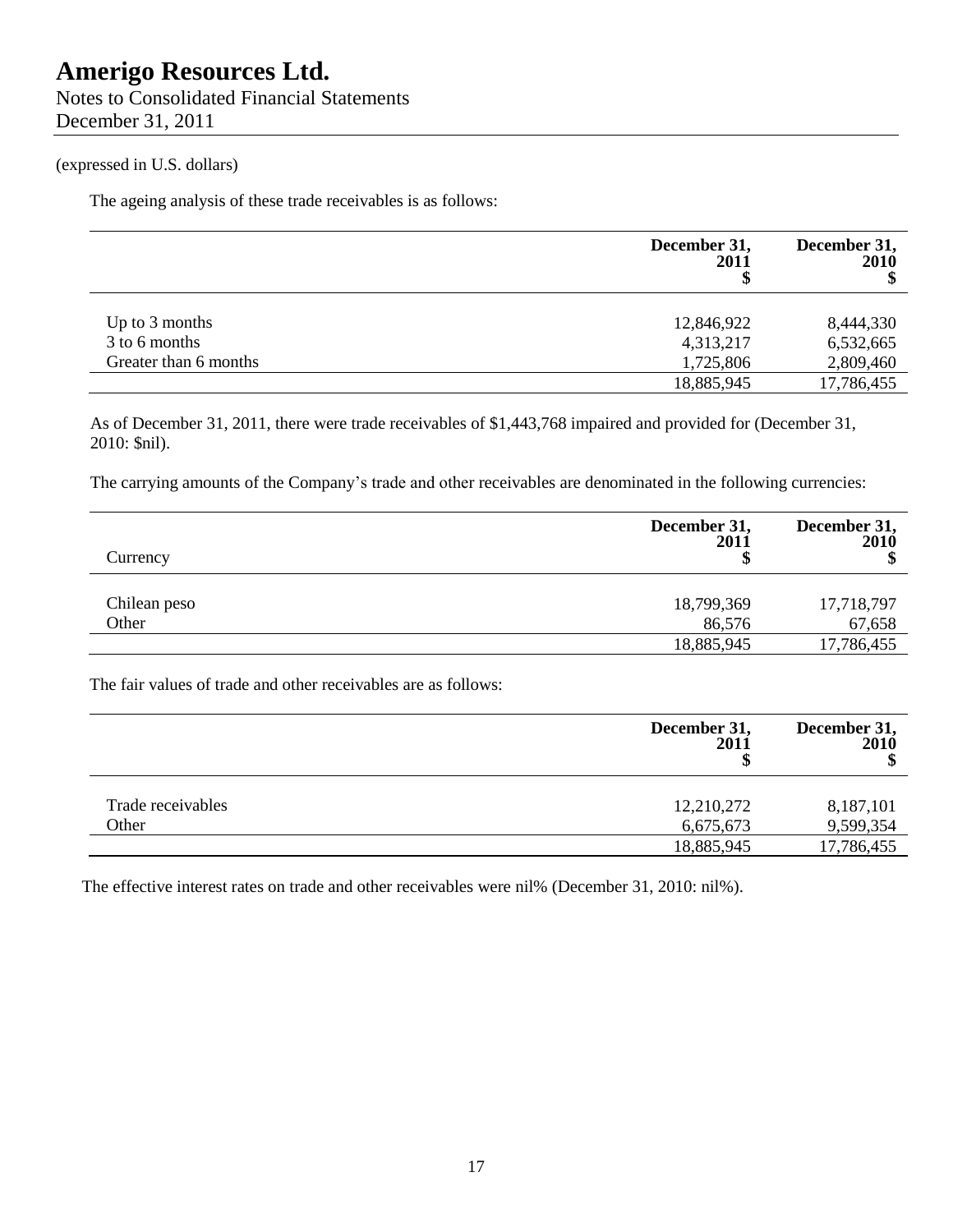Notes to Consolidated Financial Statements December 31, 2011

(expressed in U.S. dollars)

## **8 Inventories**

|                                | December 31,<br>2011<br>\$ | December 31,<br>2010<br>Φ |
|--------------------------------|----------------------------|---------------------------|
| Plant supplies and consumables |                            |                           |
| at cost                        | 5,697,799                  | 4,014,877                 |
|                                | 5,697,799                  | 4,014,877                 |
| Concentrate inventories        |                            |                           |
| at cost                        | 3,866,870                  | 2,105,468                 |
|                                | 3,866,870                  | 2,105,468                 |
|                                | 9,564,669                  | 6,120,345                 |

Concentrates in process at the various processing stages of MVC's operations and finished product inventories are valued at the lower of cost and net realizable value.

For work in process and finished product inventories, cost includes all direct costs incurred in production including direct labor and materials, depreciation, and amortization and directly attributable overhead costs.

When inventories have been written down to net realizable value, the Company makes a new assessment of net realizable value in each subsequent period. If the circumstances that caused the write-down no longer exist, the remaining amount of the write-down is reversed.

Inventory of plant supplies and consumables is valued at the lower of the average cost and net realizable value. Cost includes acquisition, freight and other directly attributable costs.

The write-down of inventories recognised in operating expenses amounted to \$nil (December 31, 2010: \$nil).

## **9 Available-for-sale financial assets**

|                        | December 31,<br>2011 | December 31,<br><b>2010</b> |
|------------------------|----------------------|-----------------------------|
| <b>Start of period</b> | 25,583,511           | 6,754,790                   |
| Exchange differences   | 245,285              | 407,585                     |
| <b>Additions</b>       |                      | 1,915,923                   |
| Disposals              | (11, 119, 240)       |                             |
| Changes in fair value  | (5,986,812)          | 16,505,213                  |
| End of period          | 8,722,744            | 25,583,511                  |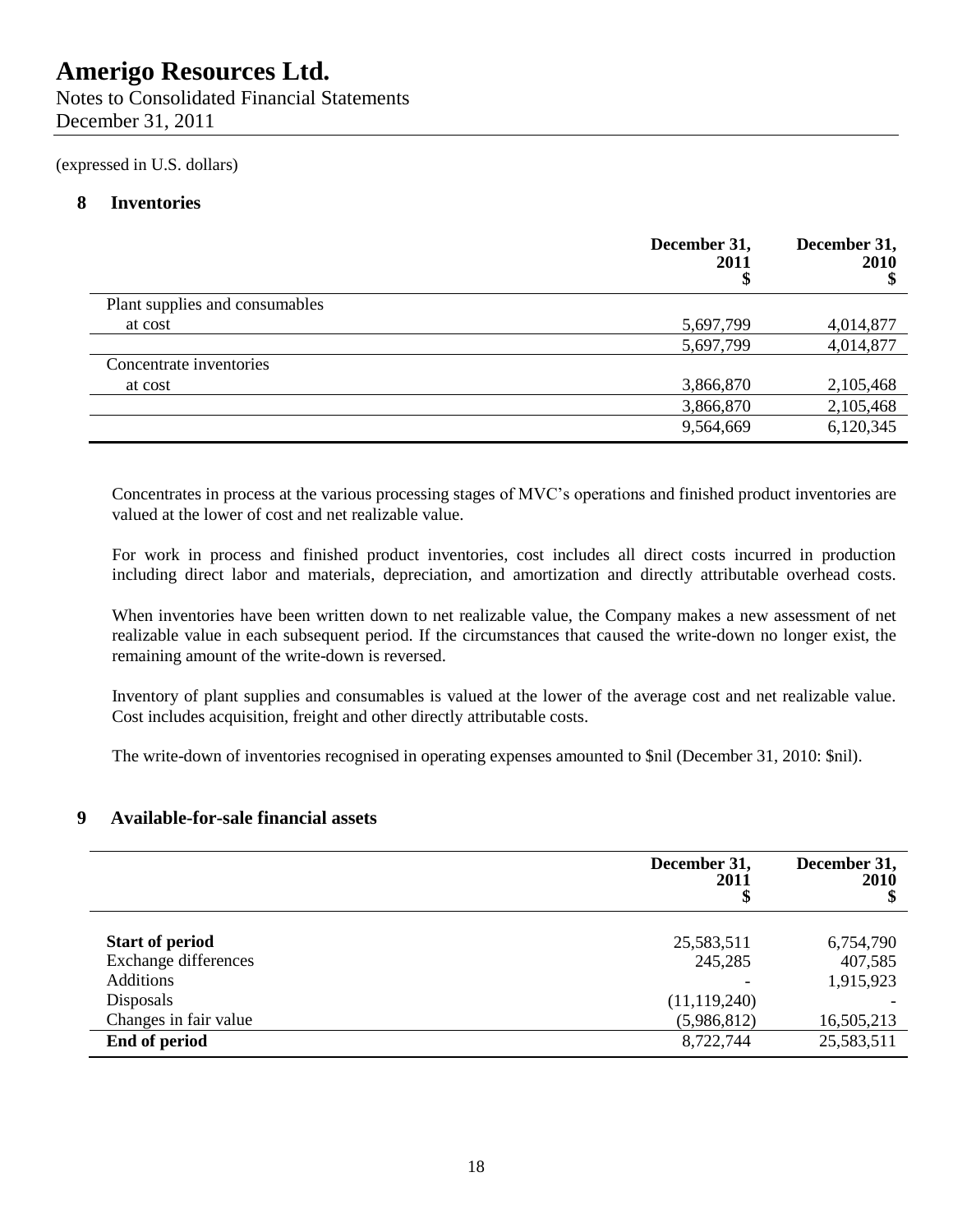Notes to Consolidated Financial Statements December 31, 2011

## (expressed in U.S. dollars)

Available-for-sale financial assets include the following:

|                       | December 31,<br>2011<br>\$ | December 31,<br><b>2010</b><br>ъ |
|-----------------------|----------------------------|----------------------------------|
| Candente Copper Corp. | 5,527,254                  | 19,636,633                       |
| Candente Gold Corp.   | 499,158                    | 2,179,450                        |
| Los Andes Copper Ltd. | 2,519,688                  | 3,767,428                        |
| Cobriza Metals Corp.  | 176,644                    |                                  |
|                       | 8,722,744                  | 25,583,511                       |

- a) During the year ended December 31, 2011, the Company sold 5,000,000 Candente Copper Corp. ("Candente Copper") shares, and recognized a gain of \$9,750,931 in earnings. At December 31, 2011, Candente Copper's closing share price was Cdn\$0.97 and the fair value of the Company's approximately 5% investment in Candente Copper was \$5,527,254. During the year ended December 31, 2011, the Company recorded other comprehensive loss of \$2,990,139 (2010: other comprehensive income of \$13,569,434) for the changes in fair value of this investment, net of deferred income tax.
- b) At December 31, 2011, Candente Gold Corp. ("Candente Gold") had a closing share price of Cdn\$0.235 and the fair value of the Company's approximately 4% investment in Candente Gold was \$499,158. During the year ended December 31, 2011, the Company recorded other comprehensive loss of \$1,680,292 (2010: other comprehensive income of \$2,179,450) for the changes in the fair value of this investment, net of deferred income tax.
- c) At December 31, 2011, Los Andes Copper Ltd. ("Los Andes") had a closing share price of Cdn\$0.32 and the fair value of the Company's approximately 5% investment was \$2,519,668. During the year ended December 31, 2011, the Company recorded other comprehensive loss of \$1,247,740 (2010: other comprehensive income of \$3,079,837) for the changes in the fair value of this investment, net of deferred income tax.
- d) On October 6, 2011, the Company received a total of  $1,157,656$  shares of Cobriza Metals Corp. ("Cobriza"), an issuer listed on the TSX, following Cobriza's spinout from Candente Copper. At December 31, 2011, Cobriza's closing share price was Cdn\$0.155 and the fair value of the Company's approximately 4% investment in Cobriza was \$176,644. The Company recorded other comprehensive income of \$176,644 for the increase in the fair value of this investment during the year ended December 31, 2011, net of deferred income tax.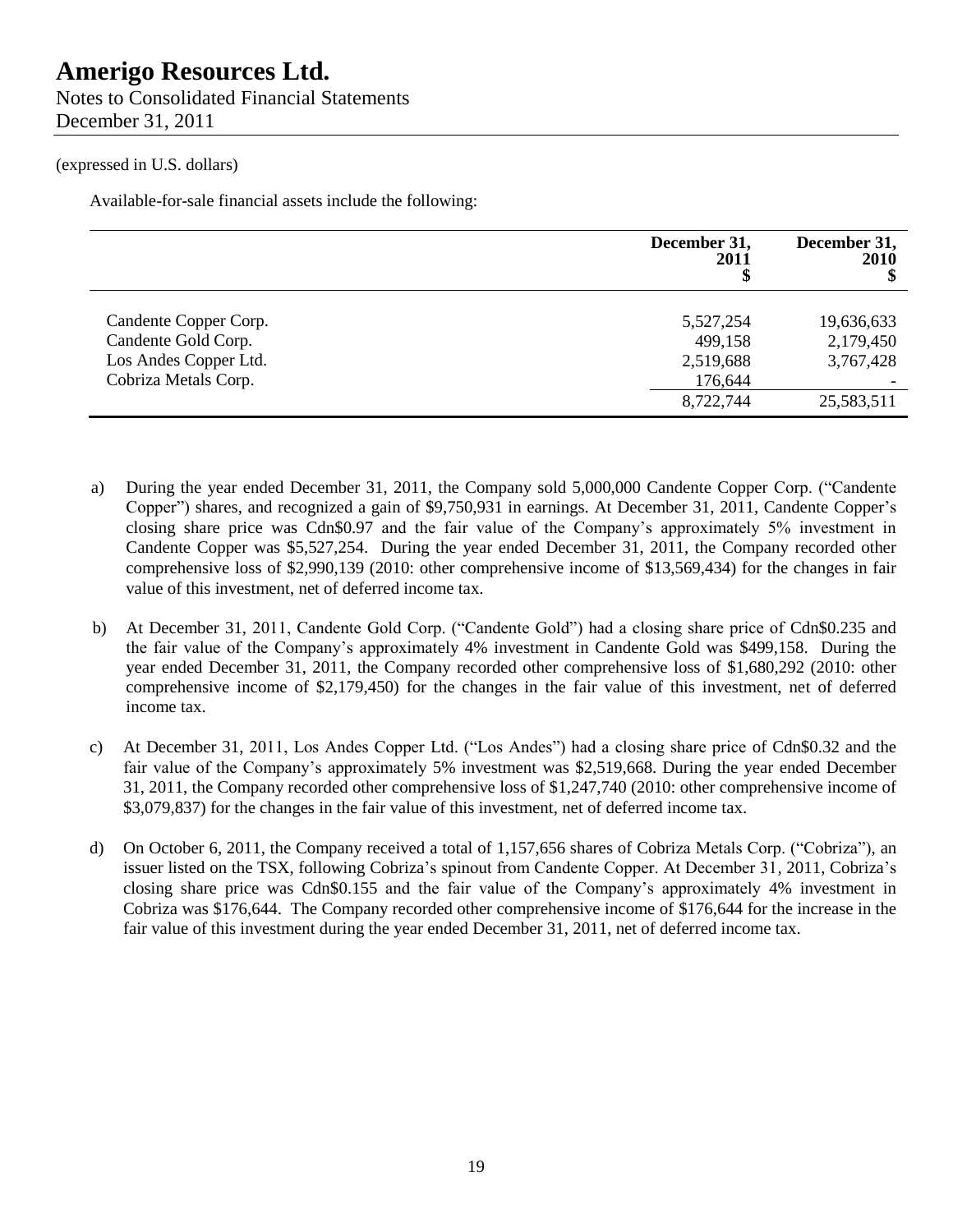Notes to Consolidated Financial Statements December 31, 2011

(expressed in U.S. dollars)

## **10 El Teniente royalty payable**

MVC has a contract with Codelco – El Teniente ("DET") until 2021 to process tailings from the current production of the El Teniente mine in Chile ("fresh tailings"). MVC pays a royalty to DET on copper and molybdenum concentrates produced by MVC. The amount of the copper royalty on fresh tailings is determined pursuant to a formula that considers both the price of copper and the copper content in the fresh tailings. No royalties are payable on fresh tailings if the copper price is below \$0.80/lb (for copper content in fresh tailings between 0.09% and 0.1499%); if the copper price is between \$0.80/lb and \$0.95/lb, the royalty varies on a sliding scale from 0% to 10%; if the copper price is between \$0.95/lb and \$1.30/lb, the royalty varies on a sliding scale from 10% to 13.5%; and if the copper price is \$1.30/lb or higher, a maximum royalty of 13.5% is payable.

Royalty payments for copper concentrates production are calculated using the LME Price for copper for the month of delivery of the tailings, and invoiced by DET in Chilean Pesos ("CLP") using the higher of either the ―Dolar Acuerdo‖ or the ―Dolar Observado‖ exchange rates, on a monthly basis within 30 days of the end of the third month following the month of delivery of the tailings. Payment to DET is made within 10 days of receipt of invoices. Accordingly, the price base used for the calculation of the El Teniente royalty is, in most instances, not the same price base used for the pricing of copper concentrate sales.

Adjustments to the El Teniente royalty are recorded on a monthly basis for changes in copper concentrate deliveries during the settlement period.

MVC also pays to DET a royalty of 10% of MVC's net revenue received from the sale of molybdenum concentrates produced from fresh tailings.

The El Teniente royalties are recorded as a component of cost of sales.

During the quarter ended June 30, 2009, MVC reached an agreement with DET providing MVC the right to process tailings from the Colihues tailings impoundment ("old tailings"). The agreement provides for a sliding scale copper royalty on old tailings that is 3% if the LME Price is less than \$0.80/lb, and rises to approximately 30% at an LME Price of \$4.27/lb, but also contains a provision that the parties will review and potentially adjust the formula where the LME Price remains lower than \$1.95/lb or higher than \$4.27/lb for three consecutive months. For molybdenum prices lower than \$35/lb, the royalty on old tailings is 11.9% and for molybdenum prices greater than or equal to \$35/lb, the royalty is 12.4%. The agreement further provides that in December of each year the parties will revise the formula's grade and recovery parameters if necessary.

As at December 31, 2011, royalties payable to El Teniente were \$9,523,714 (December 31, 2010: \$11,663,151), representing approximately three months of royalties.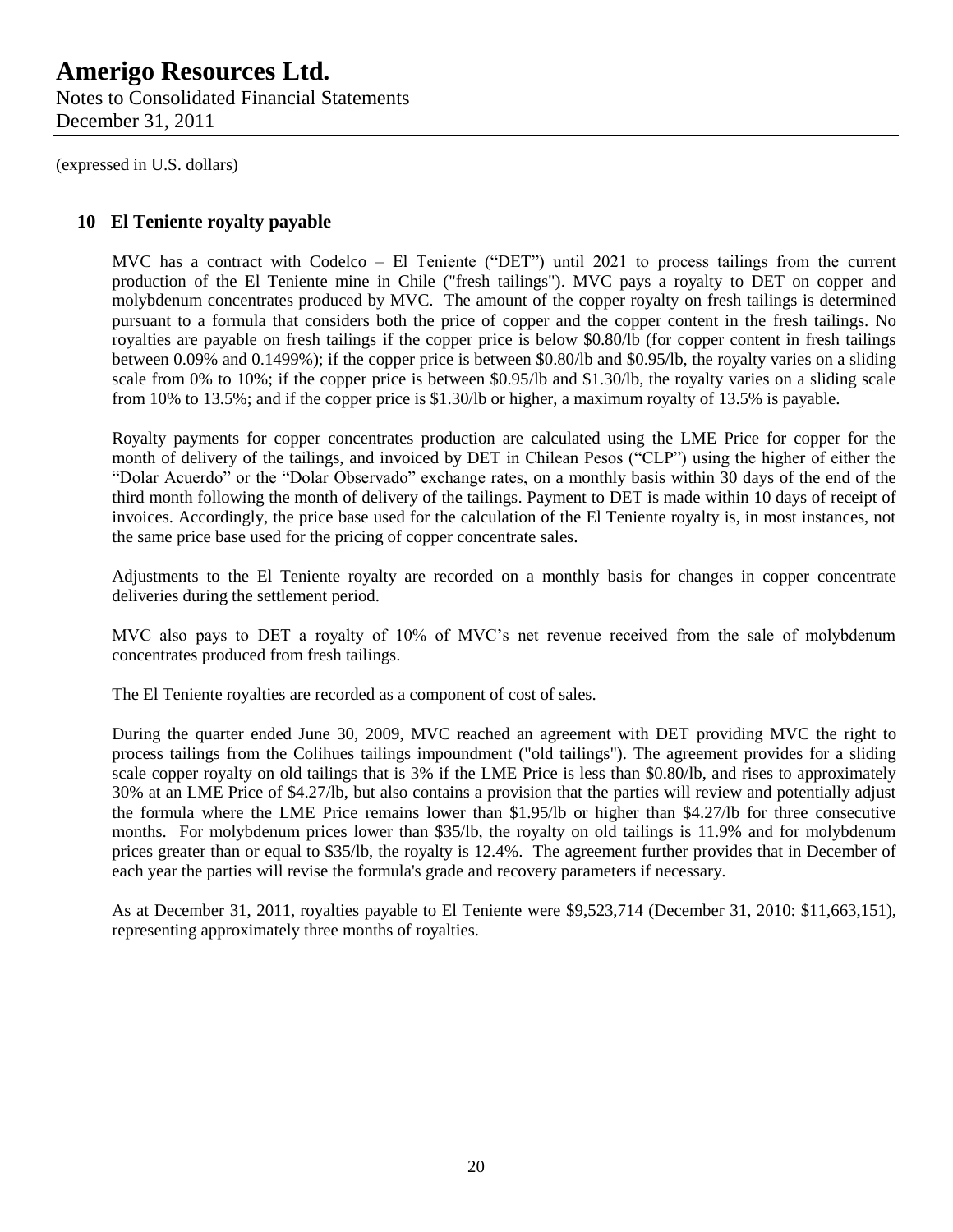Notes to Consolidated Financial Statements December 31, 2011

(expressed in U.S. dollars)

## **11 Property, plant and equipment**

|                                     | <b>Plant</b> and<br>infrastructure<br>\$ | <b>Machinery</b> and<br>equipment and<br>other assets<br>\$ | <b>Total</b><br>\$ |
|-------------------------------------|------------------------------------------|-------------------------------------------------------------|--------------------|
| At January 1, 2010                  |                                          |                                                             |                    |
| Cost                                | 137, 332, 863                            | 44,179,757                                                  | 181,512,620        |
| Accumulated depreciation            | (34, 657, 394)                           | (17,701,568)                                                | (52, 358, 962)     |
| Net book amount                     | 102,675,469                              | 26,478,189                                                  | 129, 153, 658      |
| Year ended December 31, 2010        |                                          |                                                             |                    |
| Opening net book amount             | 102,675,469                              | 26,478,189                                                  | 129, 153, 658      |
| Exchange differences                | 8,786,109                                | 2,285,703                                                   | 11,071,812         |
| <b>Additions</b>                    | 10,317,454                               | 1,165,448                                                   | 11,482,902         |
| Depreciation charge                 | (8,426,554)                              | (2,608,175)                                                 | (11, 034, 729)     |
| <b>Closing net book amount</b>      | 113,352,478                              | 27,321,165                                                  | 140,673,643        |
| <b>At December 31, 2010</b><br>Cost | 160,070,864                              | 49,042,806                                                  | 209,113,670        |
| Accumulated depreciation            | (46, 718, 386)                           | (21, 721, 641)                                              | (68, 440, 027)     |
| Net book amount                     | 113,352,478                              | 27,321,165                                                  | 140,673,643        |
| Year ended December 31, 2011        |                                          |                                                             |                    |
| Opening net book amount             | 113,352,478                              | 27,321,165                                                  | 140,673,643        |
| Exchange differences                | (11.056.710)                             | (2,508,032)                                                 | (13, 564, 742)     |
| <b>Additions</b>                    | 20,708,643                               | 5,029,752                                                   | 25,738,395         |
| Disposals                           |                                          | (36, 335)                                                   | (36, 335)          |
| Depreciation charge                 | (11, 492, 306)                           | (2,679,755)                                                 | (14, 172, 061)     |
| <b>Closing net book amount</b>      | 111,512,105                              | 27,126,795                                                  | 138,638,900        |
| At December 31, 2011                |                                          |                                                             |                    |
| Cost                                | 164, 135, 741                            | 49,111,576                                                  | 213,247,317        |
| Accumulated depreciation            | (52, 623, 637)                           | (21, 984, 780)                                              | (74, 608, 417)     |
| Net book amount                     | 111,512,014                              | 27,126,796                                                  | 138,638,900        |

\$**160,006** (December 31, 2010: \$**nil**) of interest was capitalised during the year and is included in property, plant and equipment at December 31, 2011.

In connection with one of the bank loans described in Note 14, MVC has provided collateral on machinery and equipment valued at approximately \$14,340,000.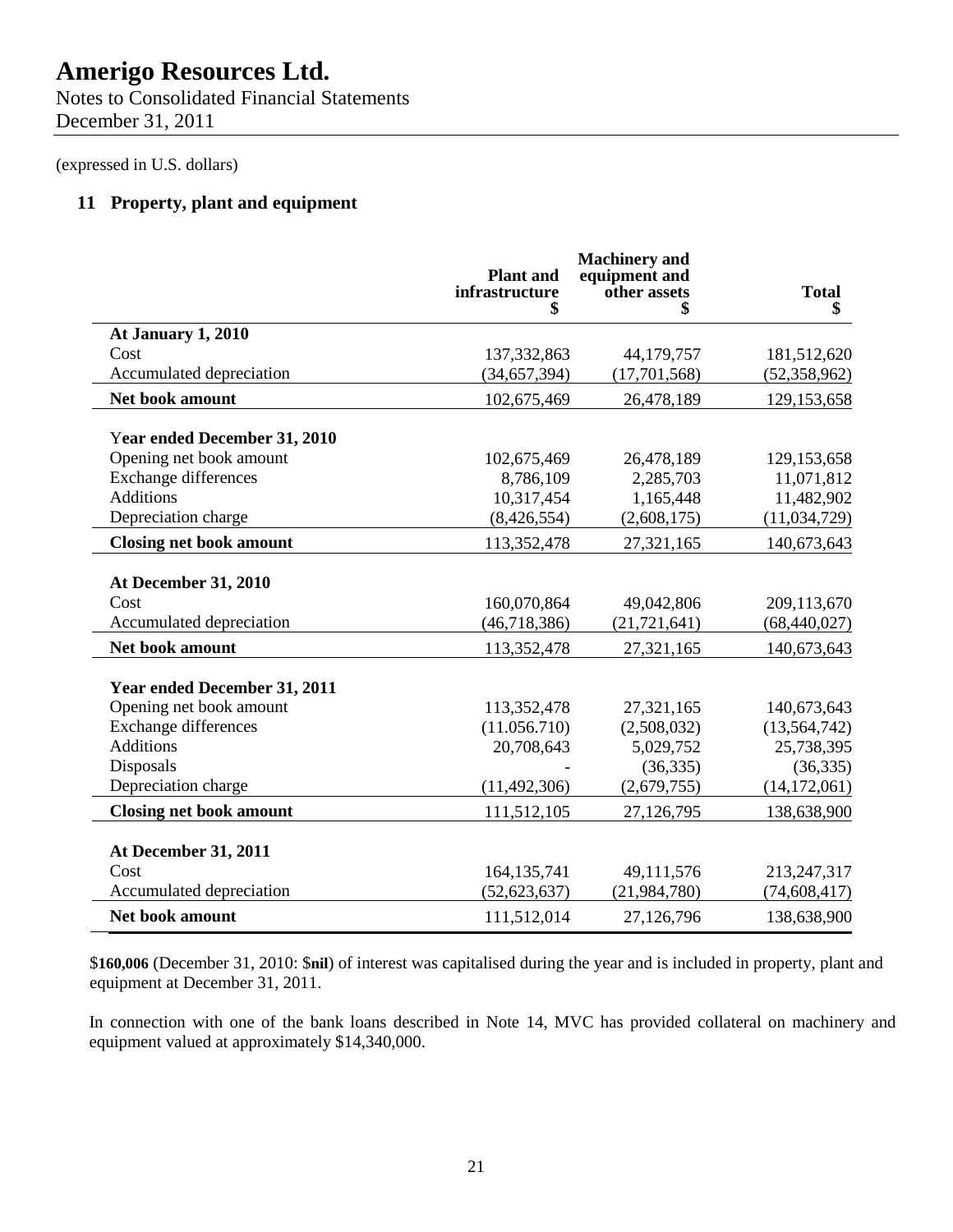Notes to Consolidated Financial Statements December 31, 2011

(expressed in U.S. dollars)

## **12 Intangible assets**

|                                    | \$         |
|------------------------------------|------------|
| <b>January 1, 2010</b>             |            |
| Cost                               | 9,157,500  |
| Exchange differences and other     | 715,578    |
| Charged to earnings                | (639, 154) |
| Net book amount, December 31, 2010 | 9,233,924  |
| Exchange differences               | (859, 120) |
| Charged to earnings                | (648, 553) |
| Net book amount, December 31, 2011 | 7,726,251  |

## **13 Trade and other payables**

|                                    | 2011<br>Φ  | 2010<br>\$ |
|------------------------------------|------------|------------|
| <b>Current</b>                     |            |            |
| Trade payables                     | 21,338,603 | 13,782,947 |
| Income tax liabilities             | 667,573    | 314,976    |
| El Teniente royalty payable        | 9,523,714  | 11,663,151 |
| Royalty payable to related parties | 646,214    | 546,039    |
|                                    | 32,176,104 | 26,307,113 |
| Non-current                        |            |            |
| Other payables                     | 2,538,590  | 1,462,006  |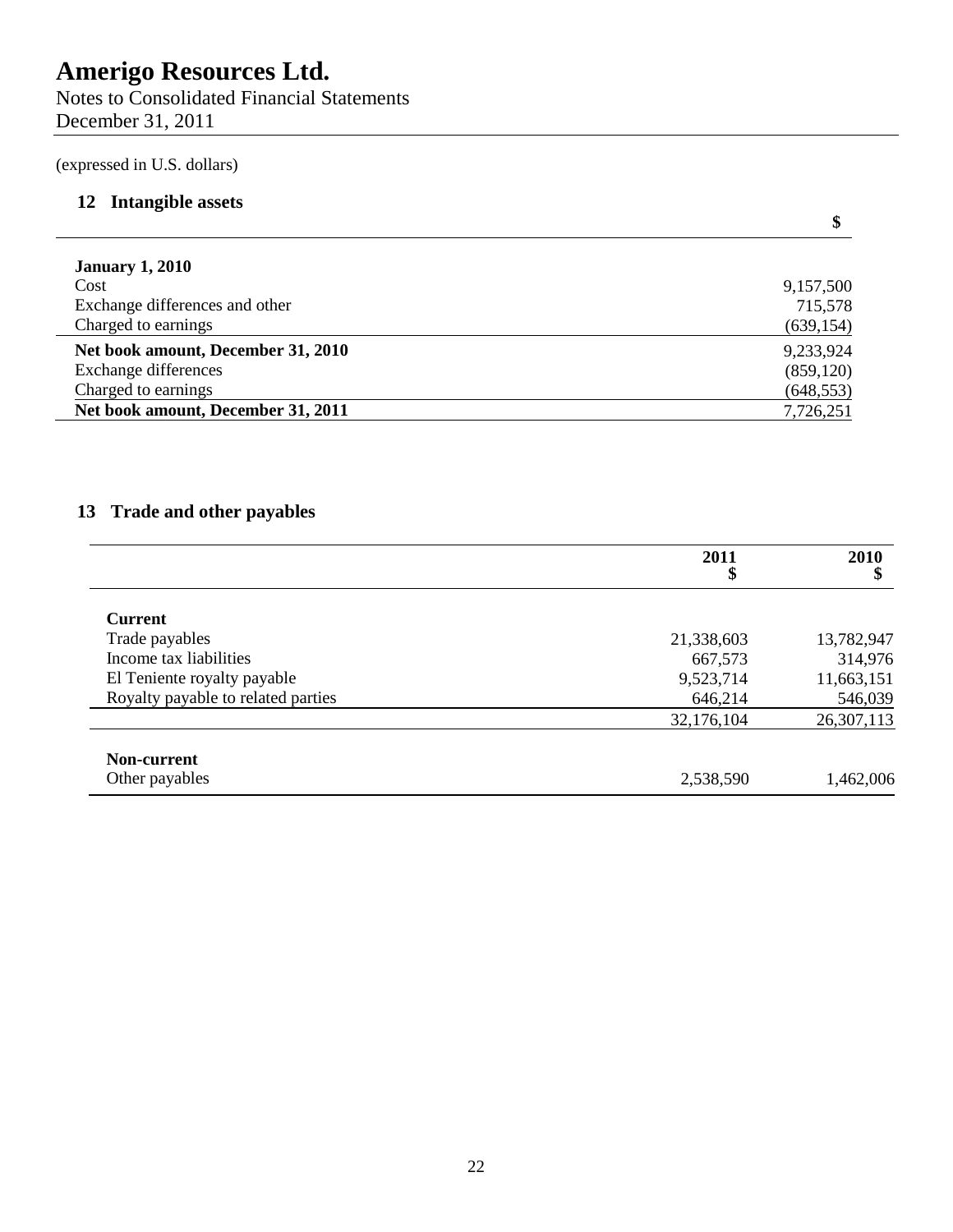Notes to Consolidated Financial Statements December 31, 2011

(expressed in U.S. dollars)

## **14 Borrowings**

|                                                    | <b>December</b><br>31,<br>2011 | <b>December</b><br>31,<br>2010 |
|----------------------------------------------------|--------------------------------|--------------------------------|
|                                                    | \$                             | \$                             |
| Enami Ioan (Note $14(a)$ )                         |                                | 1,887,155                      |
| Bank loans (Note $14(b)$ , (c) and (d))            | 4,619,149                      | 12,848,276                     |
| Less: Short-term debt and current portion of long- | 4,619,149                      | 14,735,431                     |
| term debt                                          | (3,854,551)                    | (9,851,457)                    |
|                                                    | 764,598                        | 4,883,974                      |

The fair values of debt are determined using market values where available and discounted cash flows based on the expected cost of borrowing on other items.

- (a) MVC sells its copper concentrates production to Empresa Nacional de Mineria ("Enami"). During the quarter ended March 31, 2009, Enami provided a loan facility of \$11,123,735 to MVC to settle final negative pricing adjustments due to Enami. The loan was repaid in full during the quarter ended March 31, 2011.
- b) In October 2009, MVC obtained from a Chilean bank a loan denominated in Unidades de Fomento ("UF"), the Chilean indexed monetary unit. The principal amount of the loan was UF167,600 (the equivalent of CLP 3,500,000,000 or \$6,508,957 at the loan grant date). The loan was repaid in full during the quarter ended December 31, 2011.
- c) In November 2010, the Company obtained from the same bank described in note 14(b) an additional loan denominated in U.S. dollars in the principal amount of \$4,000,000 to assist with the financing of MVC's investment in a pilot plant to treat oxide material. The balance of this loan and accrued interest at December 31, 2011 was \$2,004,160 (December 31, 2010: \$4,006,920). Borrowing costs of \$160,006 on this loan have been capitalized, at a capitalization rate of 100%.

This loan is repayable in eight equal quarterly instalments of \$500,000 from March 15, 2011 to October 15, 2012, provides for interest at an annual rate of 4.68%, and requires MVC to meet certain interest coverage, debt to equity and bank debt to EBITDA ratios at June 30 and December 31 in each year during the term of the loan. MVC was in compliance with all debt covenants at December 31, 2011.

d) In December 2008, the Company obtained a \$5,000,000 loan from a Chilean bank. In May 2009, the loan was converted into a CLP loan and on May 12, 2010 it was restructured as a three year loan.

The principal amount of the loan is CLP2,858,250,000. The loan is repayable in 36 equal monthly instalments of CLP79,395,833 from June 2010 to May 2013. The loan agreement provides for interest at a variable rate of Chilean Association of Banks and Financial Institutions Tasa Bancaria ("TAB") plus 2.5%. Concurrently with the loan agreement, the Company entered into an interest rate swap ("IRS") through which it fixed the rate of the loan to an annual rate of 9.96%. The Company has recognized the IRS in the balance sheet at fair value with changes in its fair value recognized in earnings. MVC provided the bank with security in certain machinery and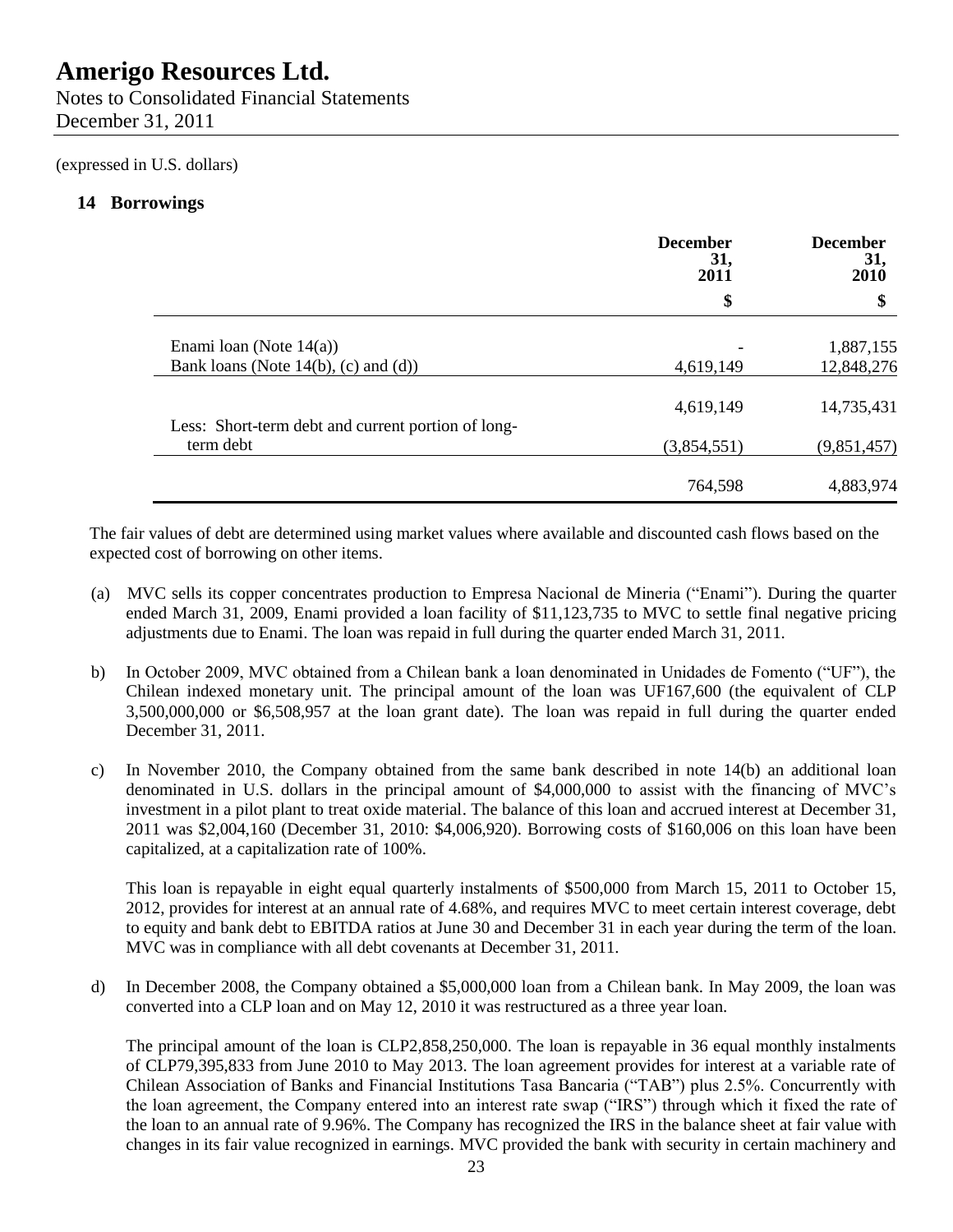#### (expressed in U.S. dollars)

equipment with a value of approximately \$4,010,000 as collateral. The balance of the loan and accrued interest at December 31, 2011 was the CLP equivalent of \$2,614,989 (December 31, 2010: \$4,947,511).

e) The Company entered into an agreement with a Chilean bank to secure a revolving working capital line of credit for up to \$20 million or its equivalent in CLP (the "Line of Credit"). The Line of Credit has a term to July 4, 2014 and provides for interest at a variable rate of TAB plus an applicable margin for borrowings in CLP and interest at a variable rate of LIBOR-30 days plus a Banco de Chile margin plus an applicable margin, for borrowings in US dollars. Current borrowing rates would be 0.66% per month on CLP draws and 3.10% per annum on US dollar draws. The Line of Credit requires MVC to meet minimum quarterly equity, debt to equity and maximum debt ratios. MVC was in compliance with these covenants at December 31, 2011.

## **15 Asset retirement obligation**

MVC is obligated through its operating contract with Codelco to remove the facilities and equipment used in its operations and to leave the land occupied by MVC's operations clean and clear within six months of expiry of the contract or any extensions to it.

The Company obtained an independent assessment of site restoration costs of \$6,933,670 as at the end of 2011, which was adjusted to reflect inflation (estimated at an annual rate of 4.5%), risk premium (estimated at 7%) and discounted at the risk-free rate of 5.35%. The 2011 independent assessment of asset recovery values indicated it was necessary to make adjustments to prospective amortization charges. In 2011, the Company recorded a further decrease to property, plant and equipment of \$772,742, with a corresponding decrease to the asset retirement liability.

The liability is being accreted over time to 2021, the current term of the contract with El Teniente.

|                                 | \$         |
|---------------------------------|------------|
| <b>At January 1, 2011</b>       | 7,168,372  |
| Charged to the income statement |            |
| - Accretion                     | 446,077    |
| Change in obligation            | (772, 742) |
| <b>At December 31, 2011</b>     | 6,841,707  |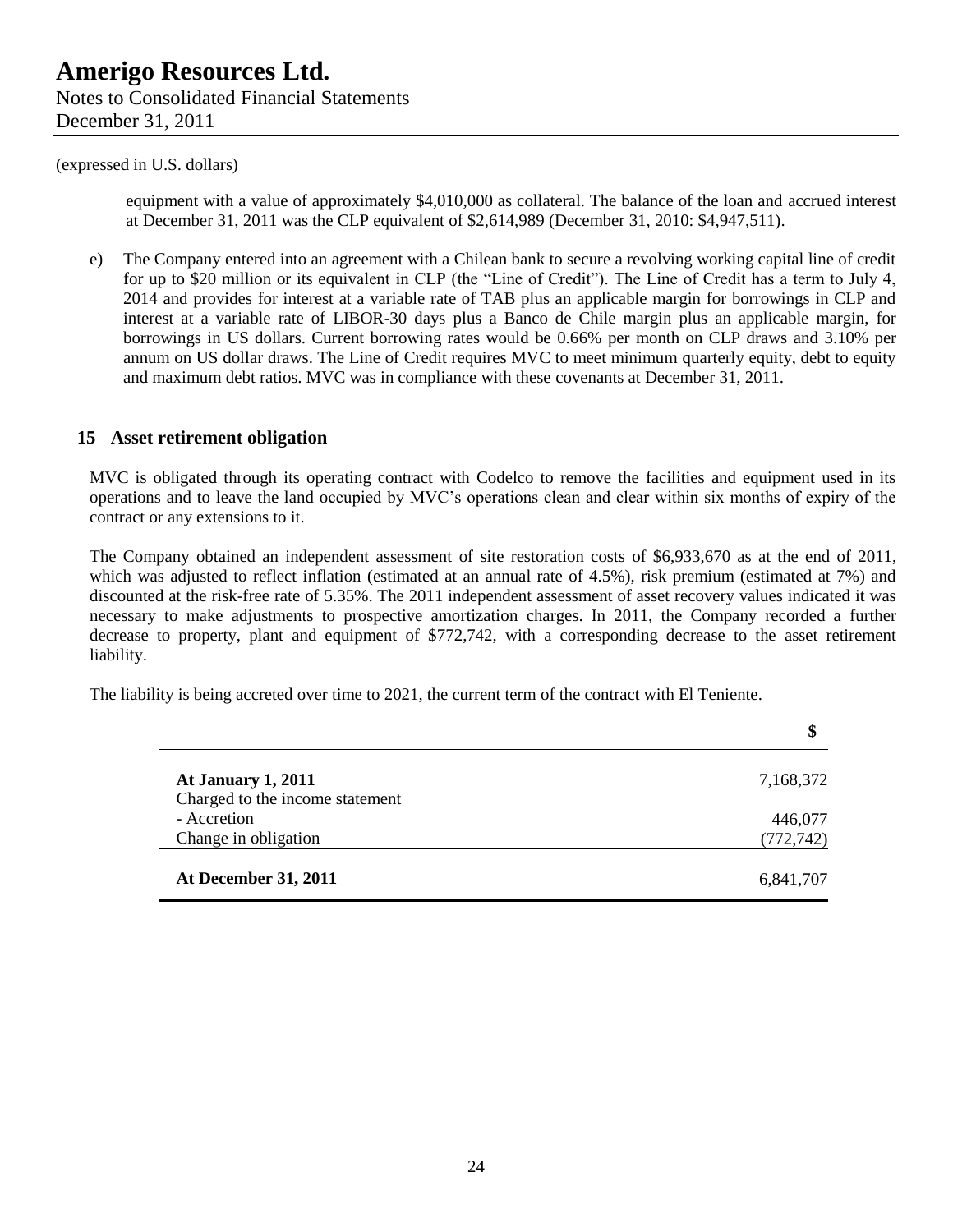Notes to Consolidated Financial Statements December 31, 2011

(expressed in U.S. dollars)

## **16 Related party transactions**

(a) Royalties to related parties

Amerigo holds its interest in MVC through Amerigo International Holdings Corp. ("Amerigo International").

Amerigo International is controlled by Amerigo except for certain outstanding Class A shares with a book value of \$1,000. The Class A shares are owned indirectly by the President and Chief Executive Officer, an associate of the President and Chief Executive Officer, a former director and an associate of a former director of Amerigo, and were issued in order to structure a more tax-efficient manner of paying the royalty obligation (the "Royalty") owing to the director and former director, who transferred to the Company an option to purchase MVC.

In accordance with the articles of Amerigo International, the holders of the Class A shares are not entitled to any dividend or to other participation in the profits of Amerigo International, except for a total royalty dividend, if declared by the directors of Amerigo International, in an amount equal to the amount of the Royalty.

The Royalty is calculated as follows:

- \$0.01 for each pound of copper equivalent produced by MVC or any successor entity to MVC if the price of copper is under \$0.80, or
- \$0.015 for each pound of copper equivalent produced by MVC or any successor entity to MVC if the price of copper is \$0.80 or more.

The Royalty is a derivative financial instrument. This liability is measured at fair value, with changes in fair value recorded in profit for the period. The fair value of the liability at December 31, 2011 is \$5,787,434 (December 31, 2010: \$6,006,429), with a current portion of \$646,214 (December 31, 2010: \$546,039) and a long-term portion of \$5,141,220 (2010: \$5,460,390).

The Royalty is paid as a royalty dividend on the Class A shares of Amerigo International. During the year ended December 31, 2011, Royalties totalling \$731,585 were paid or accrued to the Amerigo International Class A shareholders on production in the period (2010: \$751,758). At December 31, 2011, \$74,967 of this amount remained outstanding (December 31, 2010: \$67,064).

(b) Purchases of goods and services

The Company's related parties consist of companies owned by executive officers and directors, as follows:

|                                   | Nature of transactions |
|-----------------------------------|------------------------|
| Zeitler Holdings Corp.            | Management             |
| Michael J. Kuta Law Corporation   | Management             |
| Delphis Financial Strategies Inc. | Management             |

The Company incurred the following fees in connection with companies owned by executive officers and directors. Transactions have been measured at the exchange amount which is determined on a cost recovery basis.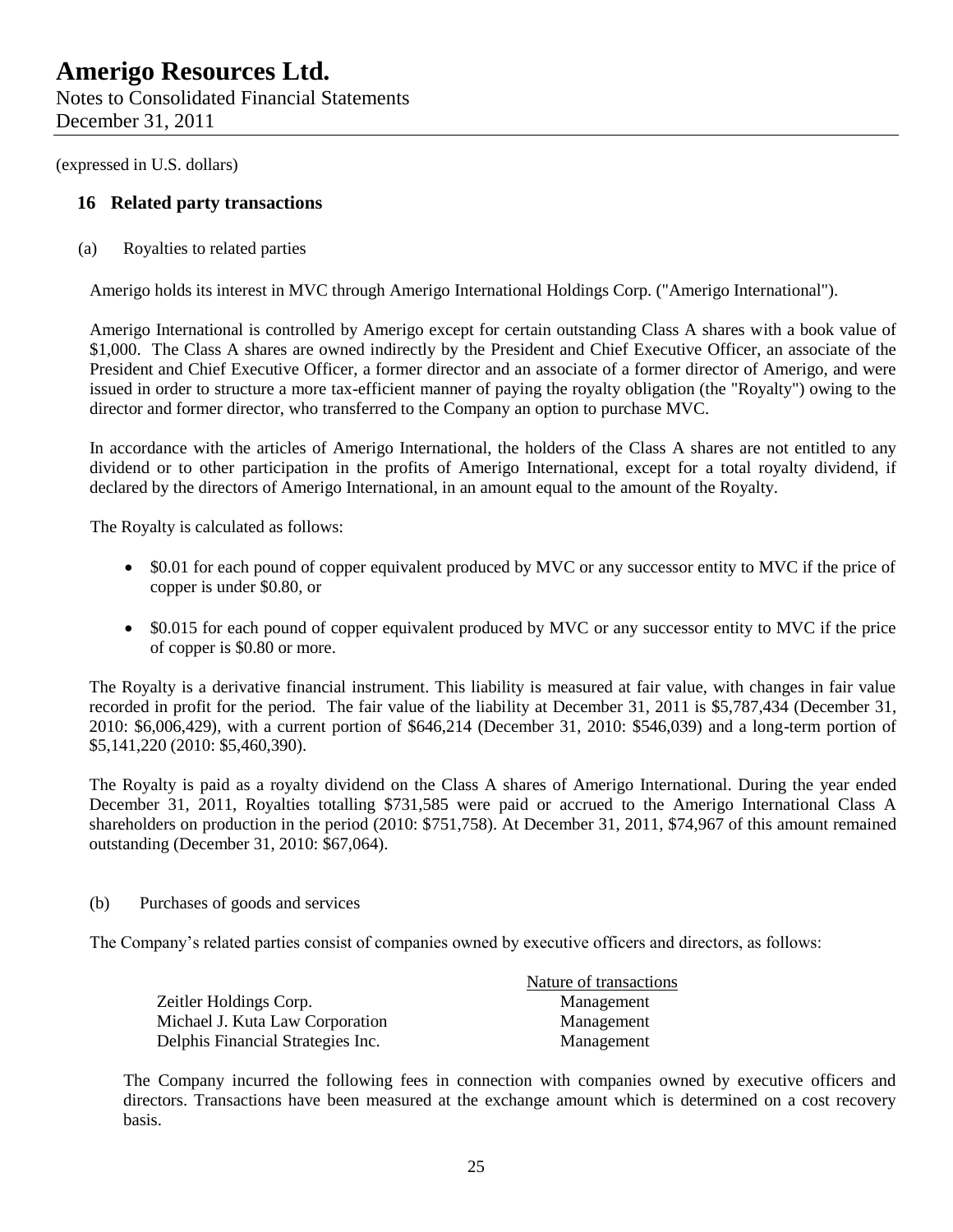Notes to Consolidated Financial Statements December 31, 2011

(expressed in U.S. dollars)

|                 | Year<br>ended<br>December 31,<br>2011<br>\$ | Year<br>ended<br>December 31,<br>2010<br>\$ |  |
|-----------------|---------------------------------------------|---------------------------------------------|--|
| Management fees | 1,130,880                                   | 1,135,804                                   |  |

## (c) Key management compensation

The remuneration of directors and other members of key management during the year ended December 31, 2011 and 2010 were as follows:

|                                | Year<br>ended<br>December 31,<br>2011<br>\$ | Year<br>ended<br>December 31,<br>2010<br>\$ |
|--------------------------------|---------------------------------------------|---------------------------------------------|
| Management and directors' fees | 1,337,021                                   | 1,228,049                                   |
| Share-based payments           | 1,708,515                                   | 1,106,206                                   |
|                                | 3,045,536                                   | 2,334,255                                   |

Share-based payments are the fair value of options vested to key management personnel.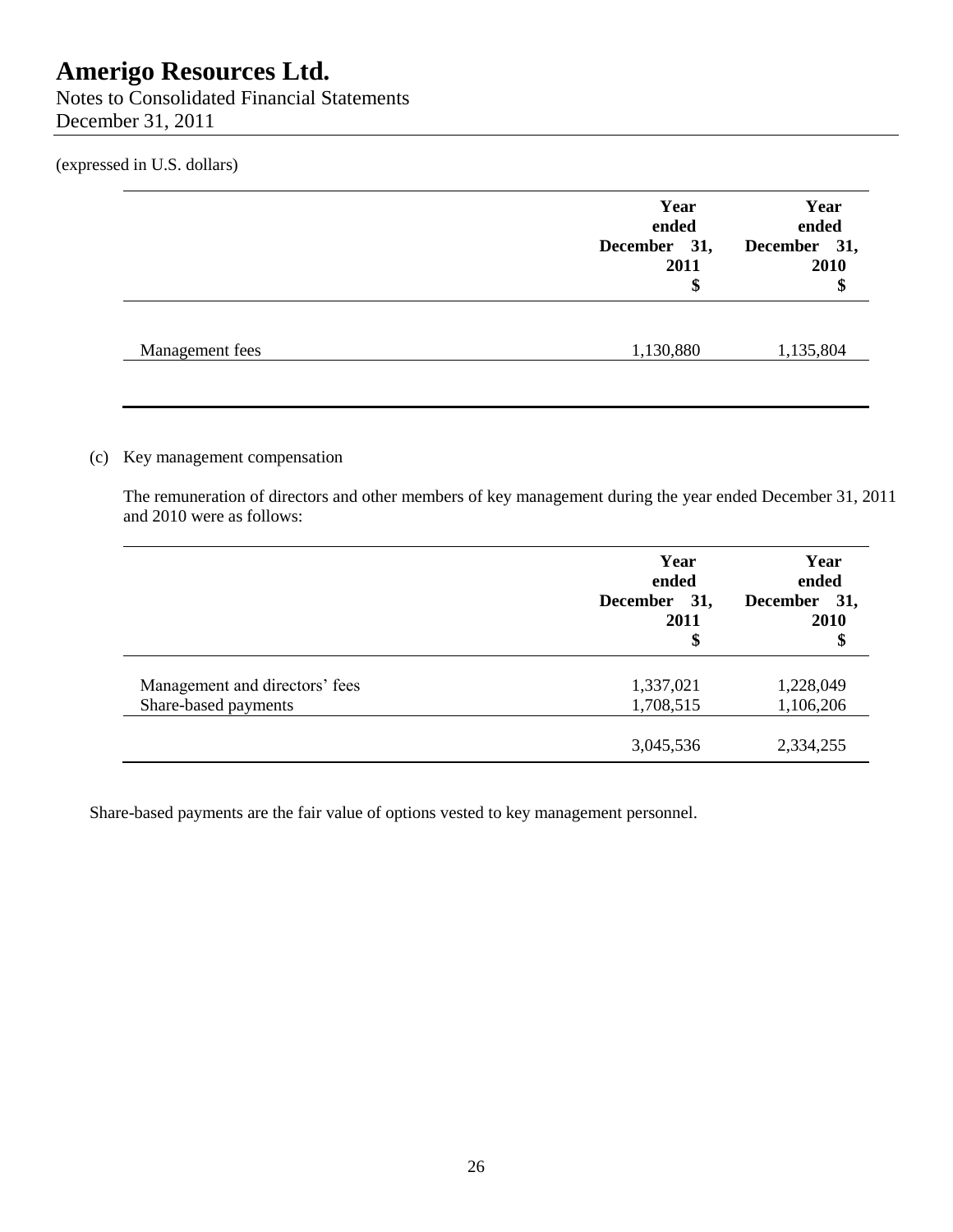Notes to Consolidated Financial Statements December 31, 2011

(expressed in U.S. dollars)

## **17 Equity**

a) Share capital

Authorised share capital consists of an unlimited number of common shares without par value.

b) Share options

The weighted average fair value of the share options granted in the period was estimated at Cdn\$0.54 per option (2010: Cdn\$0.36) at the grant date based on the Black-Scholes option-pricing model using the following assumptions:

|                                 | 2011<br>\$ | 2010<br>¢<br>Φ |
|---------------------------------|------------|----------------|
| Weighted average share price    | 1.28       | 0.70           |
| Weighted average exercise price | 1.28       | 0.70           |
| Dividend yield                  | 3.17%      |                |
| Risk free interest rate         | 2.29%      | 2.19%          |
| Expected life                   | 3.61       | 4.03           |
| Expected volatility             | 67.93%     | 66.50%         |

Expected volatility is based on historical share price volatility for a term of 3.61 years prior to the date of grant.

### Outstanding share options:

|                        | <b>December 31, 2011</b> |                                                   | <b>December 31, 2010</b> |                                                   |
|------------------------|--------------------------|---------------------------------------------------|--------------------------|---------------------------------------------------|
|                        | <b>Share</b><br>options  | Weighted<br>average<br>exercise<br>price<br>Cdn\$ | <b>Share</b><br>options  | Weighted<br>average<br>exercise<br>price<br>Cdn\$ |
| At start of the year   | 9,010,000                | 1.38                                              | 6,670,000                | 1.61                                              |
| Granted                | 3,200,000                | 1.28                                              | 3,195,000                | 0.70                                              |
| Exercised              | (780,000)                | 0.33                                              | (650,000)                | 0.31                                              |
| Forfeited              |                          |                                                   | (50,000)                 | 2.29                                              |
| Expired                | (1,360,000)              | 2.69                                              | (155,000)                | 1.69                                              |
| At end of the year     | 10,070,000               | 1.25                                              | 9,010,000                | 1.38                                              |
| Vested and exercisable | 10,070,000               | 1.25                                              | 9,010,000                | 1.38                                              |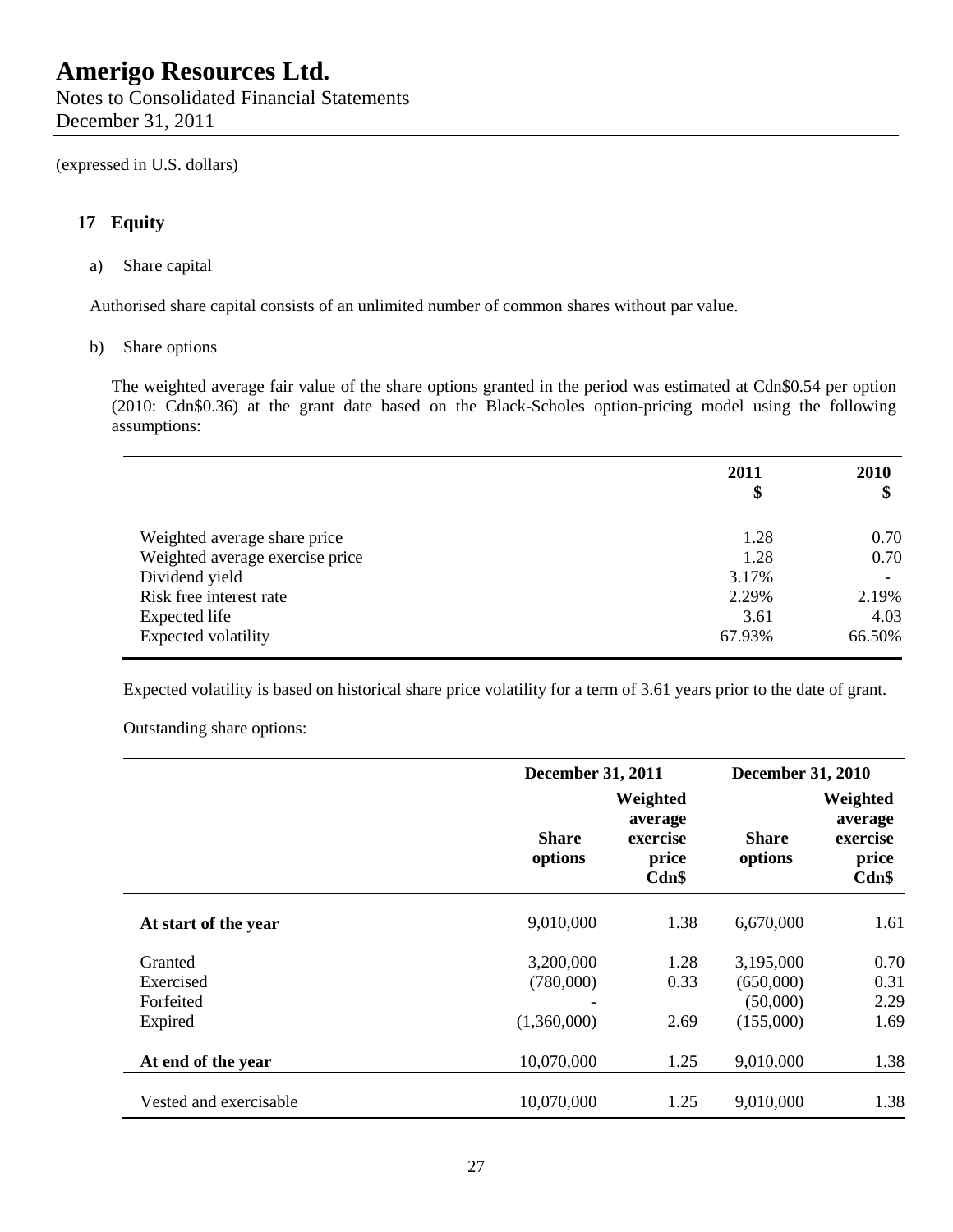Notes to Consolidated Financial Statements December 31, 2011

### (expressed in U.S. dollars)

Information relating to share options outstanding at December 31, 2011 is as follows:

| Outstanding<br>share options<br>(in 000's) | <b>Vested share</b><br>options<br>(in 000's) | <b>Price range</b><br>Cdn\$ | Weighted<br>average<br>exercise price<br><b>on</b><br>outstanding<br>options<br>Cdn\$ | Weighted<br>average<br>exercise price<br>on vested<br>options<br>\$ | Weighted<br>average<br>remaining<br>life<br>of<br>outstanding<br>options<br>(months) |
|--------------------------------------------|----------------------------------------------|-----------------------------|---------------------------------------------------------------------------------------|---------------------------------------------------------------------|--------------------------------------------------------------------------------------|
| 1,000,000                                  | 1,000,000                                    | $0.31 - 0.69$               | 0.35                                                                                  | 0.35                                                                | 2.55                                                                                 |
| 3,165,000                                  | 3,165,000                                    | 0.70-0.91                   | 0.70                                                                                  | 0.70                                                                | 3.43                                                                                 |
| 3,200,000                                  | 3,200,000                                    | $0.92 - 1.73$               | 1.28                                                                                  | 1.28                                                                | 4.46                                                                                 |
| 1,035,000                                  | 1,035,000                                    | 1.74-2.18                   | 2.13                                                                                  | 2.13                                                                | 1.47                                                                                 |
| 1,670,000                                  | 1,670,000                                    | 2.19-2.23                   | 2.23                                                                                  | 2.23                                                                | 0.41                                                                                 |
| 10,070,000                                 | 10,070,000                                   |                             | 1.25                                                                                  | 1.25                                                                | 2.97                                                                                 |

The weighted average remaining life of vested options at December 31, 2011 was 2.71 years.

Further information about share options is as follows:

|                                    | <b>Year ended</b><br>December 31,<br>2011 | <b>Year ended</b><br>December 31,<br>2010 |
|------------------------------------|-------------------------------------------|-------------------------------------------|
| Total compensation cost recognized | 1,763,165                                 | 1,178,110                                 |

All option pricing models take into account, as a minimum, the following factors:

- a) The exercise price of the option;
- b) The life of the option;
- c) The current price of the underlying shares;
- d) The expected volatility of the share price;
- e) The dividends expected on the shares (if appropriate); and
- f) The risk-free interest rate for the life of the option.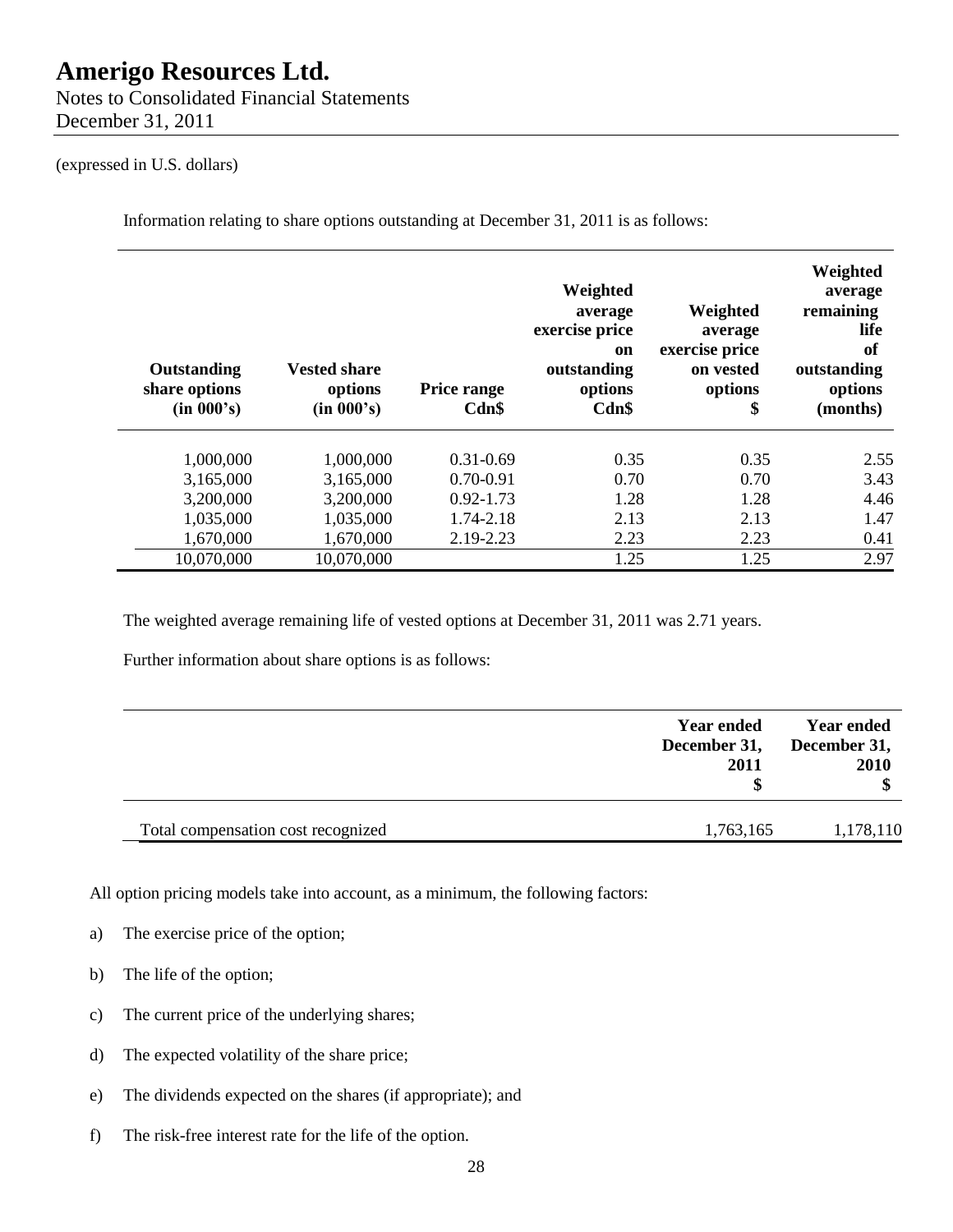December 31, 2011

## (expressed in U.S. dollars)

- c) Earnings per share
	- (i) Basic

Basic earnings per share is calculated by dividing the profit attributable to equity owners of the Company by the weighted average number of ordinary shares in issue during the year excluding ordinary shares purchased by the Company and held as treasury shares.

|                                           | December 31,<br>2011 | December 31,<br><b>2010</b> |
|-------------------------------------------|----------------------|-----------------------------|
| Profit for the year                       | 8,700,518            | 13,104,660                  |
| Weighted average number of shares (000's) | 172,047,604          | 168,206,028                 |
| Basic earnings per share                  | 0.05                 | 0.08                        |

## (ii) Diluted

Diluted earnings per share are calculated by adjusting the weighted average number of shares outstanding to assume conversion of all potentially dilutive shares. Potentially dilutive shares relate to the exercise of outstanding share purchase options.

|                                                                                        | December 31,<br>2011<br>\$ | December 31,<br>2010 |
|----------------------------------------------------------------------------------------|----------------------------|----------------------|
| Profit for the year                                                                    | 8,700,518                  | 11,033,233           |
| Weighted average number of ordinary shares in issue.<br>Effect of dilutive securities: | 172,047,604                | 168,206,028          |
| Share options                                                                          | 489,474                    | 2,117,294            |
| Weighted average diluted shares outstanding                                            | 172,537,078                | 170,323,322          |
| Diluted earnings per share                                                             | 0.05                       | 0.07                 |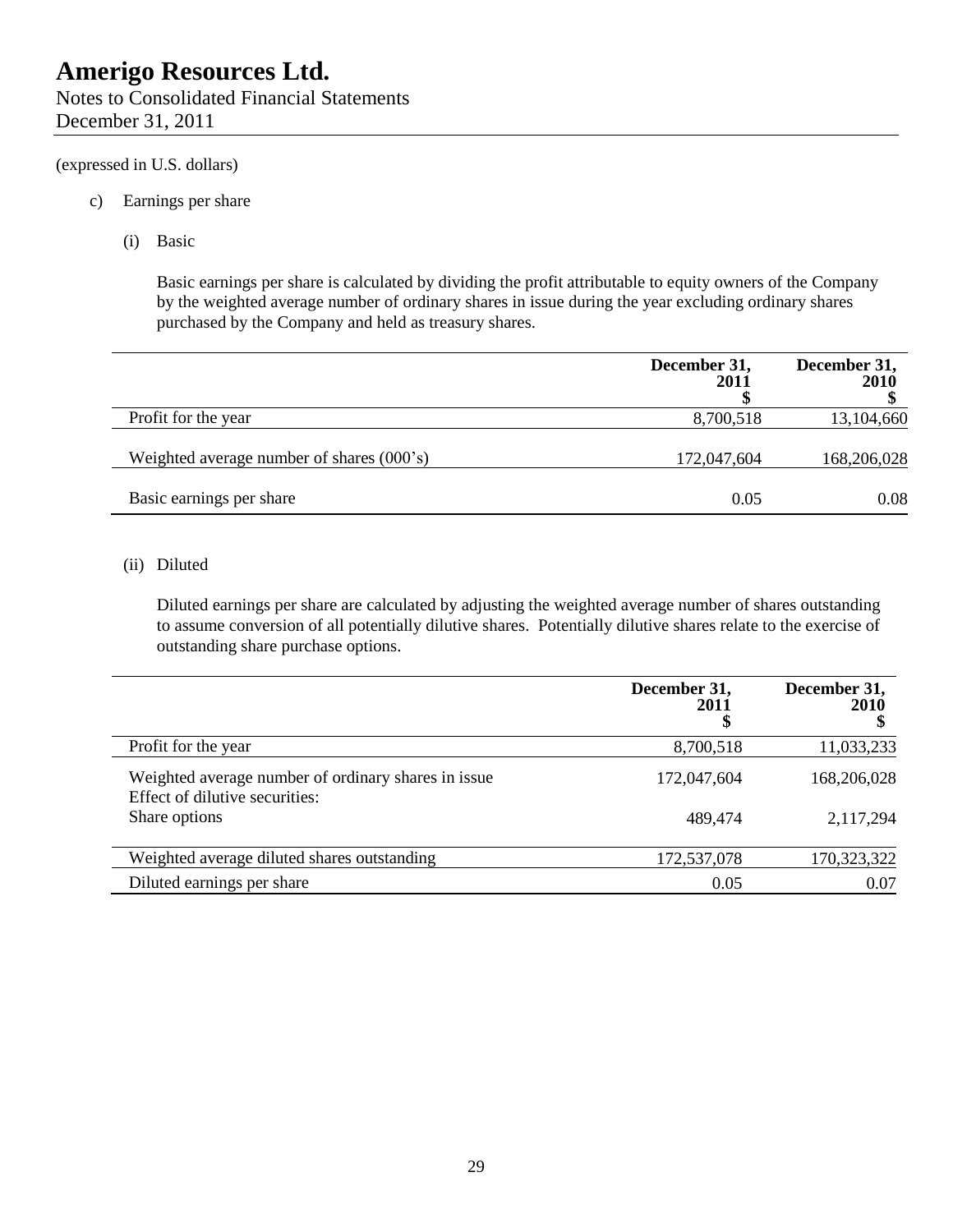Notes to Consolidated Financial Statements December 31, 2011

(expressed in U.S. dollars)

**a)**

## **18 Income tax expense**

a) The income tax expense charged to income during the periods is as follows:

|                                 | <b>Year ended</b><br>December 31,<br>2011<br>\$ | <b>Year ended</b><br><b>December</b><br>31, 2010 |
|---------------------------------|-------------------------------------------------|--------------------------------------------------|
| <b>Current</b>                  |                                                 |                                                  |
| Canadian income tax             | 1,446                                           | 566                                              |
| Foreign income and resource tax | 755,866                                         | 660,394                                          |
| <b>Total current tax</b>        | 757,312                                         | 660,960                                          |
| <b>Deferred</b>                 |                                                 |                                                  |
| Canadian income tax             | (7, 945)                                        | (203, 465)                                       |
| Foreign income and resource tax | 1,879,046                                       | 4,140,,831                                       |
| <b>Total deferred tax</b>       | 1,871,101                                       | 3,937,366                                        |
| Income tax expense              | 2,628,413                                       | 4,598,326                                        |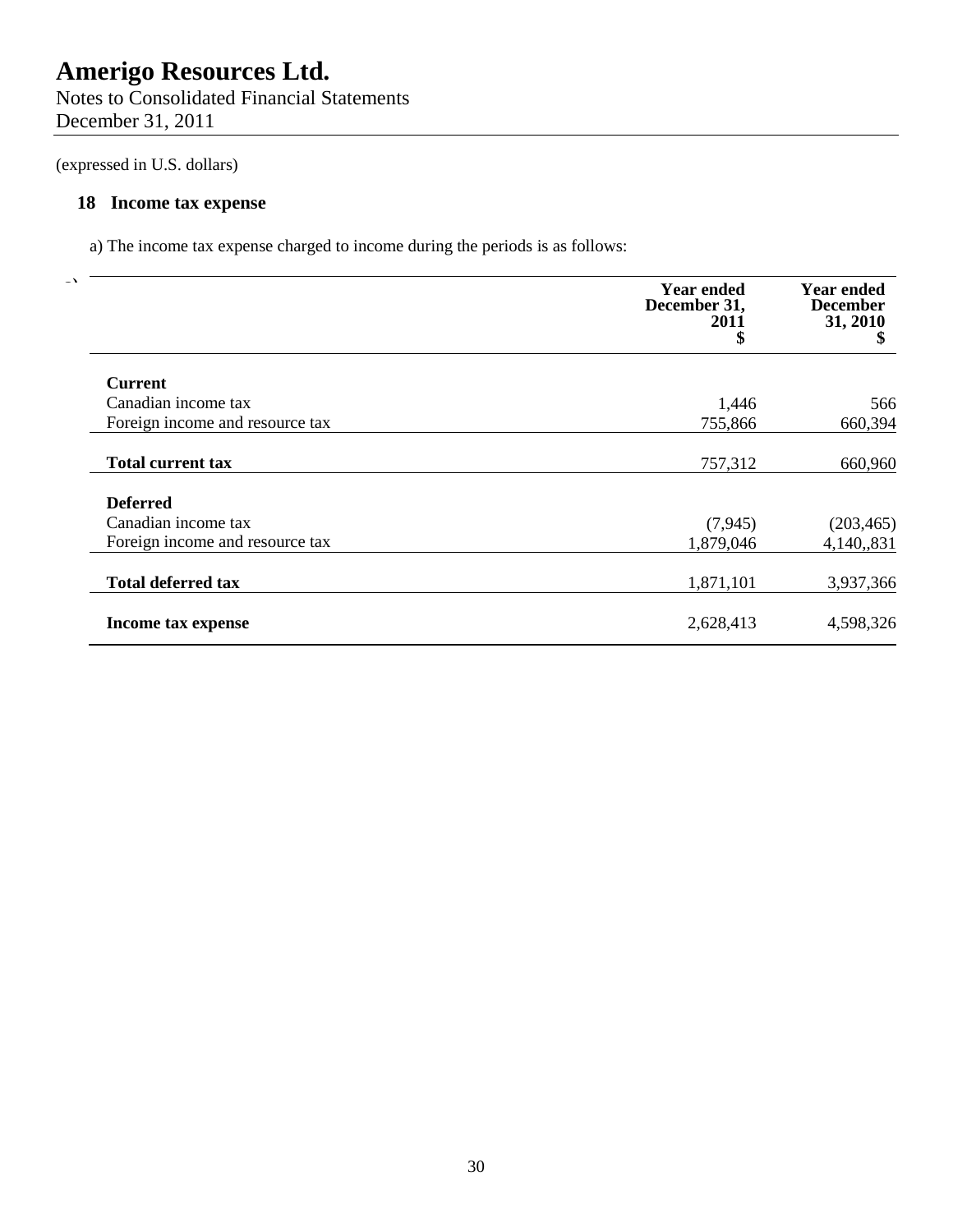Notes to Consolidated Financial Statements December 31, 2011

### (expressed in U.S. dollars)

b) The tax expense differs from the theoretical amount that would arise using the weighted average tax rate applicable to profits of the consolidated entities as follows:

|                                                                         | <b>Year ended</b><br>December 31,<br>2011 | <b>Year ended</b><br><b>December</b><br>31, 2010 |
|-------------------------------------------------------------------------|-------------------------------------------|--------------------------------------------------|
| Tax expense at the statutory income tax rate                            |                                           |                                                  |
| of 26.50% (2010: 28.50%)                                                | 3,002,166                                 | 5,045,351                                        |
| Tax effect of:                                                          |                                           |                                                  |
| Non-deductible expenses                                                 | 668,098                                   | 671,041                                          |
| Benefit of current tax losses not recognised (recognition of previously |                                           |                                                  |
| unrecognized losses)                                                    | 575,298                                   | 48,897                                           |
| Benefit of tax rate reduction                                           | 38,929                                    | 292,701                                          |
| Difference in tax rates in foreign jurisdictions                        | (1,169,220)                               | (2,795,932)                                      |
| Other                                                                   | (486, 858)                                | 1,336,268                                        |
|                                                                         | 2,628,413                                 | 4,598,326                                        |

c) The income tax charged/(credited) to equity during the year is as follows:

|              | 2011<br>\$ | 2010        |
|--------------|------------|-------------|
| Deferred tax | 3,038,993  | (3,688,824) |
|              | 3,038,993  | (3,688,824) |

d) Deferred income tax assets and liabilities are offset when there is a legally enforceable right to offset and when the deferred income taxes assets and liabilities relate to income taxes levied by the same taxation authority on either the taxable entity or different taxable entities where there is an intention to settle the balances on a net basis. The offset amounts are as follows:

|                                                                                                | December 31,<br>2011 | December 31,<br><b>2010</b> |
|------------------------------------------------------------------------------------------------|----------------------|-----------------------------|
| Deferred tax liabilities<br>- Deferred tax liability to be recovered after more than 12 months | (15,031,235)         | (17, 530, 894)              |
| Deferred tax liabilities/asset - net                                                           | (15,031,235)         | (17,530,894)                |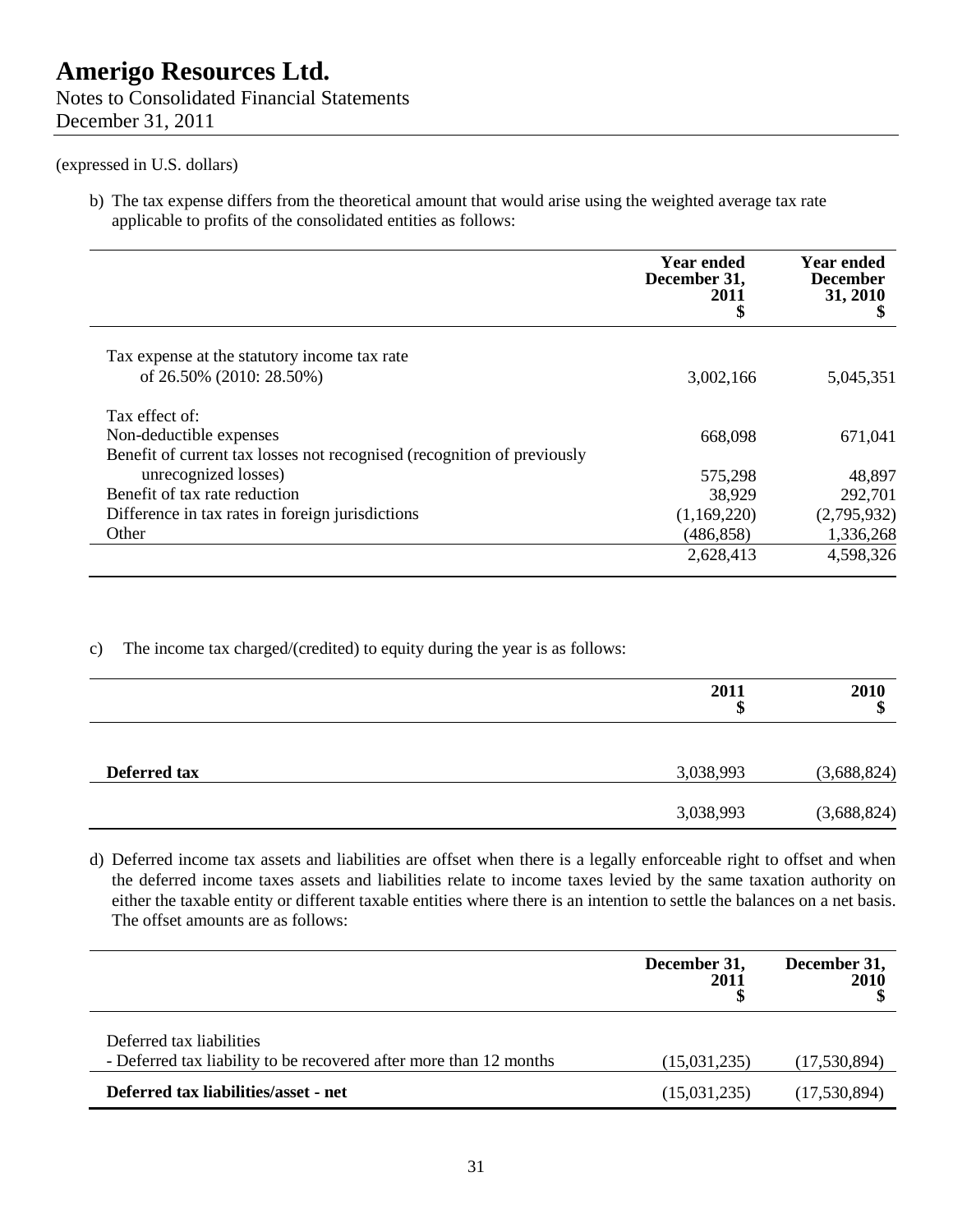Notes to Consolidated Financial Statements December 31, 2011

## (expressed in U.S. dollars)

e) The movement in the net deferred income tax position is as follows:

|                                           | 2011<br>\$   | 2010         |
|-------------------------------------------|--------------|--------------|
| At start of period                        | (17,530,894) | (9,845,532)  |
| Income statement charge                   | (1,871,101)  | (3,937,366)  |
| Tax credited (charged) directly to equity | 3,038,993    | (3,688,824)  |
| Foreign exchange impact in equity         | 1,331,767    | (59, 172)    |
| At end of period                          | (15,031,235) | (17,530,894) |

f) The movement in deferred income tax assets and liabilities during the year, without taking into consideration the offsetting of balances within the same tax jurisdiction, is as follows:

| Deferred tax liabilities                                        | Property,<br>plant and<br>equipment | Intangible<br>assets<br>\$ | <b>Other</b><br>\$ | <b>Total</b><br>\$   |
|-----------------------------------------------------------------|-------------------------------------|----------------------------|--------------------|----------------------|
| <b>At January 1, 2010</b><br>Charged/(credited) to the income   | (9,993,785)                         | (1,556,775)                | 63,138             | 11,487,422           |
| statement                                                       | (3,092,988)                         | (12,992)                   |                    | (3,105,980)          |
| Charged directly to equity                                      |                                     |                            | (3,529,481)        | (3,529,481)          |
| <b>At December 31, 2010</b><br>Charged/(credited) to the income | (13,086,773)                        | (1,569,767)                | (3,466,343)        | (18, 122, 883)       |
| statement<br>Charged directly to equity                         | 126,274                             | 624,784<br>(368, 480)      | 814,932<br>997,038 | 1,565,990<br>628,558 |
| <b>At December 31, 2011</b>                                     | (12,960,499)                        | (1,313,463)                | (1,654,373)        | (15,928,335)         |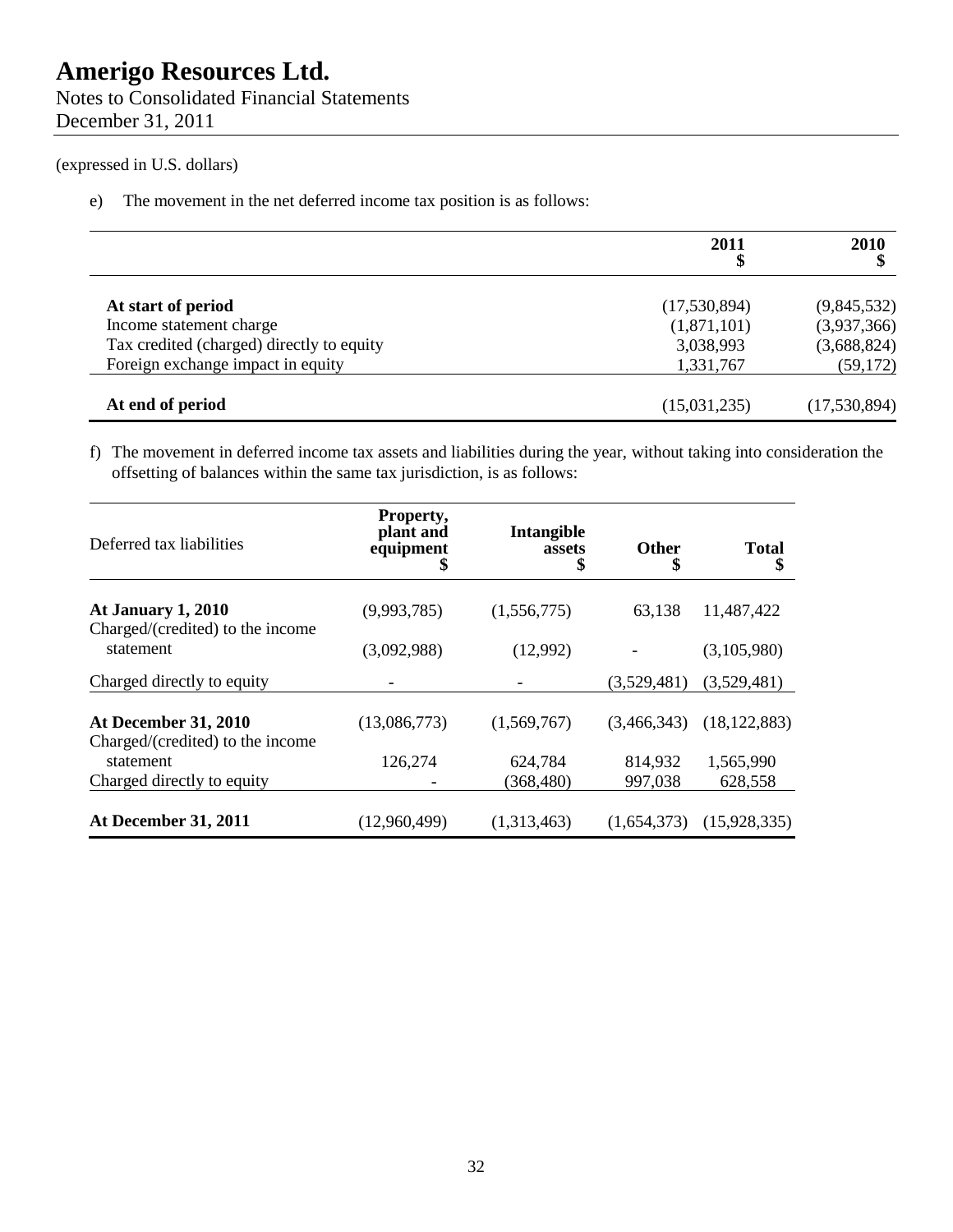Notes to Consolidated Financial Statements December 31, 2011

(expressed in U.S. dollars)

| Deferred tax assets                                    | Asset<br><b>Retirement</b><br>obligation<br>S | <b>Other</b><br>S        | <b>Total</b><br>S       |
|--------------------------------------------------------|-----------------------------------------------|--------------------------|-------------------------|
| <b>At January 1, 2010</b><br>Charged/(credited) to the | 397,822                                       | 1,244,068                | 1,641,890               |
| income statement<br>Charged directly to equity         | 109,718                                       | (527, 241)<br>(632, 378) | (417,523)<br>(632, 378) |
| <b>At December 31, 2010</b>                            | 507,540                                       | 84,449                   | 591,989                 |
| Charged/(credited) to the<br>income statement          | 132,588                                       | 172,524                  | 305,111                 |
| <b>At December 31, 2011</b>                            | 640,128                                       | 256,973                  | 897,100                 |

Deferred income tax assets are recognised for tax loss carry-forwards to the extent that the realisation of the related tax benefit through future taxable profits is probable.

g) Non-resident subsidiaries

The Company has non-resident subsidiaries that have undistributed earnings. For certain non-resident subsidiaries, undistributed earnings are not expected to be repatriated in the foreseeable future, therefore no provision has been made for taxes. Unrecognised tax liabilities associated with undistributed earnings are \$9.8 million at December 31, 2011 (2010: \$8.6 million).

h) Loss Carry-Forwards

At December 31, 2011, the Company had \$8.6 million of Canadian federal net operating loss carry-forwards. These loss carry-forwards expire at various dates between 2015 and 2031

Net operating loss carry-forwards have not been recognized, as it is not probable that taxable profit will be available against which can be utilized in the legal entity in which they arose.

## **19 Segment information**

Operating segments are based on the reports reviewed by the board of directors that are used to make strategic decisions. The Company has one operating segment, the production of copper concentrates with the production of molybdenum concentrates as a by-product.

| <b>Property, plant and equipment</b> |                          |                          | <b>Other</b>             |                          |
|--------------------------------------|--------------------------|--------------------------|--------------------------|--------------------------|
|                                      | <b>December 31, 2011</b> | <b>December 31, 2010</b> | <b>December 31, 2011</b> | <b>December 31, 2010</b> |
| Chile                                | 138,250,167              | 140,346,816              | 15,779,857               | 32,943,530               |
| Canada                               | 388,736                  | 326,827                  | 1,259,984                | 1,887,615                |

The geographic distribution of non-current assets is as follows: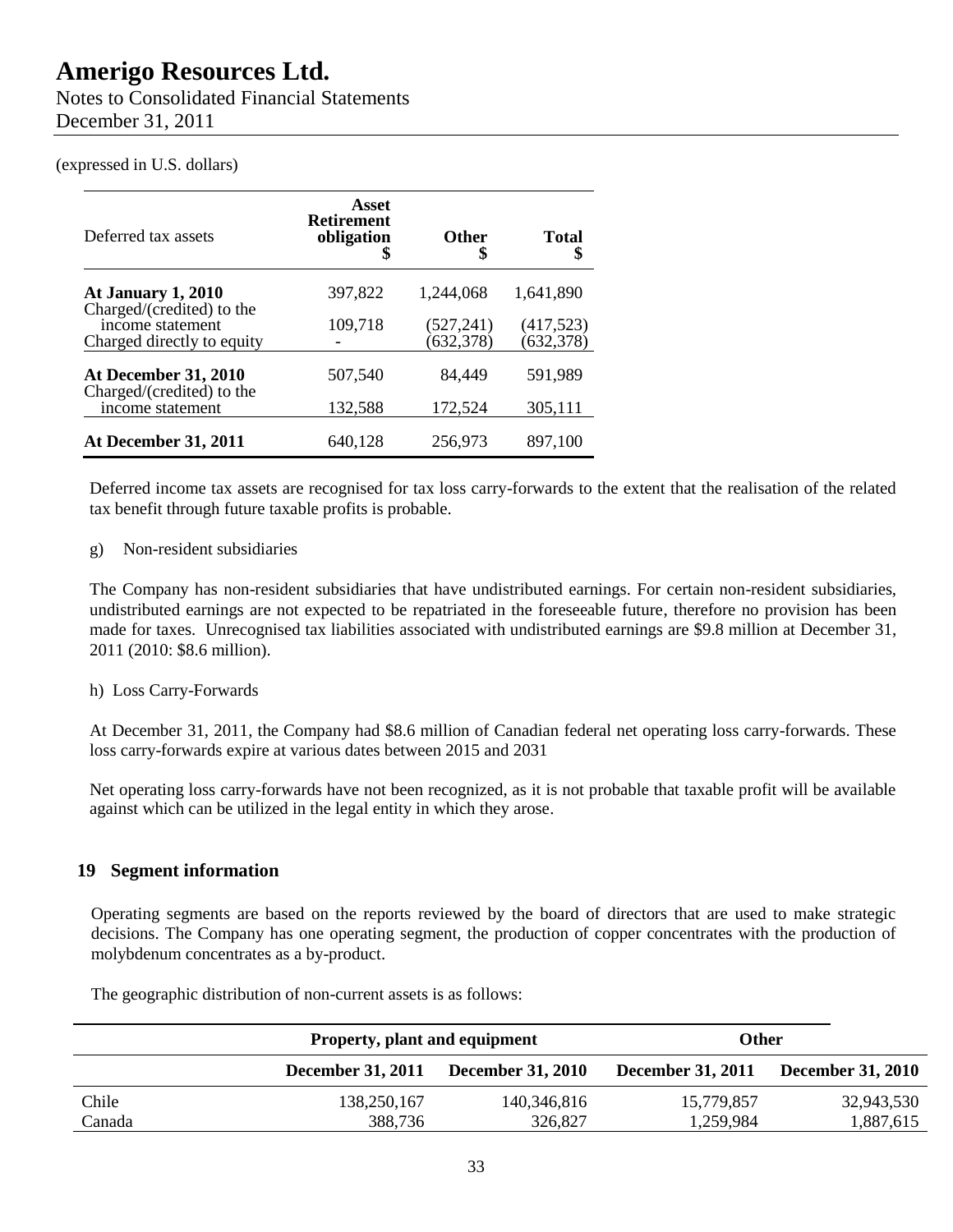Notes to Consolidated Financial Statements December 31, 2011

| 34,831,145<br>138,638,900<br>140,673,643<br>17,039,841 |  |  |
|--------------------------------------------------------|--|--|
|                                                        |  |  |
|                                                        |  |  |

All of the Company's revenue originates in Chile.

The Company's sales to one customer represent 93% of reported revenue (2010: 88%).

## **20 Expenses by nature**

|                               | <b>Year ended</b><br>December 31,<br>2011 | <b>Year ended</b><br>December 31,<br><b>2010</b><br>Φ |
|-------------------------------|-------------------------------------------|-------------------------------------------------------|
| Production costs              | 94,178,029                                | 78,559,539                                            |
| El Teniente royalty           | 41,544,730                                | 33,835,083                                            |
| Depreciation and amortization | 14,820,614                                | 11,673,882                                            |
| Administration                | 4,180,408                                 | 3,358,519                                             |
| Transportation                | 1,572,932                                 | 1,492,629                                             |
| Total cost of sales           | 156,296,713                               | 128,919,652                                           |

The general and administration expenses consist of the following:

|                                            | Year ended<br>December 31,<br>2011 | <b>Year ended</b><br>December 31,<br><b>2010</b> |
|--------------------------------------------|------------------------------------|--------------------------------------------------|
| Office and general expenses                | 1,217,870                          | 1,341,979                                        |
| Salaries, management and professional fees | 1,997,340                          | 2,158,870                                        |
| Share-based payment compensation           | 1,763,165                          | 1,178,110                                        |
| Royalties to related parties               | 731,585                            | 751,758                                          |
| Bad debt expense                           | 1,548,751                          |                                                  |
|                                            | 7,258,711                          | 5,430,717                                        |

## **21 Bad Debt Expense**

In the year ended December 31, 2011, MVC-Generacion accrued a one-time charge of \$1,548,751 against bad debt expense, to fully account for the outstanding amounts due for power sales to a Chilean company that has formally initiated bankruptcy proceedings in Chile. Any amounts recovered in the future from these proceedings will be recognized in earnings.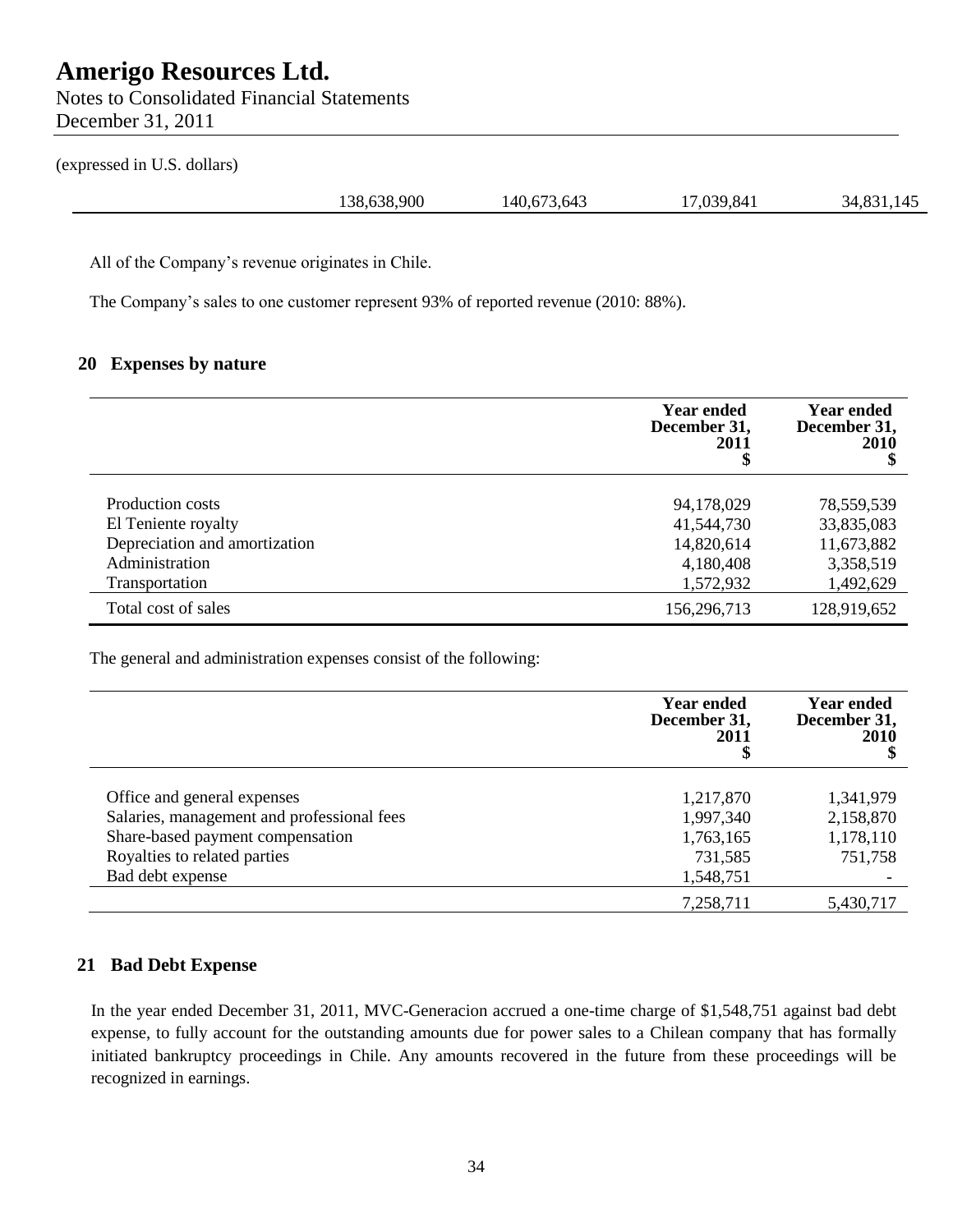Notes to Consolidated Financial Statements December 31, 2011

(expressed in U.S. dollars)

## **22 Finance expense**

|                                              | <b>Year ended</b><br>December 31,<br>2011<br>\$ | <b>Year ended</b><br>December 31,<br><b>2010</b> |
|----------------------------------------------|-------------------------------------------------|--------------------------------------------------|
| Finance expenses                             |                                                 |                                                  |
| - Interest charges                           | 660,499                                         | 1,201,112                                        |
| - Interest rate swap – change in fair value  | 200,657                                         | 62,688                                           |
| - Asset retirement obligation accretion cost | 446,077                                         | 383,665                                          |
| - Royalty accretion adjustment               | (293,962)                                       | (186, 482)                                       |
| <b>Finance expense</b>                       | 1,013,271                                       | 1,460,983                                        |

## **23 Other gains**

|                                             | <b>Year ended</b><br>December 31,<br>2011 | <b>Year ended</b><br>December 31,<br>2010 |
|---------------------------------------------|-------------------------------------------|-------------------------------------------|
| Foreign exchange loss (gain)<br>Other gains | 684,792<br>(757, 671)                     | (907,703)<br>(486, 492)                   |
|                                             | (72, 879)                                 | (1,394,195)                               |

## **24 Financial and capital risk management**

#### (a) Financial risk management

The Company's activities expose it to a variety of financial risks, which include foreign exchange risk, interest rate risk, commodity price risk, credit risk and liquidity risk.

### *Liquidity Risk*

Liquidity risk is the risk that the Company will not be able to meet its financial obligations as they fall due. The Company manages liquidity risk through close controls on cash requirements and regular updates to short-term cash flow projections, by maintaining strong banking relationships in Chile where the Company has historically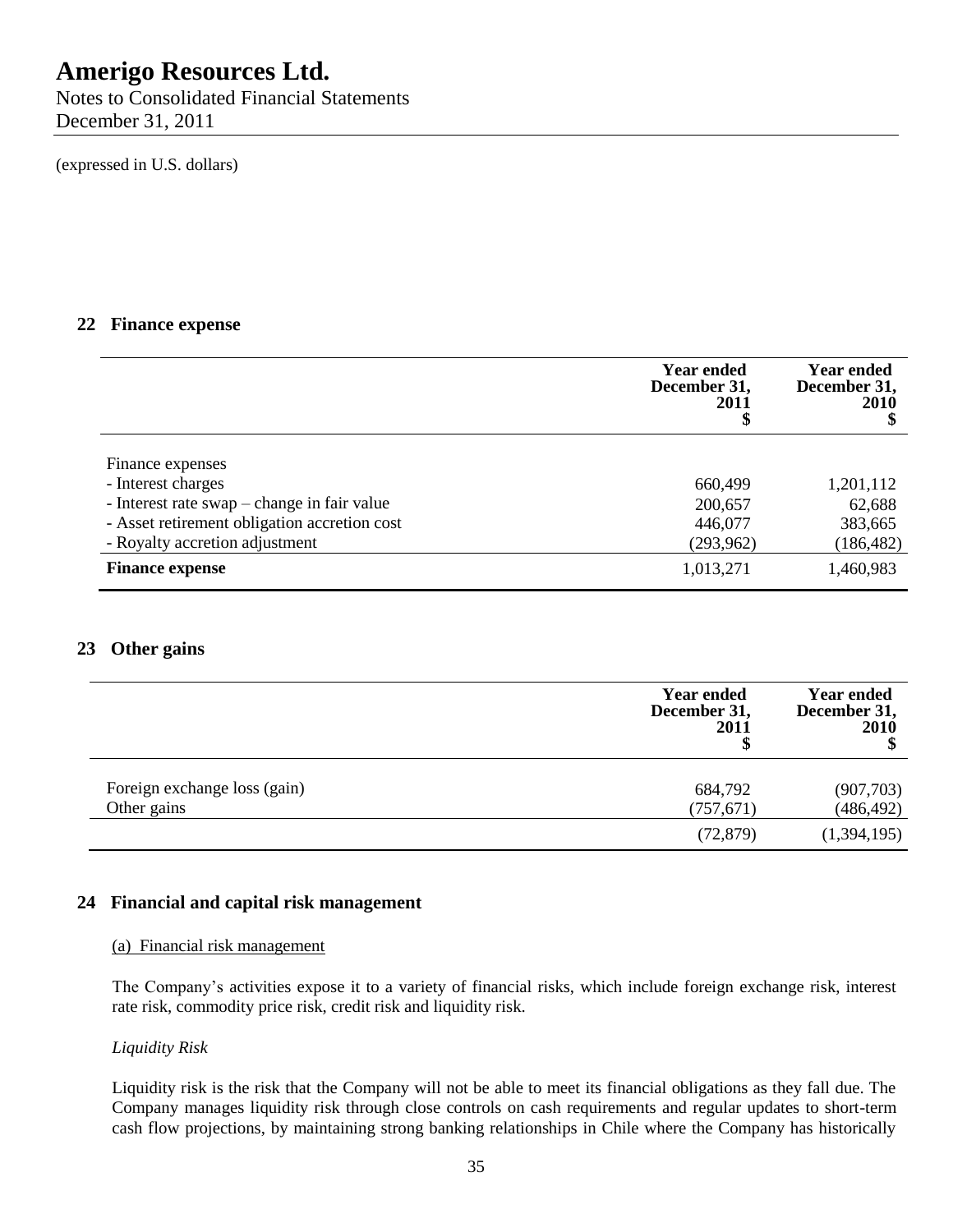Notes to Consolidated Financial Statements December 31, 2011

(expressed in U.S. dollars)

obtained short-term debt facilities to meet working capital requirements and by raising additional capital for investment or operations as required from time to time.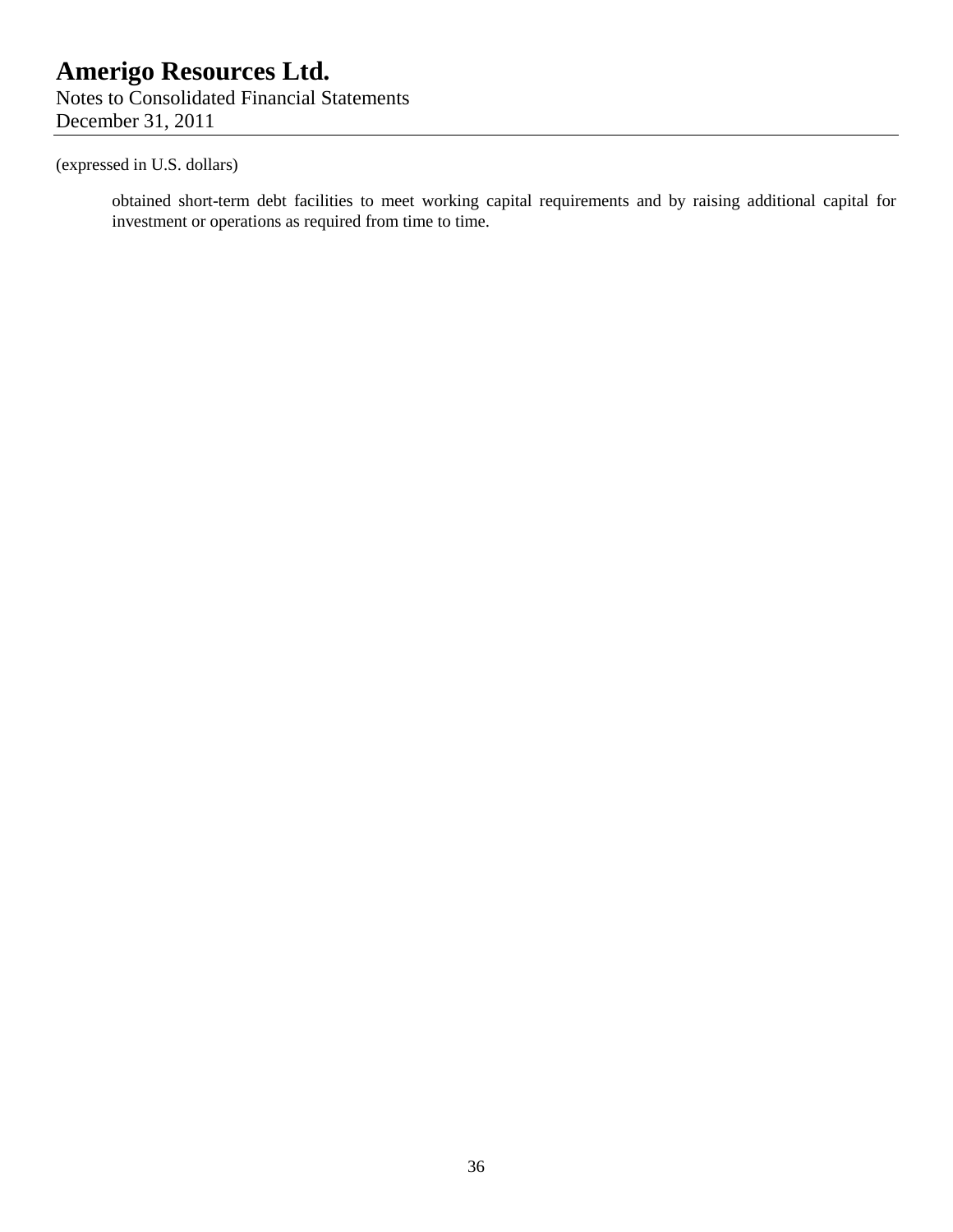Notes to Consolidated Financial Statements December 31, 2011

### (expressed in U.S. dollars)

The Company's liabilities fall due as indicated in the following table:

|                                | <b>Total</b> | Less than 1 | <b>Between 1</b> | <b>Between 2</b> | Over 5    |
|--------------------------------|--------------|-------------|------------------|------------------|-----------|
| At December 31,2011            |              | vear        | and 2 years      | and 5 years      | years     |
| Trade and other payables       | 23,877,193   | 21,338,603  | 77,454           |                  | 2,461,136 |
| El Teniente royalties payable  | 9,523,714    | 9,523,714   |                  |                  |           |
| <b>Borrowings</b>              | 4,619,149    | 3,854,551   | 764,598          |                  |           |
| Current income tax liabilities | 667,573      | 667,573     |                  |                  |           |
| Royalties to related parties   | 5,787,434    | 646,214     | 784,505          | 2,032,380        | 2,324,335 |
| Asset retirement obligation    | 6,841,707    |             |                  |                  | 6,841,707 |

|                                | <b>Total</b> | Less than 1 | <b>Between 1</b> | <b>Between 2</b> | Over 5    |
|--------------------------------|--------------|-------------|------------------|------------------|-----------|
| <b>At December 31, 2010</b>    |              | vear        | and 2 years      | and 5 years      | years     |
| Trade and other payables       | 15,244,953   | 13,782,947  | 76,663           |                  | 1,385,343 |
| El Teniente royalties payable  | 11,663,151   | 11,663,151  |                  |                  |           |
| <b>Borrowings</b>              | 14,735,431   | 9,851,457   | 4,035,746        | 848,228          |           |
| Current income tax liabilities | 314,976      | 314,976     |                  |                  |           |
| Royalties to related parties   | 6,006,429    | 546,039     | 761,762          | 2,137,824        | 2,560,804 |
| Asset retirement obligation    | 7,168,372    |             |                  |                  | 7,168,372 |

### *Foreign exchange risk*

The Company faces foreign exchange risk exposures arising from transactions denominated in foreign currencies. The Company's main foreign exchange risks arise with respect to the Canadian dollar and the Chilean Peso. The Company has elected not to actively manage this exposure at this time. Notwithstanding, the Company continuously monitors this exposure to determine if any mitigation strategies become necessary. Based on the balances as at December 31, 2011, a 1% increase (decrease) in the Chilean Peso/U.S. dollar or the Canadian dollar/U.S. dollar exchange rates on that day would have resulted in an increase or decrease of approximately \$276,284 in earnings, respectively, before income taxes. There would be no effect on other comprehensive income.

### *Interest rate risk*

Included in the results of operations of the Company are interest income on U.S. dollar, Canadian dollar and Chilean peso cash and cash equivalents. The Company also has three outstanding short-term bank loans. The Company's interest rate risk mainly arises from the interest rate impact on its cash and cash equivalents and on loans outstanding. The interest rate risk is minimal as the Company's loans are at fixed interest rates. The Company receives interest on cash and cash equivalents based on market interest rates. As at December 31, 2011, with other variables unchanged, a 1% change in Prime rates would have had a marginal impact on net earnings and no effect on other comprehensive income.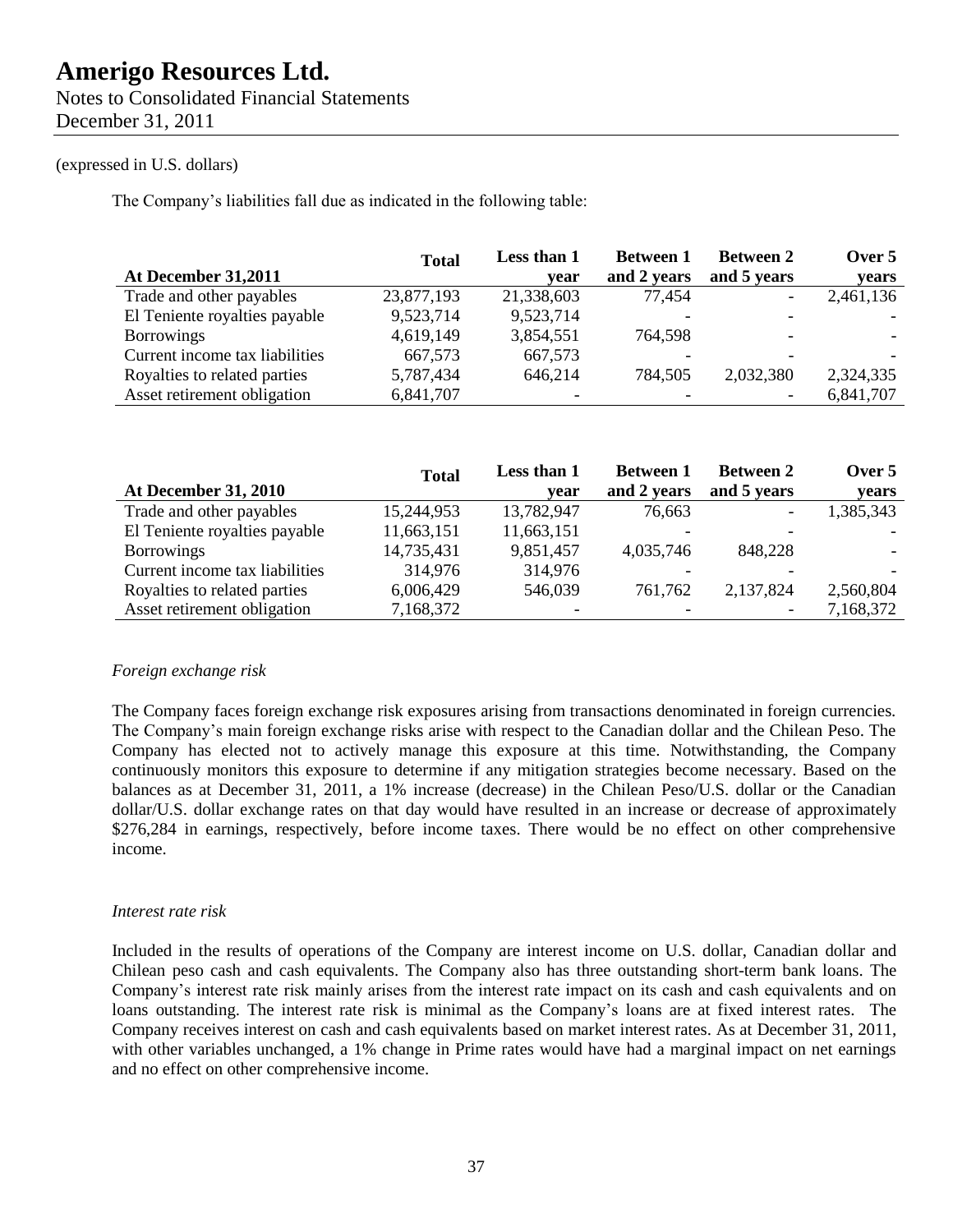Notes to Consolidated Financial Statements December 31, 2011

### (expressed in U.S. dollars)

### *Commodity price risk*

The Company faces commodity price risk arising from changes to the market prices for copper and molybdenum from the time of delivery of concentrates to the time of final price settlement. This risk is mitigated given the quotational periods in place for copper and molybdenum sales in 2011 which were  $(M+1)$  and  $(M)$ , respectively.

The following represents the effect of financial instruments on after-tax net earnings from a 10% increase to commodity prices.

|                      | <b>Price</b>  |               | Increase (decrease) on<br>after-tax net earnings |                    |
|----------------------|---------------|---------------|--------------------------------------------------|--------------------|
|                      | 2011<br>\$/lb | 2010<br>\$/lb | 2011                                             | 2010               |
| Copper<br>Molybdenum | 3.43<br>13.41 | 4.42<br>16.02 | 778,858<br>106,968                               | 399,351<br>202,226 |

#### *Credit risk*

Financial instruments that potentially subject the Company to credit risk consist of cash and cash equivalents and amounts receivable. The Company has an investment policy which requires that cash and cash equivalents can only be deposited in investments with certain minimum credit ratings. Cash and cash equivalents are maintained with financial institutions in Canada and Chile and are redeemable on demand. The carrying amount of financial assets recorded in the financial statements, net of any allowances for losses, represents the Company's maximum exposure to credit risk. In 2011 the Company sold its copper and molybdenum concentrates to four customers and does not consider it has any significant credit risk exposure on its accounts receivable.

### (b) Capital risk management

The Company manages as capital its capital stock, other reserves, and retained earnings. The Company's objectives when managing capital are to safeguard its ability to continue as a going concern, to provide an adequate return on investment to its shareholders and to maintain a flexible capital structure which optimizes the cost of capital at acceptable risk. In connection with some of the bank loans described in note 14, MVC is required to meet certain bank covenants.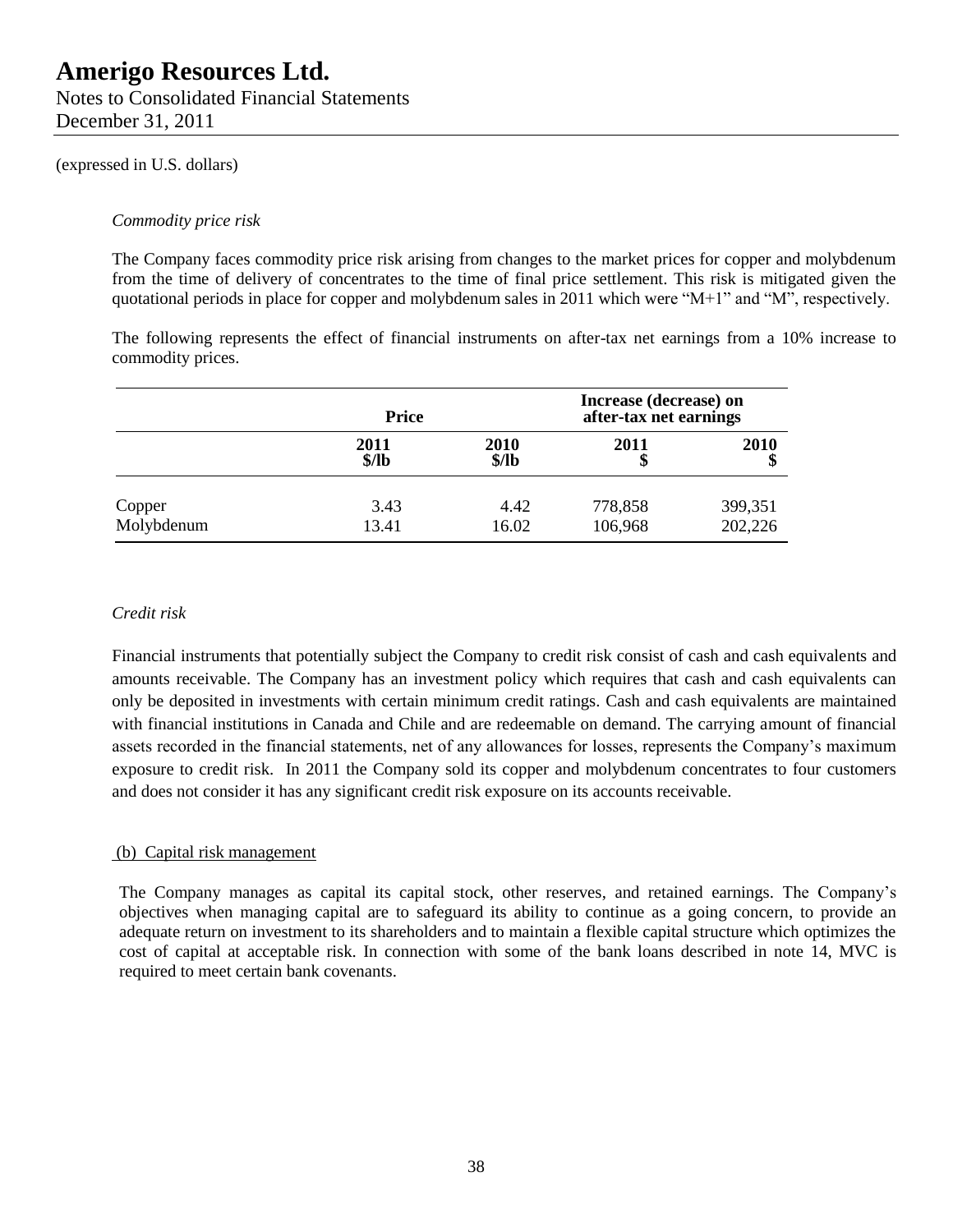Notes to Consolidated Financial Statements December 31, 2011

(expressed in U.S. dollars)

## **25 Financial instruments by category**

#### *Fair values*

The Company's financial instruments consist of cash and cash equivalents, trade and other receivables, available-forsale financial assets, trade and other payables, El Teniente royalties payable, borrowings and royalties to related parties. Financial instruments are initially recognized at fair value with subsequent measurement depending on classification as described below. Classification of financial instruments depends on the purpose for which the financial instruments were acquired or issued, their characteristics, and the Company's designation of such instruments.

Avalailable-for-sale financial assets consist of financial instruments traded in active markets and their fair value is based on quoted market prices at the statement of financial position date. The fair value of cash and cash equivalents, trade and other receivables, royalties to related parties, El Teniente royalties payable and trade and other payables approximate their carrying values due to the short-term maturities of these financial instruments.

The Company is required to make disclosures about the inputs to fair value measurements, including their classification within a hierarchy that prioritizes the inputs to fair value measurement. The three levels of the fair value hierarchy are:

- Level 1 Unadjusted quoted prices in active markets for identical assets and liabilities;
- $\bullet$  Level 2 Inputs other than quoted prices that are observable for the asset or liability directly or indirectly;
- Level 3 Inputs that are not based on observable market data.

At December 31, 2011, the Company's financial instruments which are measured at fair value on a recurring basis were investments and royalties to related parties. Investments are classified as "level 1" and royalties to related parties are classified as Level 3.

The Company has made the following classifications for its financial instruments:

|                                                                                      | Loans and<br>receivables | <b>Available</b><br>for sale | <b>Total</b><br>\$ |
|--------------------------------------------------------------------------------------|--------------------------|------------------------------|--------------------|
| <b>December 31, 2011</b>                                                             |                          |                              |                    |
| Assets as per statement of financial position<br>Available-for-sale financial assets |                          | 8,722,744                    | 8,722,744          |
| Trade and other receivables                                                          | 18,885,945               |                              | 18,885,945         |
| Cash and cash equivalents                                                            | 20,819,467               |                              | 20,819,467         |
| <b>Total</b>                                                                         | 39,705,412               | 8.722.744                    | 48,428,156         |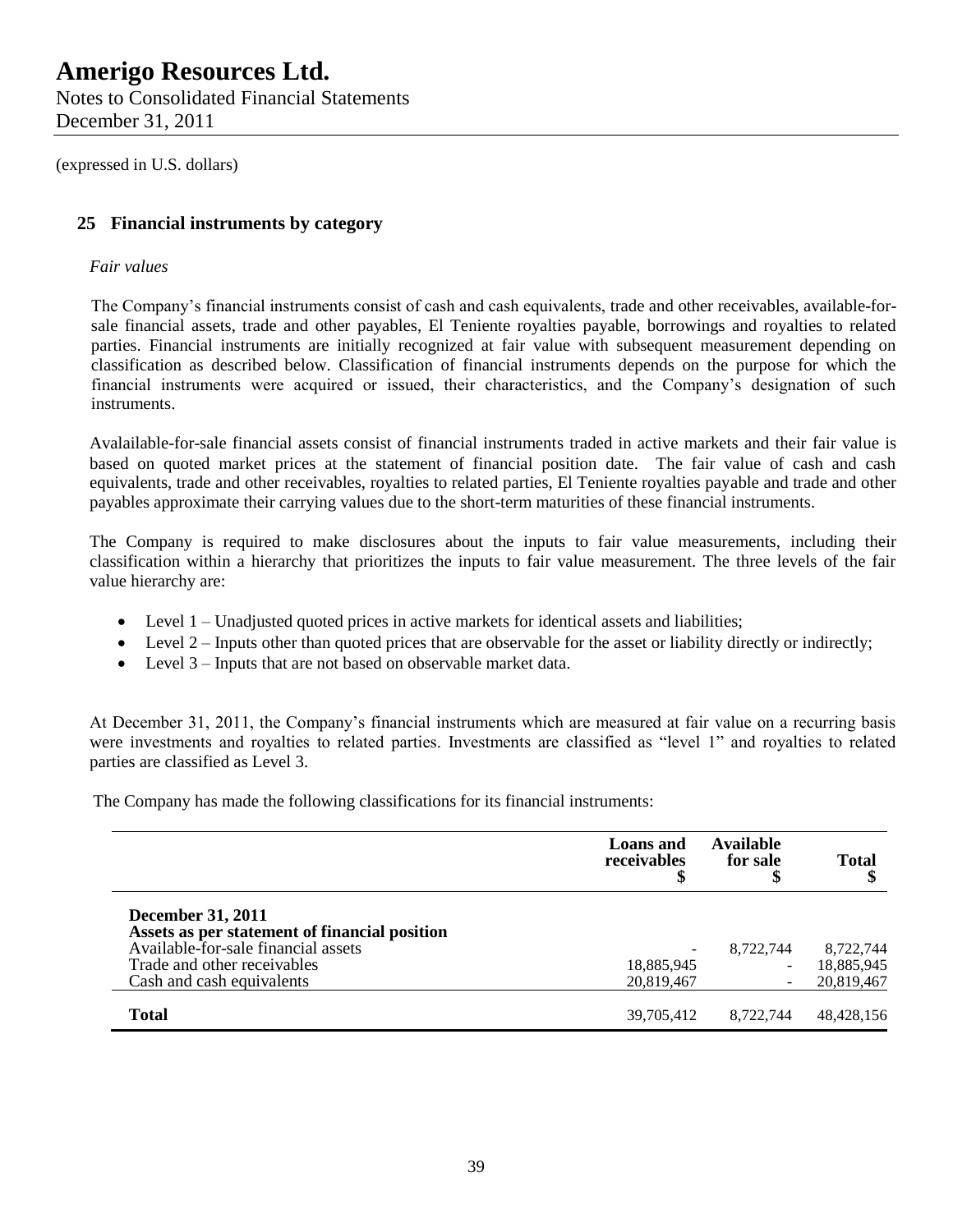Notes to Consolidated Financial Statements December 31, 2011

(expressed in U.S. dollars)

|                                                               |                       | <b>Liabilities</b><br><b>Held for</b><br>trading | <b>Other</b><br>financial<br><b>liabilities</b><br>at<br>amortised<br>cost<br>\$ | <b>Total</b><br>\$     |
|---------------------------------------------------------------|-----------------------|--------------------------------------------------|----------------------------------------------------------------------------------|------------------------|
| <b>December 31, 2011</b>                                      |                       |                                                  |                                                                                  |                        |
| Liabilities as per statement of financial position            |                       |                                                  |                                                                                  |                        |
| <b>Borrowings</b>                                             |                       |                                                  | 4,619,149                                                                        | 4,619,149              |
| Royalties to related parties<br>El Teniente royalties payable |                       | 5,787,434                                        | 9,523,714                                                                        | 5,787,434<br>9,523,714 |
| Trade and other payables                                      |                       |                                                  | 21,338,603                                                                       | 21,338,603             |
| <b>Total</b>                                                  |                       | 5,787,434                                        | 35,481,466,                                                                      | 41,268,900             |
|                                                               |                       | <b>Loans</b> and                                 | <b>Available</b>                                                                 |                        |
|                                                               |                       | receivables<br>\$                                | for sale<br>\$                                                                   | <b>Total</b><br>\$     |
| <b>December 31, 2010</b>                                      |                       |                                                  |                                                                                  |                        |
| Assets as per statement of financial position                 |                       |                                                  |                                                                                  |                        |
| Available-for-sale financial assets                           |                       |                                                  | 25,583,511                                                                       | 25,583,511             |
| Trade and other receivables                                   |                       | 17,786,455                                       |                                                                                  | 17,786,455             |
| Cash and cash equivalents                                     |                       | 35,044,797                                       |                                                                                  | 35,044,797             |
| <b>Total</b>                                                  |                       | 52,831,252                                       | 25,583,511                                                                       | 78,414,763             |
|                                                               |                       |                                                  | <b>Other</b>                                                                     |                        |
|                                                               |                       |                                                  | financial                                                                        |                        |
|                                                               | <b>Liabilities at</b> |                                                  | <b>liabilities</b>                                                               |                        |
|                                                               | held for              |                                                  | at amortised                                                                     |                        |
|                                                               | trading               |                                                  | cost                                                                             | <b>Total</b>           |
|                                                               | \$                    |                                                  | \$                                                                               | \$                     |
| <b>December 31, 2010</b>                                      |                       |                                                  |                                                                                  |                        |
| Liabilities as per statement of financial position            |                       |                                                  |                                                                                  |                        |
| <b>Borrowings</b>                                             |                       |                                                  | 14,735,431                                                                       | 14,735,431             |
| Royalties to related parties                                  | 6,006,429             |                                                  |                                                                                  | 6,006,429              |
| El Teniente royalties payable                                 |                       |                                                  | 11,663,151                                                                       | 11,663,151             |
| Trade and other payables                                      |                       |                                                  | 15,244,953                                                                       | 15,244,953             |
| <b>Total</b>                                                  | 6,006,429             |                                                  | 41,643,535                                                                       | 47,649,964             |
|                                                               |                       |                                                  |                                                                                  |                        |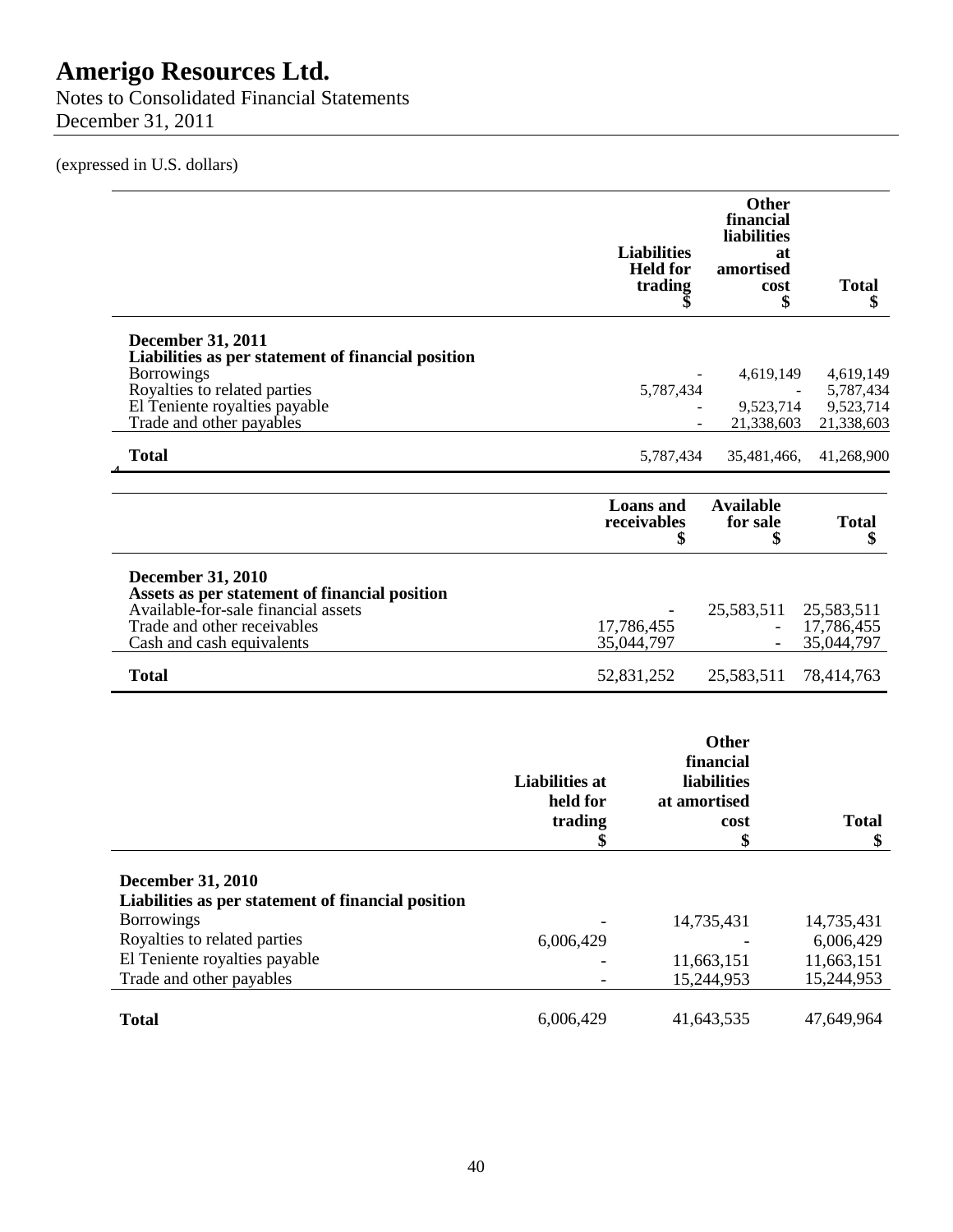Notes to Consolidated Financial Statements December 31, 2011

(expressed in U.S. dollars)

## **26 Supplementary cash flow information**

|                                                                                 | 2011<br>\$ | 2010<br>\$ |  |
|---------------------------------------------------------------------------------|------------|------------|--|
| (a) Interest and taxes paid                                                     |            |            |  |
| Interest paid                                                                   | 232,842    | 891,532    |  |
| Income taxes paid                                                               | 2,592,944  | 1,508,620  |  |
| (b) Other                                                                       |            |            |  |
| Increase (decrease) in accounts payable related to the acquisition of plant and |            |            |  |
| equipment                                                                       | 5,163,089  | (574, 039) |  |
| Cash paid during the year for royalty dividends to non-controlling interests    | 656,618    | 751,759    |  |

## **27 Commitments**

The Company has entered into a joint lease agreement together with an unrelated corporation for the lease of office premises in Vancouver. The commencement date of the lease was August 1, 2011, for a five year term. The Company's share of basic rent commitments for the remaining term of the contract is approximately Cdn\$561,000.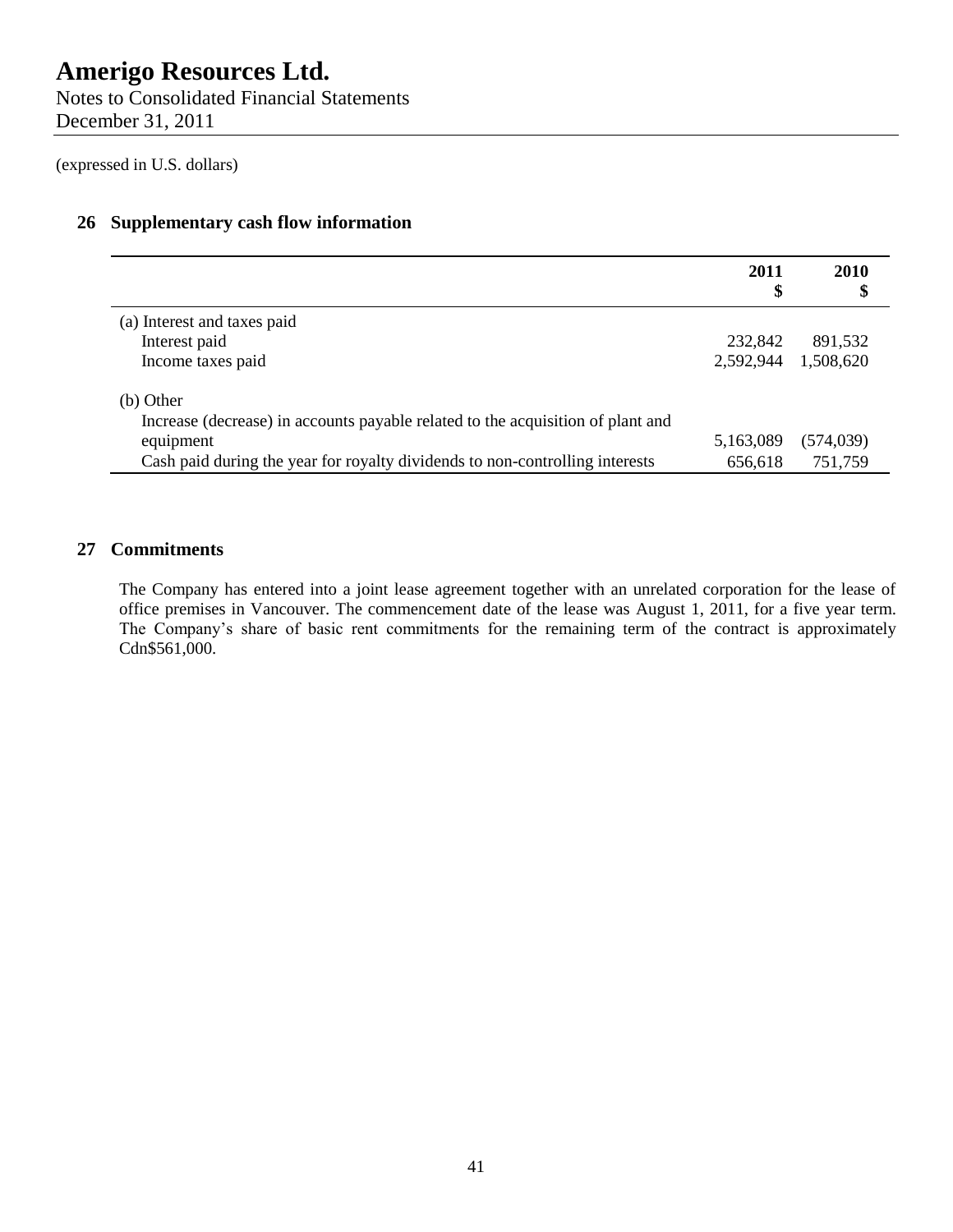Notes to Consolidated Financial Statements December 31, 2011

(expressed in U.S. dollars)

## **28 First-time adoption of IFRS**

## *Reconciliations of the statements of financial position*

Reconciliations between the Canadian GAAP and IFRS consolidated statements of financial position at January 1, 2010 (date of transition to IFRS) and December 31, 2010 are provided below:

|                                                    |              | <b>January 1, 2010</b><br>(Canadian GAAP) | <b>Transition</b><br><b>Impact</b> | <b>January 1, 2010</b><br>(IFRS) |
|----------------------------------------------------|--------------|-------------------------------------------|------------------------------------|----------------------------------|
| <b>Assets</b>                                      | <b>Note</b>  |                                           | \$                                 | \$                               |
|                                                    |              |                                           |                                    |                                  |
| <b>Current assets</b><br>Cash and cash equivalents |              | 7,191,093                                 |                                    | 7,191,093                        |
| Trade and other receivables                        | 6            | 19,241,121                                | 32,147                             | 19,273,268                       |
| Inventories                                        | 6            | 4,666,104                                 |                                    | 4,666,104                        |
|                                                    |              |                                           |                                    |                                  |
|                                                    |              | 31,098,318                                | 32,147                             | 31,130,465                       |
| <b>Non-current assets</b>                          |              |                                           |                                    |                                  |
| Available-for-sale financial assets                |              | 6,754,790                                 |                                    | 6,754,790                        |
| Property, plant and equipment                      | 2,3          | 121,783,483                               | 7,370,175                          | 129,153,658                      |
| Intangible assets                                  | 1            | 6,475,923                                 | 2,681,577                          | 9,157,500                        |
| Other non-current assets                           | 6            | 82,913                                    | (62,030)                           | 20,883                           |
| <b>Total assets</b>                                |              | 166, 195, 427                             | 10,021,869                         | 176,217,296                      |
| <b>Liabilities</b>                                 |              |                                           |                                    |                                  |
| <b>Current liabilities</b>                         |              |                                           |                                    |                                  |
| Trade and other payables                           | 6            | 21,526,330                                | 37,337                             | 21,563,667                       |
| Current income tax liabilities                     |              | 13,289                                    |                                    | 13,289                           |
| Royalties to related parties                       | $\,1$        |                                           | 516,076                            | 516,076                          |
| Borrowings                                         |              | 15,912,436                                |                                    | 15,912,436                       |
|                                                    |              | 37,452,055                                | 553,413                            | 38,005,468                       |
| <b>Non-current liabilities</b>                     |              |                                           |                                    |                                  |
| <b>Borrowings</b>                                  |              | 5,338,160                                 |                                    | 5,338,160                        |
| Trade and other payables                           |              | 1,434,383                                 |                                    | 1,434,383                        |
| Royalties to related parties                       | $\mathbf{1}$ |                                           | 5,676,835                          | 5,676,835                        |
| Asset retirement obligation                        |              | 5,480,949                                 |                                    | 5,480,949                        |
| Deferred income tax liability                      | 4            | 9,292,881                                 | 552,651                            | 9,845,532                        |
| <b>Total Liabilities</b>                           |              | 58,998,428                                | 6,782,899                          | 65,781,327                       |
| <b>Equity</b>                                      |              |                                           |                                    |                                  |
| Share Capital                                      |              | 64,282,591                                |                                    | 64,282,591                       |
| Minority interest                                  | $\,1\,$      | 1,000                                     | (1,000)                            |                                  |
| Other reserves                                     |              | 3,917,591                                 |                                    | 3,917,591                        |
| Retained earnings                                  |              | 35,324,886                                | 3,239,970                          | 38,564,856                       |
| Accumulated other comprehensive income             | 2            | 3,670,931                                 |                                    | 3,670,931                        |
| Total equity                                       |              | 107,196,999                               | 3,238,970                          | 110,435,969                      |
| <b>Total equity and liabilities</b>                |              | 166, 195, 427                             | 10,021,869                         | 176,217,296                      |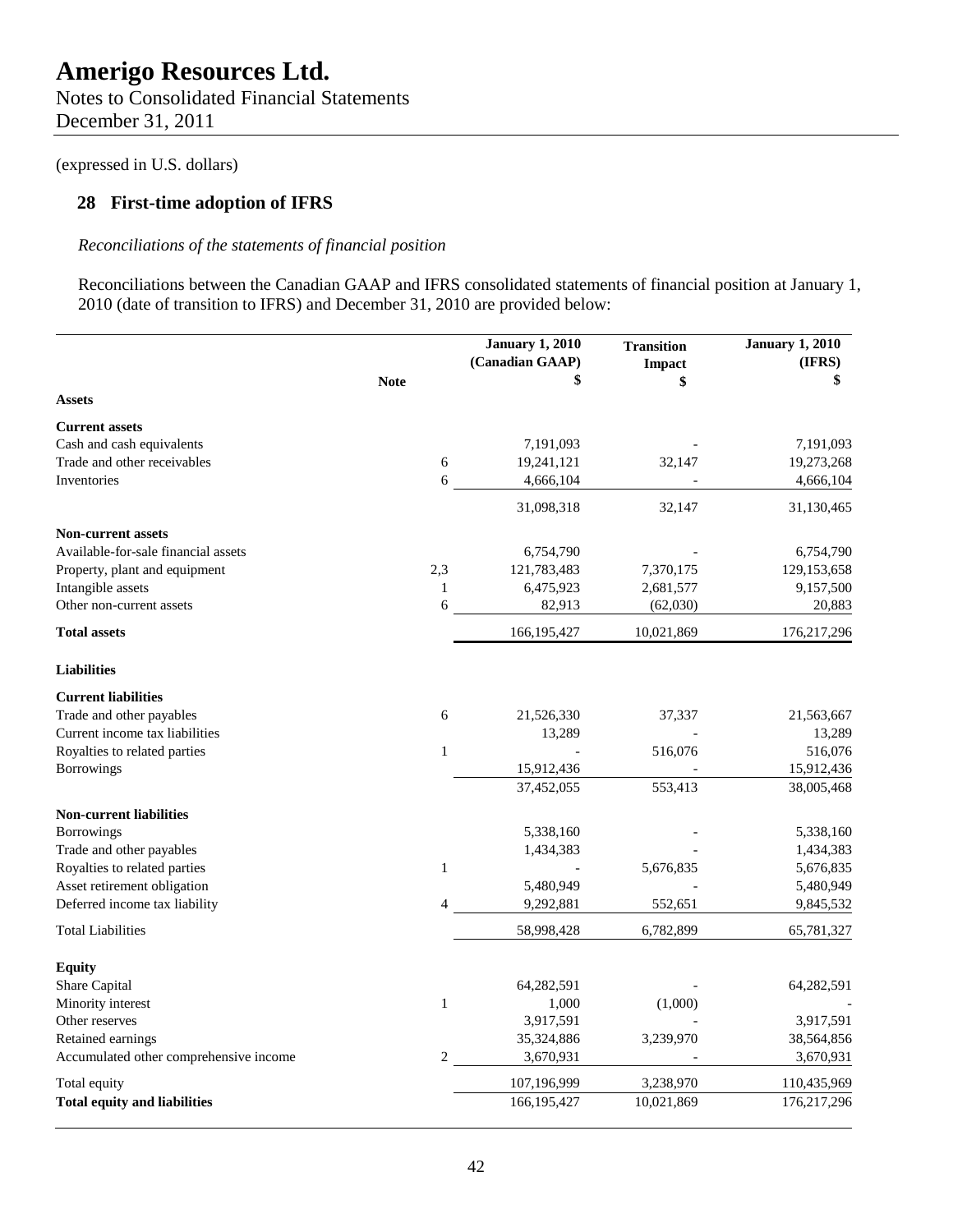Notes to Consolidated Financial Statements December 31, 2011

## (expressed in U.S. dollars)

|                                        |              | December 31, 2010<br>(Canadian GAAP) | <b>Transition</b><br><b>Impact</b> | <b>December 31, 2010</b><br>(IFRS) |
|----------------------------------------|--------------|--------------------------------------|------------------------------------|------------------------------------|
| <b>Assets</b>                          | <b>Note</b>  | \$                                   | \$                                 | \$                                 |
| <b>Current assets</b>                  |              |                                      |                                    |                                    |
| Cash and cash equivalents              |              | 35,044,797                           |                                    | 35,044,797                         |
| Trade and other receivables            | 6            | 18,008,746                           | (5,622)                            | 18,003,124                         |
| Inventories                            | 6            | 5,021,884                            | 1,098,461                          | 6,120,345                          |
|                                        |              | 58,075,427                           | 1,092,839                          | 59,168,266                         |
| <b>Non-current assets</b>              |              |                                      |                                    |                                    |
| Available-for-sale financial assets    |              | 25,583,511                           |                                    | 25,583,511                         |
| Property, plant and equipment          | 3            | 127,154,030                          | 13,519,613                         | 140,673,643                        |
| Intangible assets                      | $\mathbf{1}$ | 6,107,198                            | 3,126,726                          | 9,233,924                          |
| Other non-current assets               | 6            | 100,096                              | (86, 386)                          | 13,710                             |
| <b>Total assets</b>                    |              | 217,020,262                          | 17,652,792                         | 234,673,054                        |
| <b>Liabilities</b>                     |              |                                      |                                    |                                    |
| <b>Current liabilities</b>             |              |                                      |                                    |                                    |
| Trade and other payables               | 6            | 25,454,729                           | (8,631)                            | 25,446,098                         |
| Current income tax liabilities         |              | 314,976                              |                                    | 314,976                            |
| Royalties to related parties           | $\,1\,$      |                                      | 546,039                            | 546,039                            |
| <b>Borrowings</b>                      |              | 9,851,457                            |                                    | 9,851,457                          |
|                                        |              | 35,621,162                           | 537,408                            | 36,158,570                         |
| <b>Non-current liabilities</b>         |              |                                      |                                    |                                    |
| <b>Borrowings</b>                      |              | 4,883,974                            |                                    | 4,883,974                          |
| Trade and other payables               |              | 1,462,006                            |                                    | 1,462,006                          |
| Royalties to related parties           | $\mathbf{1}$ |                                      | 5,460,390                          | 5,460,390                          |
| Asset retirement obligation            |              | 7,168,372                            |                                    | 7,168,372                          |
| Deferred income tax liability          | 4            | 17,367,667                           | 163,227                            | 17,530,894                         |
| <b>Total Liabilities</b>               |              | 66,503,181                           | 6,161,025                          | 72,664,206                         |
| <b>Equity</b>                          |              |                                      |                                    |                                    |
| Share Capital                          |              | 77,166,170                           |                                    | 77,166,170                         |
| Minority interest                      | $\mathbf{1}$ | 1,000                                | (1,000)                            |                                    |
| Other reserves                         |              | 3,804,483                            |                                    | 3,804,483                          |
| Retained earnings                      |              | 50,714,330                           | 955,186                            | 51,669,516                         |
| Accumulated other comprehensive income | 2            | 18,831,098                           | 10,537,581                         | 29,368,679                         |
| Total equity                           |              | 150,517,081                          | 11,491,767                         | 162,008,848                        |
| <b>Total equity and liabilities</b>    |              | 217,020,262                          | 17,652,792                         | 234,673,054                        |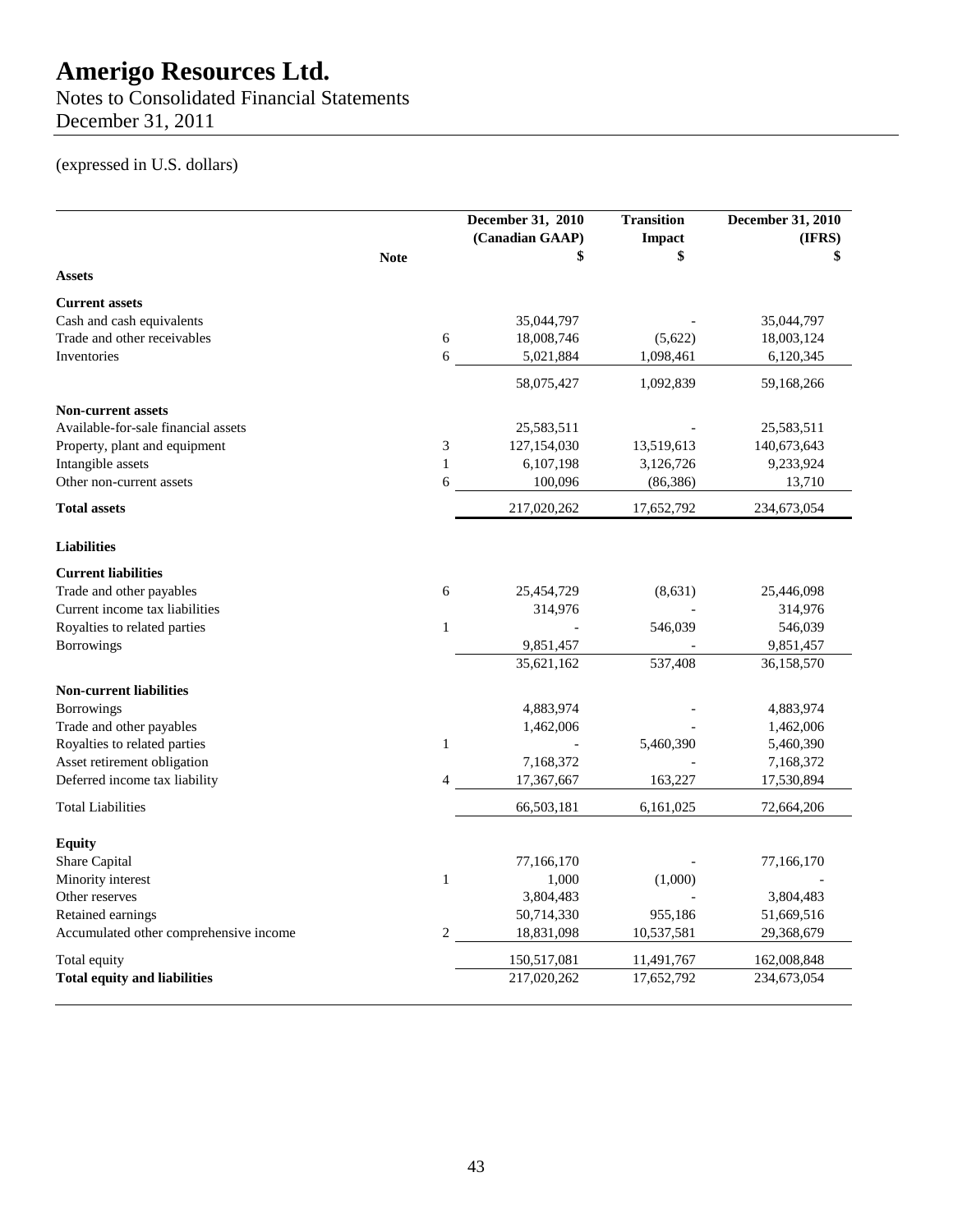Notes to Consolidated Financial Statements December 31, 2011

### (expressed in U.S. dollars)

#### *Reconciliations of total comprehensive income*

Reconciliations between the Canadian GAAP and IFRS total comprehensive income for year ended December 31, 2010 are provided below.

|                                                           | Note           | Year ended<br><b>December 31, 2010</b><br>(Canadian GAAP) |               | <b>Year ended</b><br><b>December 31, 2010</b><br>(IFRS) |
|-----------------------------------------------------------|----------------|-----------------------------------------------------------|---------------|---------------------------------------------------------|
| <b>Revenue</b>                                            |                | 152, 120, 143                                             |               | 152, 120, 143                                           |
| <b>Cost of sales</b>                                      | 3,6            | 125,398,388                                               | 3,521,264     | 128,919,652                                             |
| <b>Gross profit</b>                                       |                | 26,721,755                                                | (3,521,264)   | 23,200,491                                              |
| <b>Other expenses</b>                                     |                |                                                           |               |                                                         |
| General and administration                                | 6              | 5,430,175                                                 | 542           | 5,430,717                                               |
| Other (gains) losses                                      | $\overline{2}$ | (797, 438)                                                | (596, 757)    | (1,394,195)                                             |
|                                                           |                | 4,632,737                                                 | (596, 215)    | 4,036,522                                               |
| <b>Operating profit</b>                                   |                | 22,089,018                                                | (2,925,049)   | 19,163,969                                              |
| Finance expense                                           | 1,6            | 1,653,725                                                 | (192, 742)    | 1,460,983                                               |
| Profit before tax                                         |                | 20,435,293                                                | (2,732,307)   | 17,702,986                                              |
| Income tax expense                                        | $\overline{4}$ | 5,045,849                                                 | (447, 523)    | 4,598,326                                               |
| Profit for the period                                     |                | 15,389,444                                                | (2, 284, 784) | 13,104,660                                              |
| Other comprehensive income                                | $\mathfrak{2}$ | 15,160,167                                                | 10,537,580    | 25,697,747                                              |
| <b>Comprehensive income</b>                               |                | 30,549,611                                                | 8,252,796     | 38,802,407                                              |
| Weighted average number of shares<br>outstanding, basic   |                | 168,206,028                                               |               | 168,206,028                                             |
| Weighted average number of shares<br>outstanding, diluted |                | 170,323,322                                               |               | 170,323,322                                             |
| <b>Earnings per share</b>                                 |                |                                                           |               |                                                         |
| Basic and diluted                                         |                | 0.09                                                      |               | 0.08                                                    |

#### *Statement of cash flows*

The IFRS transition adjustments noted above did not have an impact on cash and cash equivalents and there was no change to investing and financing cash flow sub-totals.

The following paragraphs explain the significant differences between Canadian GAAP and the current IFRS accounting policies applied by the Company. These differences result in the adjustments presented in the preceding tables.

Note 1. The Company has the obligation to pay a royalty to certain related parties (Note 16), the right to which was granted as consideration for an option to purchase what is now the Company's interest in MVC, and is currently payable by way of royalty dividend. Under Canadian GAAP, the royalty dividend interest was accounted for as a minority interest, measured at a nominal amount of \$1,000. Under IFRS, the royalty dividend is a derivative financial instrument and the flow of royalties estimated to be payable to related parties to 2021 needs to be measured as such, through the recognition of a liability in the Company's statement of financial position. This liability has been recorded at fair value, with changes in fair value recorded in profit for the period.